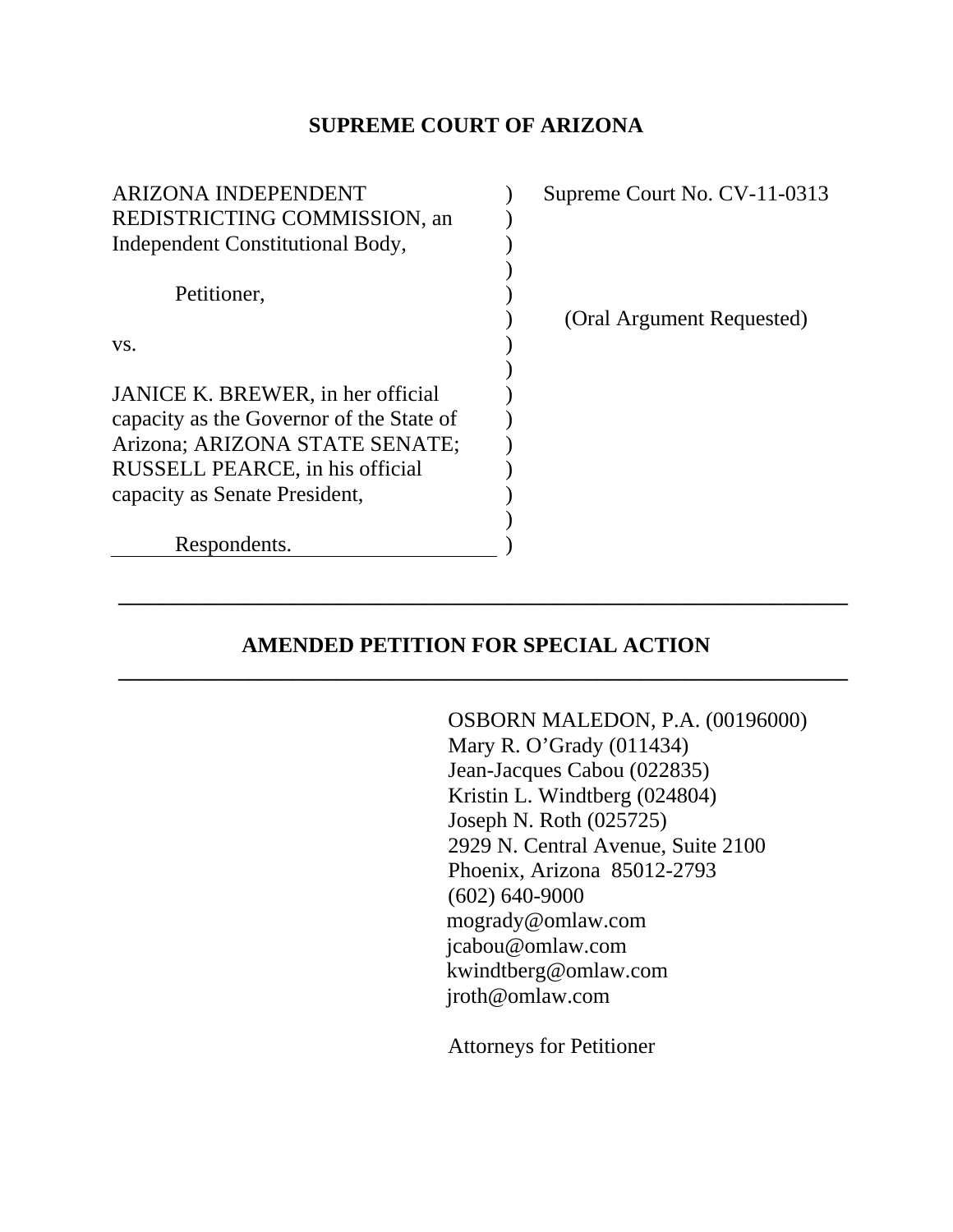# **TABLE OF CONTENTS**

| A.              |                                                                                                                                                                                                                                         | The Independent Redistricting Commission Was Created<br>By Voters to End Legislative Self-Interest in Redistricting                                                                                    |  |
|-----------------|-----------------------------------------------------------------------------------------------------------------------------------------------------------------------------------------------------------------------------------------|--------------------------------------------------------------------------------------------------------------------------------------------------------------------------------------------------------|--|
| <b>B.</b>       |                                                                                                                                                                                                                                         | The Commission's Hiring of a Mapping Consultant Sets                                                                                                                                                   |  |
| $\mathcal{C}$ . |                                                                                                                                                                                                                                         | The Governor, Dissatisfied With the Commission's Draft<br>Maps, Takes the Extraordinary and Unprecedented Step of<br>Removing the Chairperson in a Manner Evading Judicial                             |  |
|                 |                                                                                                                                                                                                                                         |                                                                                                                                                                                                        |  |
| I.              | The Governor's Actions and the Senate's Concurring Vote<br>to Remove Commissioner Mathis Premised on the Legality<br>of the Draft Maps Violated Separation of Powers By<br>Impermissibly Usurping the Power of the Commission and<br>21 |                                                                                                                                                                                                        |  |
|                 | A.                                                                                                                                                                                                                                      | The Commission is a Uniquely Independent<br>Constitutional Entity That is Entitled to Judicial                                                                                                         |  |
|                 | <b>B.</b>                                                                                                                                                                                                                               | The Removal of Commissioner Mathis For Reasons<br>Related to the Commission's Deliberations and<br>Substantive Mapping Choices Usurps the Power That<br>Voters Expressly Removed From the Hands of the |  |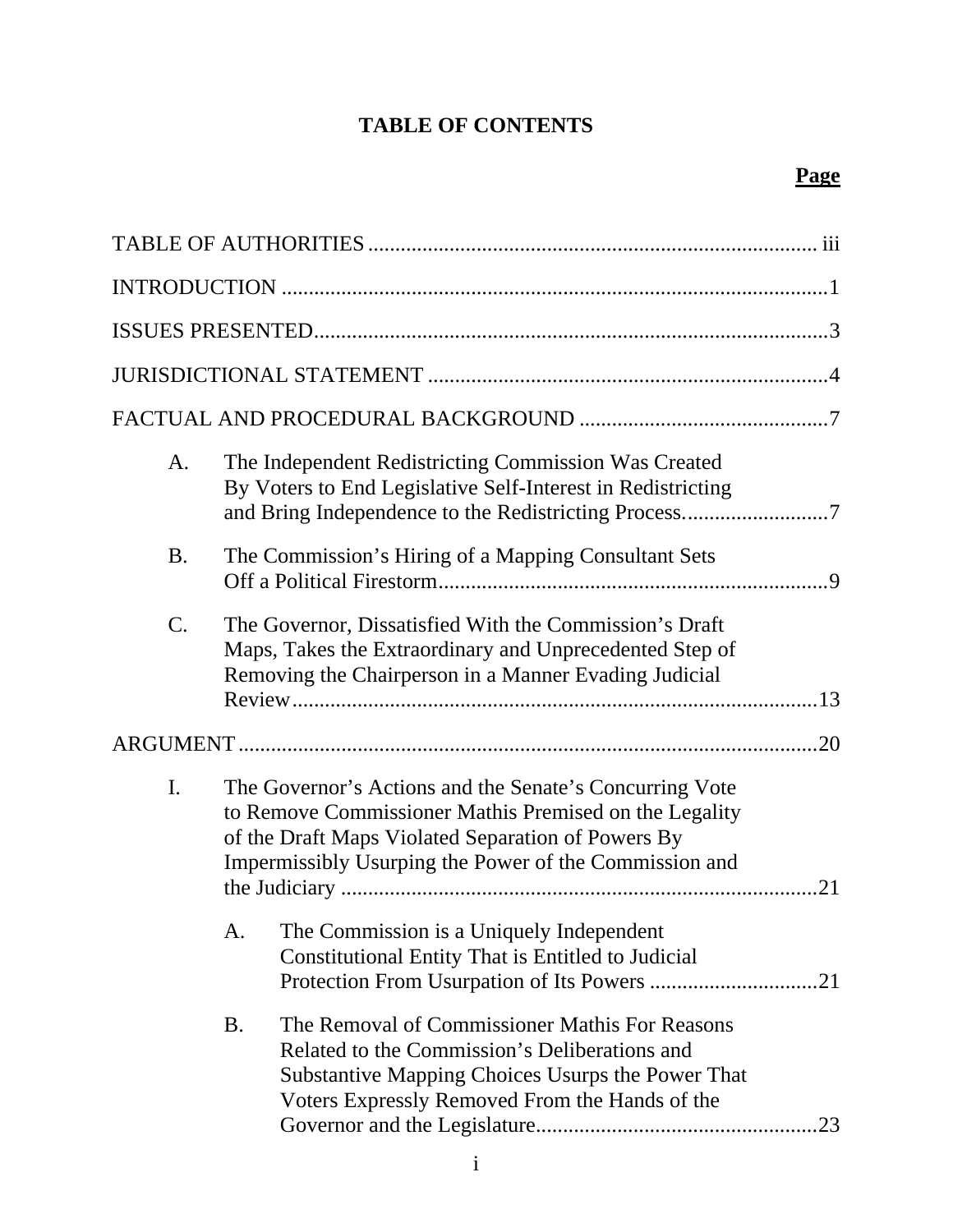| II. |    | The Governor Exceeded Her Limited "For-Cause" Removal<br>Authority by Failing to Meaningfully Follow the |                                                                                                                                                       |     |
|-----|----|----------------------------------------------------------------------------------------------------------|-------------------------------------------------------------------------------------------------------------------------------------------------------|-----|
|     | A. |                                                                                                          | The Constitution's Legal Causes for Removal in<br>Subsection (10) are Substantive Limitations on the<br>Governor's Power to Remove Independent        | .28 |
|     | B. |                                                                                                          | Governor Brewer's Removal of Chairperson Mathis<br>was Unlawful, Lacking Both Legal Cause and                                                         |     |
|     |    | i.                                                                                                       | The Constitution's Express Legal Causes for<br>Removal Mean Something More Than What the                                                              |     |
|     |    | ii.                                                                                                      | The Propriety of the Commission's Draft Maps<br>is Not a "Legal Cause" Justifying Removal; the<br><b>Constitution Explicitly Removed the Governor</b> |     |
|     |    | iii.                                                                                                     | The Vague Allegations of Open-Meeting<br>Violations Are Not a "Legal Cause" Capable of                                                                |     |
|     |    |                                                                                                          |                                                                                                                                                       |     |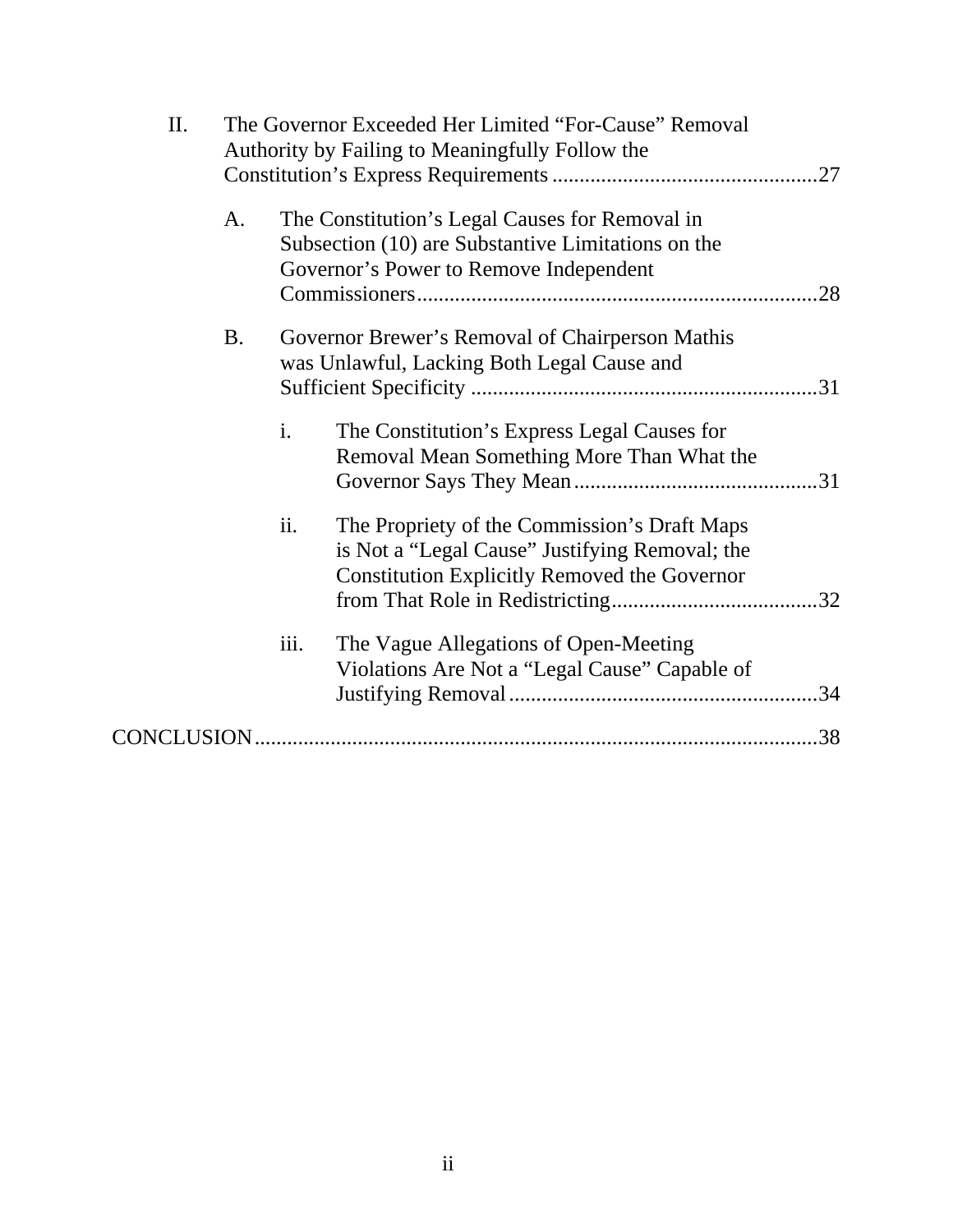# **TABLE OF AUTHORITIES**

### **Cases**

| Ariz. Indep. Redistricting Comm'n v. Fields, 206 Ariz. 130, 75 P.3d 1088                                                                             |
|------------------------------------------------------------------------------------------------------------------------------------------------------|
| Arizona Minority Coalition for Fair Redistricting v. Arizona Independent<br>Redistricting Commission, 220 Ariz. 587, 208 P.3d 676 (2009)  23, 24, 33 |
| Arizonans for Fair Representation v. Symington, 828 F. Supp. 684                                                                                     |
|                                                                                                                                                      |
| Citizens Clean Elections Comm'n v. Myers, 196 Ariz. 516, 1 P.3d 706                                                                                  |
| Fairness & Accountability in Ins. Reform v. Greene, 180 Ariz. 582,                                                                                   |
| Forty-Seventh Legislature of the State of Ariz. v. Napolitano,                                                                                       |
|                                                                                                                                                      |
|                                                                                                                                                      |
| Humphrey's Ex'r v. United States, 295 U.S. 602 (1935)  26, 28, 29, 32                                                                                |
|                                                                                                                                                      |
|                                                                                                                                                      |
|                                                                                                                                                      |
|                                                                                                                                                      |
|                                                                                                                                                      |
|                                                                                                                                                      |
| State ex rel. Woods v. Block, 189 Ariz. 269, 942 P.2d 428 (1997)  21, 24, 25                                                                         |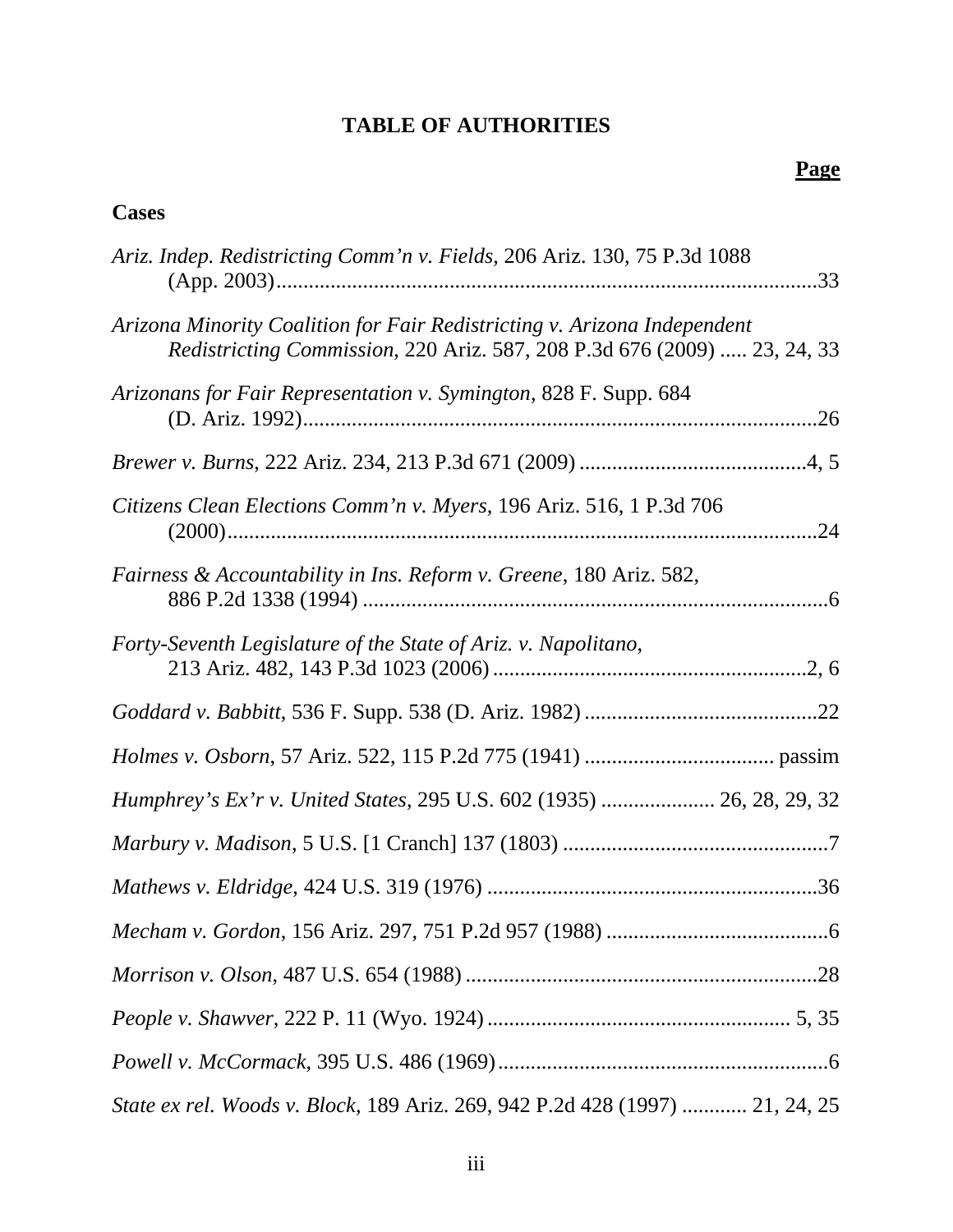# **Constitutional Authority**

| <b>Rules</b>                                                            |  |
|-------------------------------------------------------------------------|--|
|                                                                         |  |
| <b>Other Authority</b>                                                  |  |
| Bryan A. Garner, A dictionary of Modern Legal Usage 564 (2d ed. 1995)32 |  |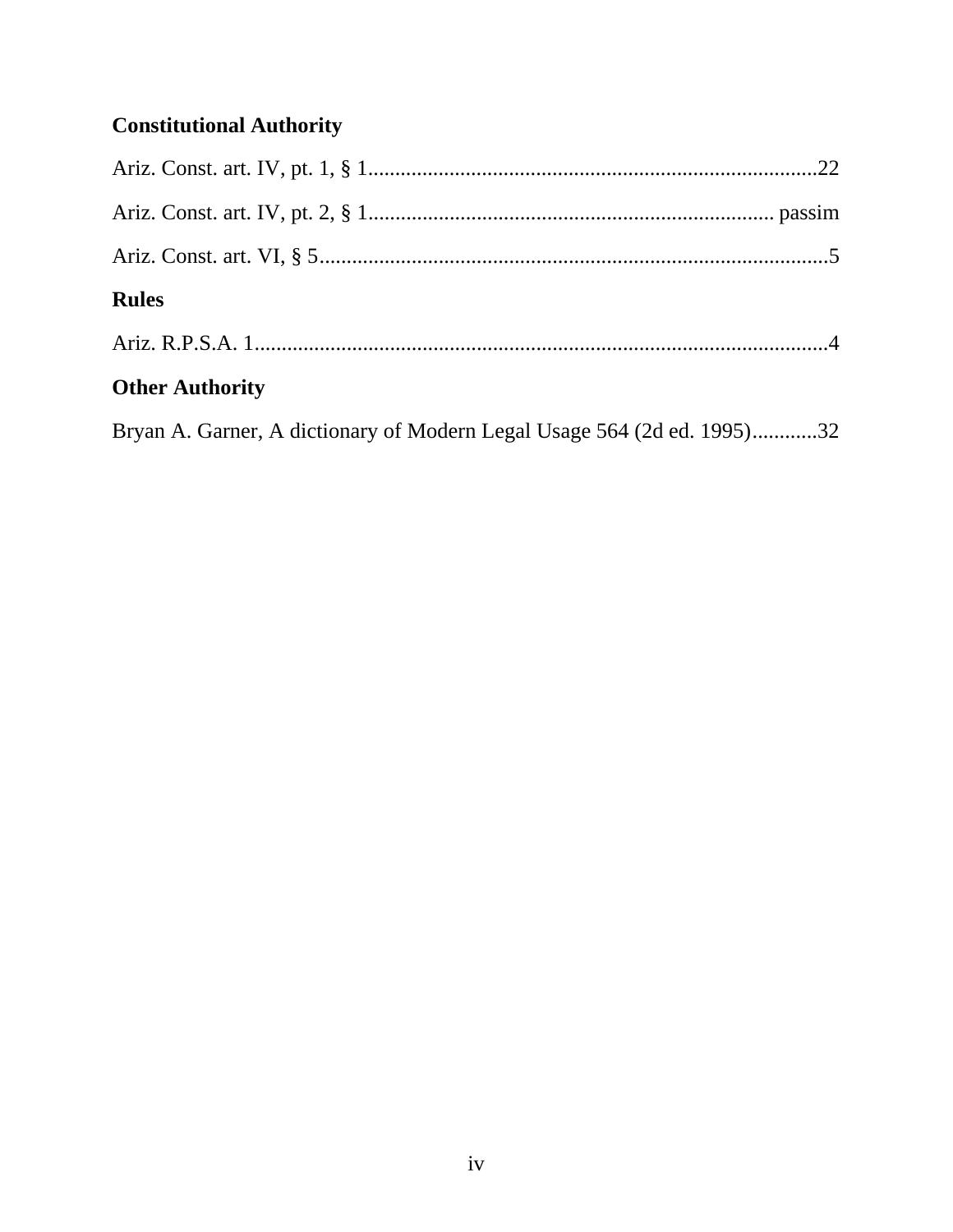#### **INTRODUCTION**

After tiring of decades of incumbent-insulating political horse-trading as the defining characteristic of the redistricting process, the citizens of Arizona amended the Constitution with the goal of "ending the process of gerrymandering and improving voter and candidate participation in elections by creating an independent commission of balanced appointments," the Independent Redistricting Commission (the "IRC" or "Commission"). Official Title of Proposition 106 (2000) Publicity Pamphlet.<sup>1</sup>

The remaining role of the political branches in the redistricting process is slim: the legislature's leadership appoints four of the five commissioners from a pool established by the Commission on Appellate Court Appointments, and the legislature may provide official comment on the draft redistricting plan. Ariz. Const. art. IV, pt. 2, §§ 1(6)-(8), (16). The Governor, with the consent of the Senate, may remove a commissioner for specific, limited reasons: "substantial neglect of duty, gross misconduct in office, or inability to discharge the duties of office." *Id*. § 1(10). That is it. The legislature cannot amend the redistricting maps and the Governor no longer holds the power to veto them.

Understandably threatened that the voters have shifted an important part of the legislative power out of their hands, the politicians have done all they can to

 $\overline{a}$ 

<sup>1</sup> Petitioner's Separate Appendix Tab 1 ("App. \_\_") (Proposition 106 (2000) Publicity Pamphlet).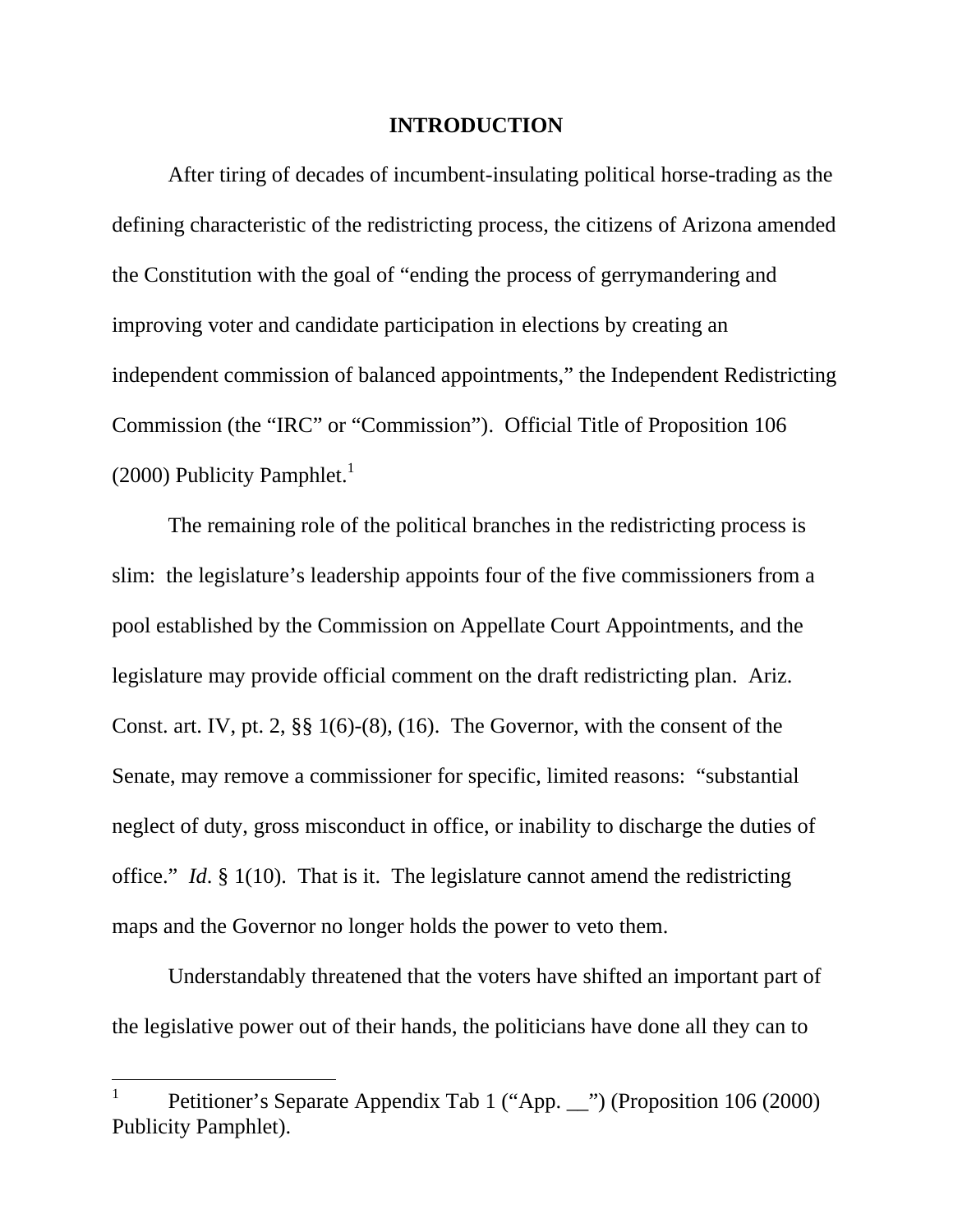intrude on the work of the Commission and exert whatever influence they can on the mapping process. But the Commission has weathered the political storm and continued its work. On November 1, 2011, the Governor nevertheless took the extraordinary step of invoking her removal authority to remove the Chairperson of the Commission because, in her judgment, the Chairperson "failed to conduct . . . business in meetings open to the public, and failed to adjust" the draft redistricting maps as the Governor believes is required.<sup>2</sup> Without providing evidence, reasoning, or authority, the Governor then declared that, in her judgment, "the foregoing constitutes substantial neglect of duty or gross misconduct in office."<sup>3</sup> This strange logic is applicable only in the world through the looking glass<sup>4</sup> and does not change that "our courts bear the ultimate responsibility for interpreting" the Constitution. *Forty-Seventh Legislature of the State of Ariz. v. Napolitano*, 213 Ariz. 482, 485 ¶ 8, 143 P.3d 1023, 1026 (2006).

By her own words, the Governor has removed a sitting commissioner and paralyzed the Commission's ability to continue its work because she disapproves of the manner in which the Commission has deliberated about and decided on its single legislative responsibility, the drawing of congressional and legislative

 $\overline{a}$ 

<sup>2</sup> App. 21 (11/1/2011 Acting Governor Bennett removal letter).

<sup>3</sup> *Id*.

<sup>4</sup> "'When *I* use a word,' Humpty Dumpty said in rather a scornful tone, 'it means just what I choose it to mean – neither more nor less.'" Lewis Carroll, *Through the Looking Glass and What Alice Found There*, *in* The Annotated Alice: The Definitive Edition 213 (Martin Gardner ed., Norton Publishers) (2000).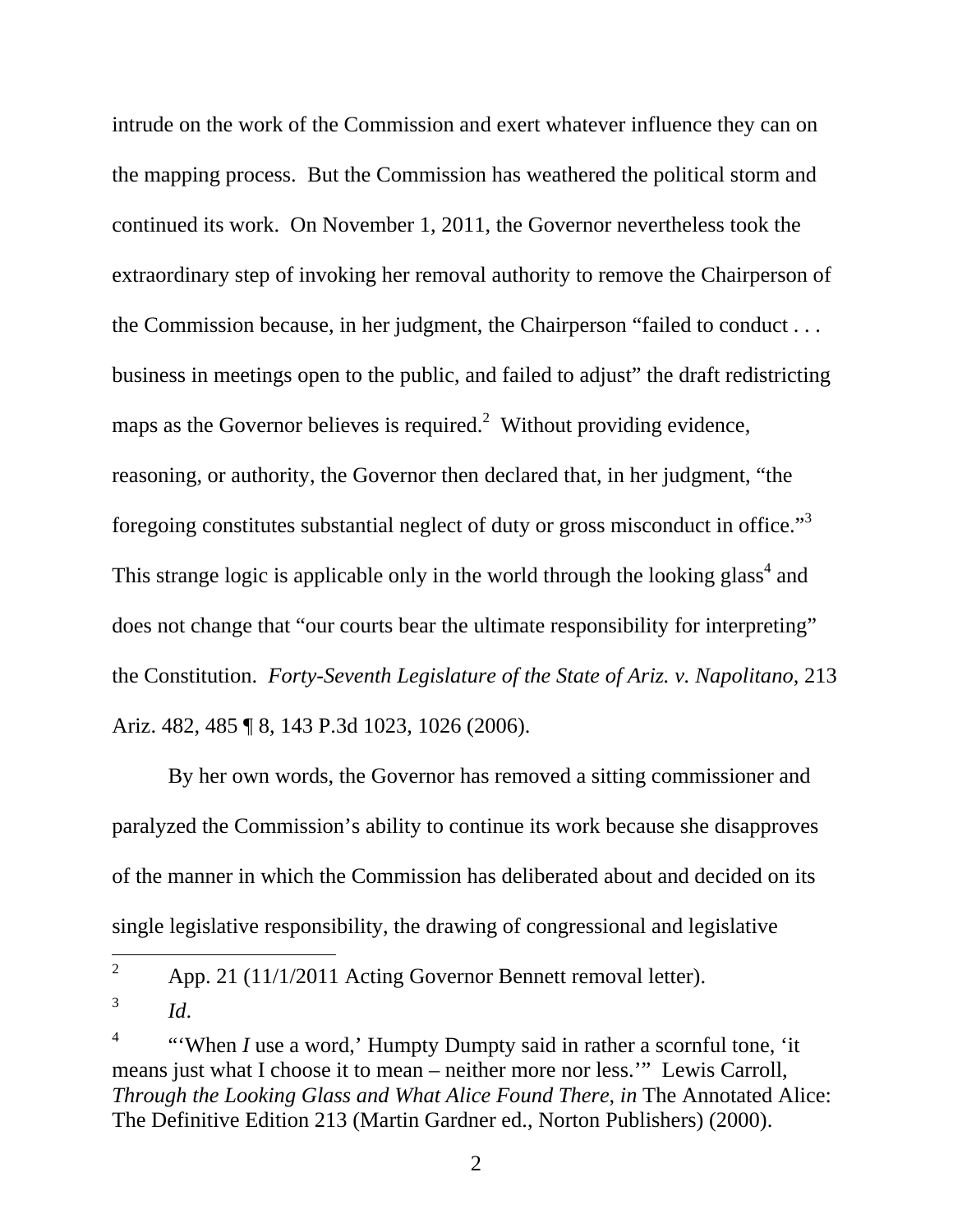districts. The Commission does not bring this petition to have the Court pass judgment on what is merely shrewd political maneuvering. Rather, the Commission petitions this Court because the political branches' coordinated actions undermine the integrity of Arizona's Constitution; and only this Court is positioned to return the rule of law.

#### **ISSUES PRESENTED**

The Constitution affords the Governor, with "concurrence of two-thirds of the Senate," a limited power to remove appointed commissioners only for three specific causes – "substantial neglect of duty, gross misconduct in office, or inability to discharge the duties of office" – and only after serving "written notice and provid[ing] an opportunity to respond." Ariz. Const. art. IV, pt. 2, § 1 (10). On November 1, 2011, the Secretary of State, as acting Governor, called the legislature to a Special Session, asking the Senate to concur in the removal of a commissioner without specifying the constitutional basis for removal, but stating that one alleged basis for removal was the Governor's opinion that the Commission's draft, incomplete redistricting plan is unlawful. The issues presented are:

1. Is the Governor's decision, and the Senate's vote concurring in her decision, to remove the Commission Chairperson invalid and in excess of their legal authority because they violated the separation-of-powers requirements in Article III of the Arizona Constitution?

3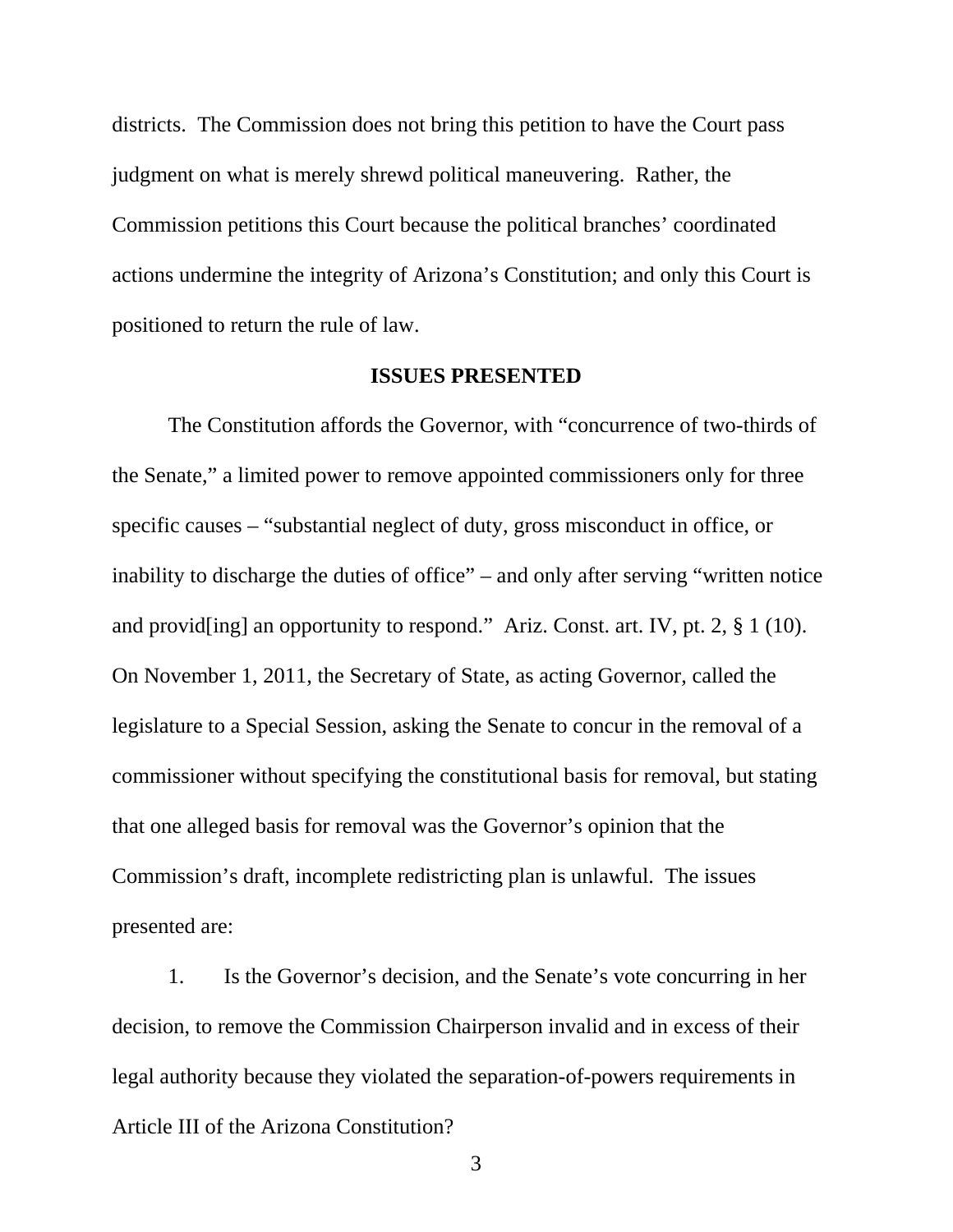2. Is the Governor's decision, and the Senate's vote concurring in her decision, to remove the Commission Chairperson invalid and in excess of their legal authority because they violated the requirements in Article IV, Part 2, Section 1(10) for removing commissioners?

#### **JURISDICTIONAL STATEMENT**

A special action to this Court is the appropriate – and only – vehicle that will provide the necessary relief from the Governor's and Senate's unconstitutional actions. Their actions have undermined the independence of the Commission and jeopardized the Commission's ability to complete its work. The Commission attempted unsuccessfully to secure a temporary restraining order from the Superior Court to prevent the Chairperson's unlawful removal.<sup>5</sup> Now that the Senate has acted, only this Court can provide the relief that is necessary to prevent permanent, irreparable damage to Arizona's independent redistricting process. This Court's intervention is needed because there is no "equally plain, speedy, and adequate remedy by appeal." Ariz. R.P.S.A. 1(a).

The relief the Commission requests is not unprecedented. This Court is the entity with the authority and position to resolve a dispute between branches "over their respective powers." *Brewer v. Burns*, 222 Ariz. 234, 237 ¶ 8, 213 P.3d 671,

 $\overline{a}$ 

<sup>5</sup> *See* Maricopa County Superior Court Case No. CV2011-019475. On November 2, 2011, the Commission voluntarily dismissed the Superior Court action without prejudice. App. 24 (Notice of Voluntary Dismissal).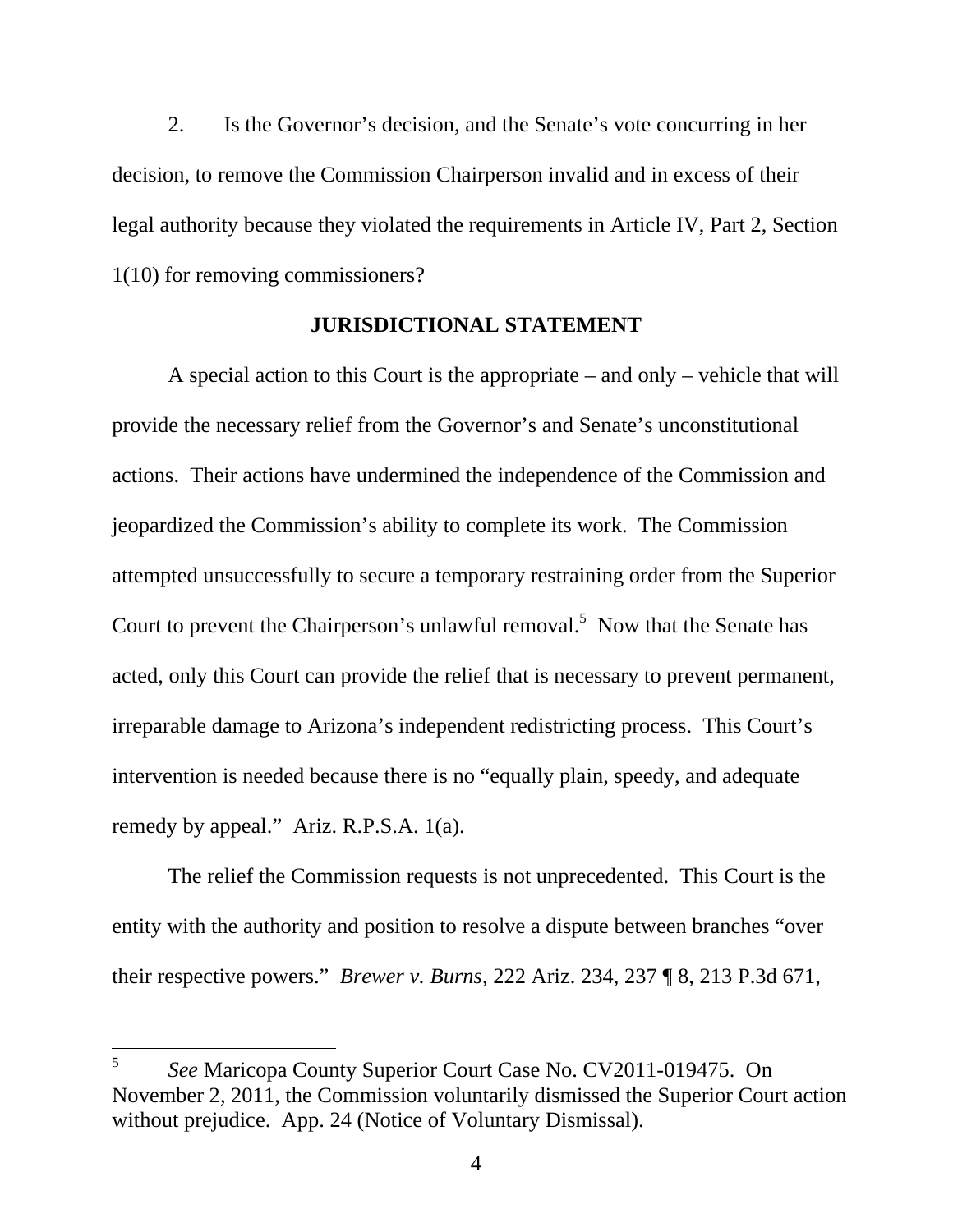674 (2009); Ariz. Const. art. VI, § 5(1) (granting Supreme Court original jurisdiction over "mandamus, injunction and other extraordinary writs to State officers"). In addition, the scope of the Governor's and Senate's removal power under Subsection (10) is an "issue of first impression and statewide importance." *Burns*, 222 Ariz. at 237 ¶ 8, 213 P.3d at 674. As all parties would readily concede, the importance of the redistricting process to the State of Arizona and the respective powers of the branches of government to influence redistricting cannot be understated. Nor can the need for a speedy resolution; the Commission is under concrete time pressures to complete a redistricting plan in time for the next election.<sup>6</sup> Moreover, "the relevant facts are undisputed; the merits of this case turn on the meaning of" Article III and Article IV, Part 2, Section 1(10). *Id.* at 237 ¶ 9, 213 P.3d at 674. The Governor's purported reasons for removal are published and the Senate's vote is done; the Commission is now in limbo and in need of a Court to say what the law is.

Furthermore, this Court has long held that it has jurisdiction to review "[w]hether the Governor, exercising the power of removal, acquired jurisdiction to act and proceeded to a finality without excess of jurisdiction." *Holmes v. Osborn*, 57 Ariz. 522, 541, 115 P.2d 775, 784 (1941) (quoting approvingly from *People v. Shawver*, 222 P. 11, 30 (Wyo. 1924)). When, as here, the Governor's removal of a

 $\overline{a}$ 6

*See* App. 26 (Declaration of R. Bladine ¶ 12).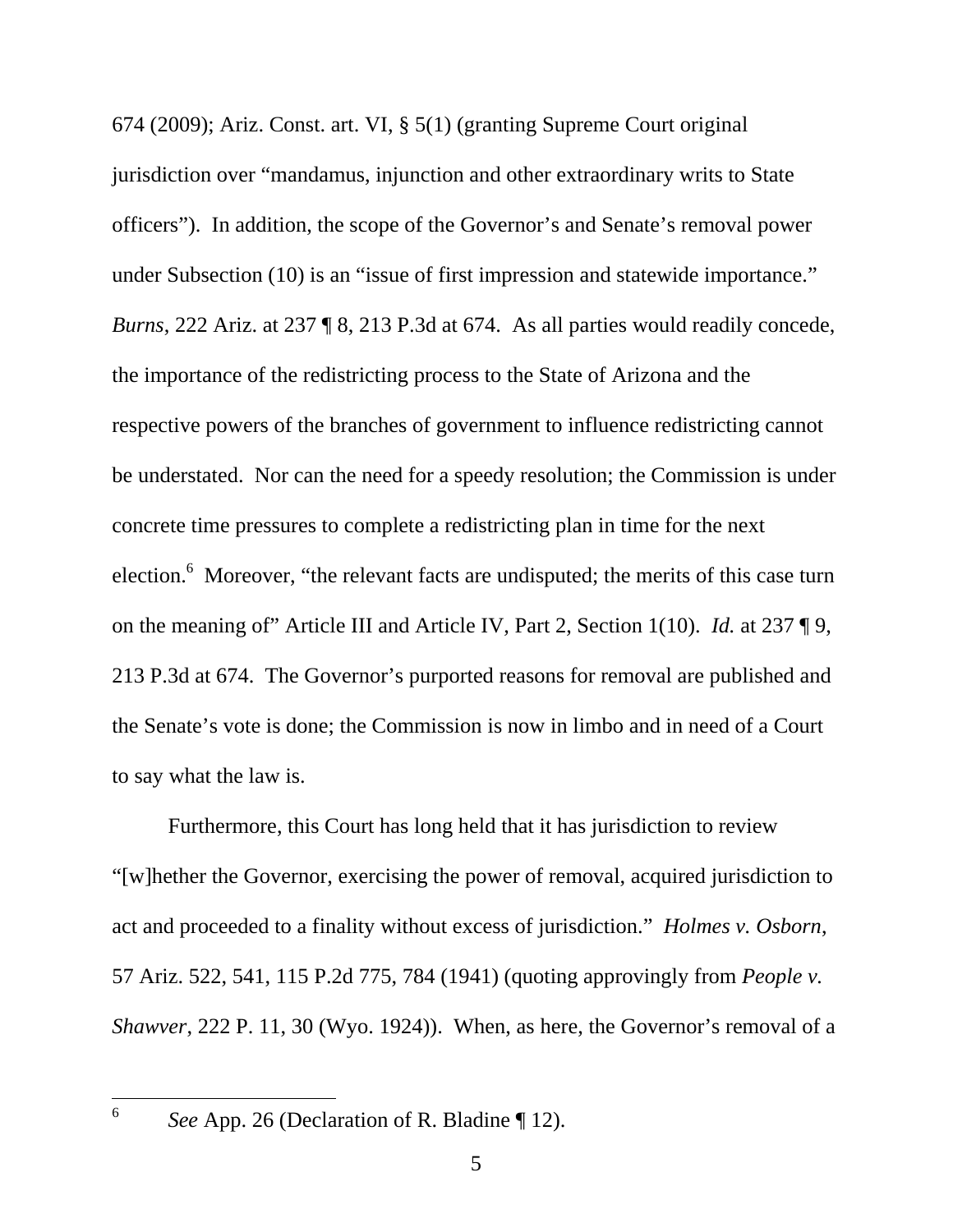commissioner "is authorized only for cause or for causes specified in the Constitution" then "the court may inquire into the existence of the jurisdictional facts." *Id*. Those facts include "[w]hether the charges upon which the removing power acted were legal cause for removal, or whether the cause was sufficiently specified." *Id*. (internal quotation marks and citation omitted). *See also Forty-Seventh Legislature of State*, 213 Ariz. at 485 ¶ 9, 143 P.3d at 1026 (noting that Supreme Court has, "on many occasions, considered whether particular gubernatorial actions exceeded a governor's constitutional authority").

The Commission seeks to have the Court exercise its "power to ensure that the legislature [and the Governor] follow[] the constitutional rules" on removal. *Mecham v. Gordon*, 156 Ariz. 297, 302, 751 P.2d 957, 962 (1988) (citing *Powell v. McCormack*, 395 U.S. 486, 506 (1969)); *see also Fairness & Accountability in Ins. Reform v. Greene*, 180 Ariz. 582, 587, 886 P.2d 1338, 1343 (1994) (noting that the Court has the "duty of insuring that the constitutional and statutory provisions protecting the electoral process . . . are not violated") (internal quotation marks and citation omitted).

The Governor's actions and statements, and the Senate's concurring vote, reflect a belief that the express constitutional causes for removal mean whatever she says they mean, and that the Constitution's "for-cause" removal provision imposes no limitation on her "oversight" of the Commission so long as she can

 $\overline{6}$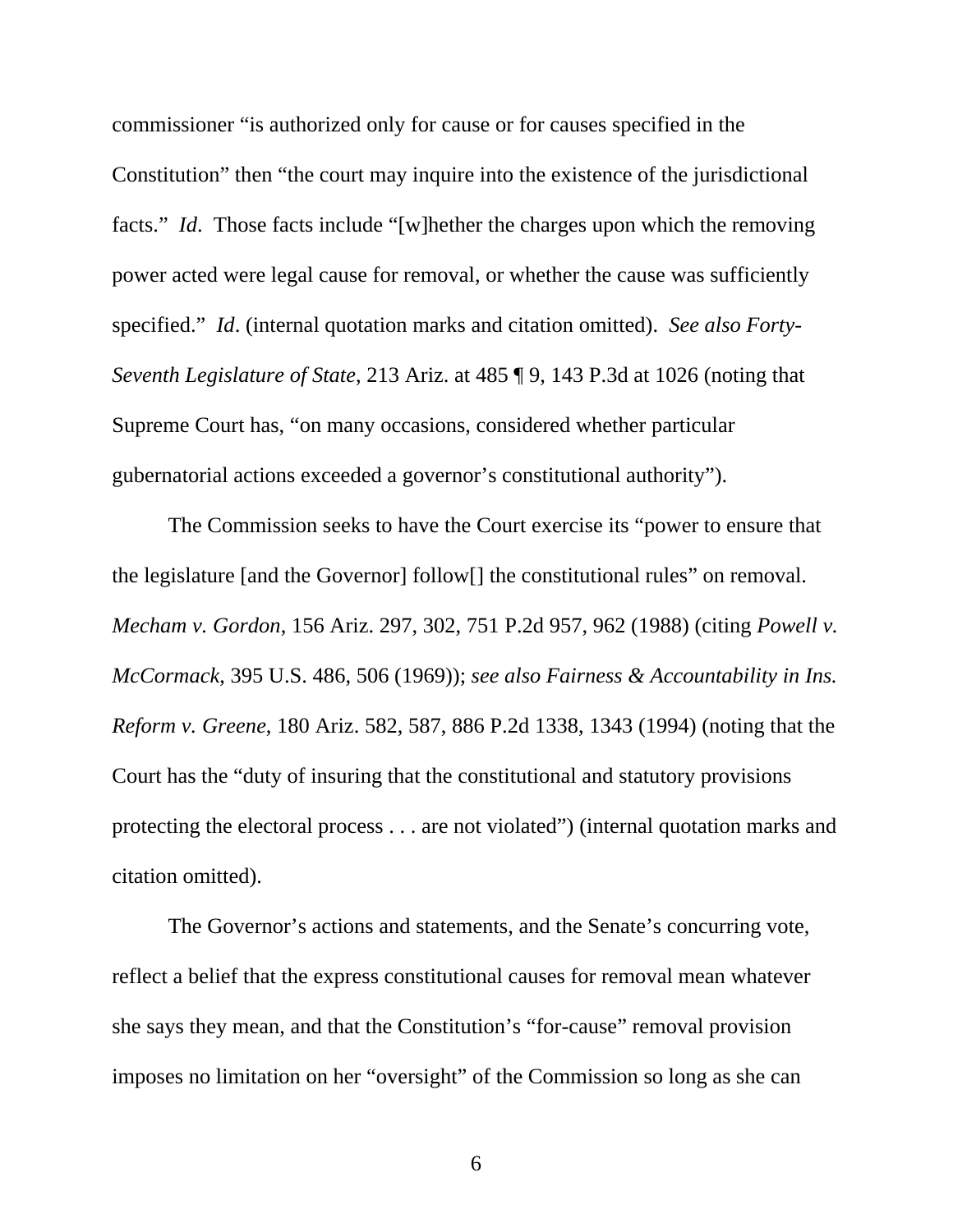muster enough Senate votes.<sup>7</sup> That cannot be. Consequently, the Commission respectfully asks this Court "to say what the law is." *Marbury v. Madison*, 5 U.S. [1 Cranch] 137, 177 (1803).

### **FACTUAL AND PROCEDURAL BACKGROUND**

### **A. The Independent Redistricting Commission Was Created By Voters to End Legislative Self-Interest in Redistricting and Bring Independence to the Redistricting Process.**

In November 2000, Arizona voters approved Proposition 106, which amended the Arizona Constitution to create an Independent Redistricting Commission to draw boundaries for legislative and congressional districts. Ariz. Const. art. IV, pt. 2, § 1. Proposition 106 was aimed at "ending the practice of gerrymandering and improving voter and candidate participation in elections by creating an independent commission of balanced appointments."8

Pursuant to the Arizona Constitution, the Commission's five commissioners are citizen volunteers; they are not candidates or officeholders and are not paid for their service. Ariz. Const. art. IV, pt. 2, § 1 (3). The Commission is currently composed of Commissioners Richard Stertz and Scott Freeman (Republicans) and Jose Herrera and Linda McNulty (Democrats).<sup>9</sup> These four commissioners

 $\overline{a}$ 

<sup>7</sup> App. 22 (11/1/2011 Governor's Press Release).

<sup>8</sup> App. 1 (Proposition 106 Publicity Pamphlet).

<sup>9</sup> App. 26 (R. Bladine Decl. ¶ 2).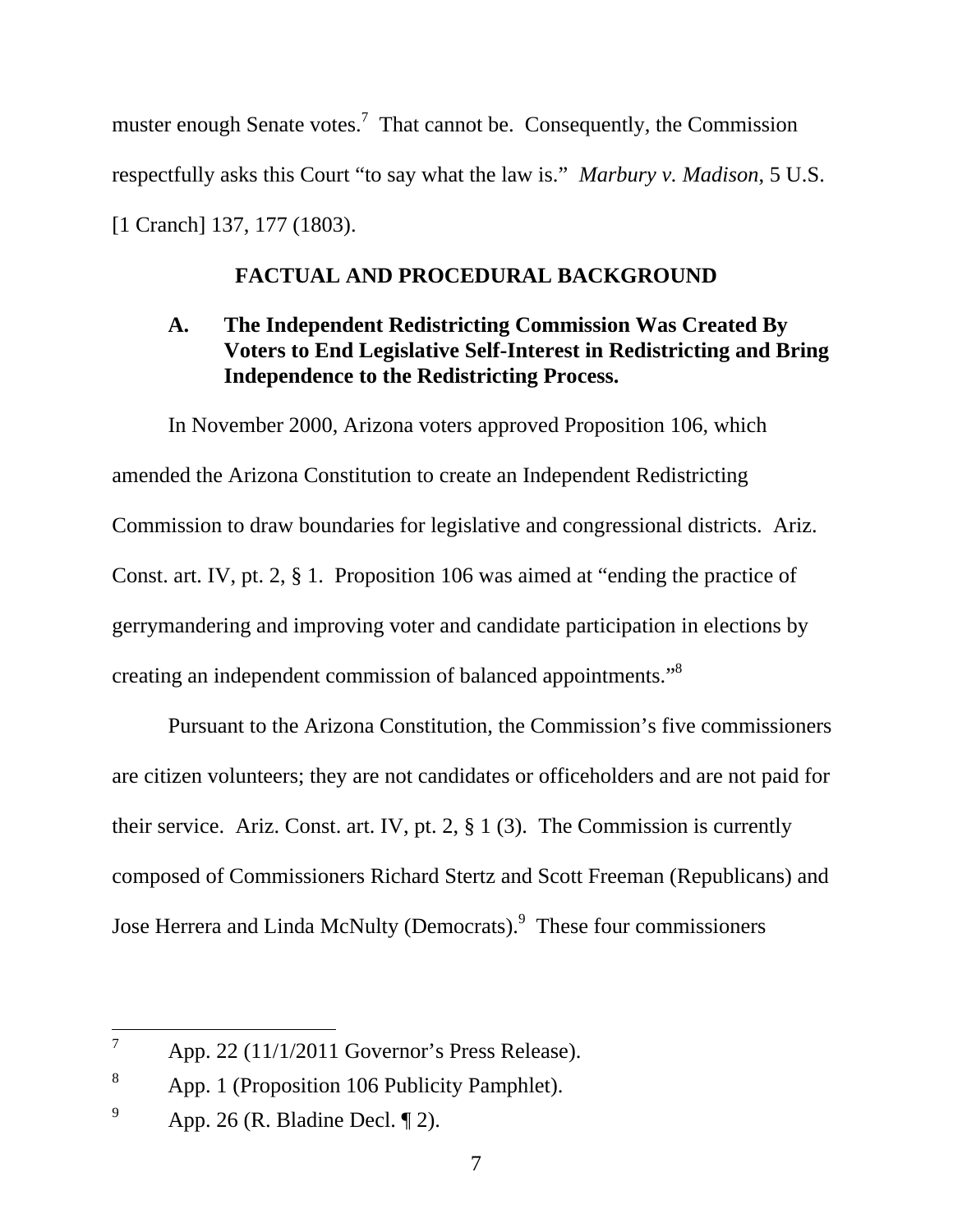unanimously selected Colleen Coyle Mathis, an Independent, to serve as the Commission's Chairperson.<sup>10</sup>

The Commission's constitutionally endowed independence is its reason for existence. The citizens' initiative that created the Commission tasked it with drawing boundaries for legislative and congressional districts with minimal interference from incumbent officeholders. The qualifications for applicants, the application screening process through the Commission on Appellate Court Appointments, the prohibitions on the commissioners' political involvement after they complete their terms, the limited role of other State officials in Commission operations, and the prohibition against considering incumbent candidate residences during the redistricting process all protect the Commission's independence from politicians. Ariz. Const. art. IV, pt. 2, §§ 1(3)-(5), (10), (13), (15), (16)-(20). The legislature's limited role in the mapping process is to "make recommendations to the independent redistricting commission by memorial or by minority report" during the 30-day public comment period on draft maps. *Id*. § 1(16). The Commission's only obligation is to "consider" those comments. *Id*. Prop. 106 left no role for the Governor in mapping. As a protection against a commissioner's serious misconduct, the Constitution includes a limited removal provision that permits the Governor the limited authority to remove a commissioner, with the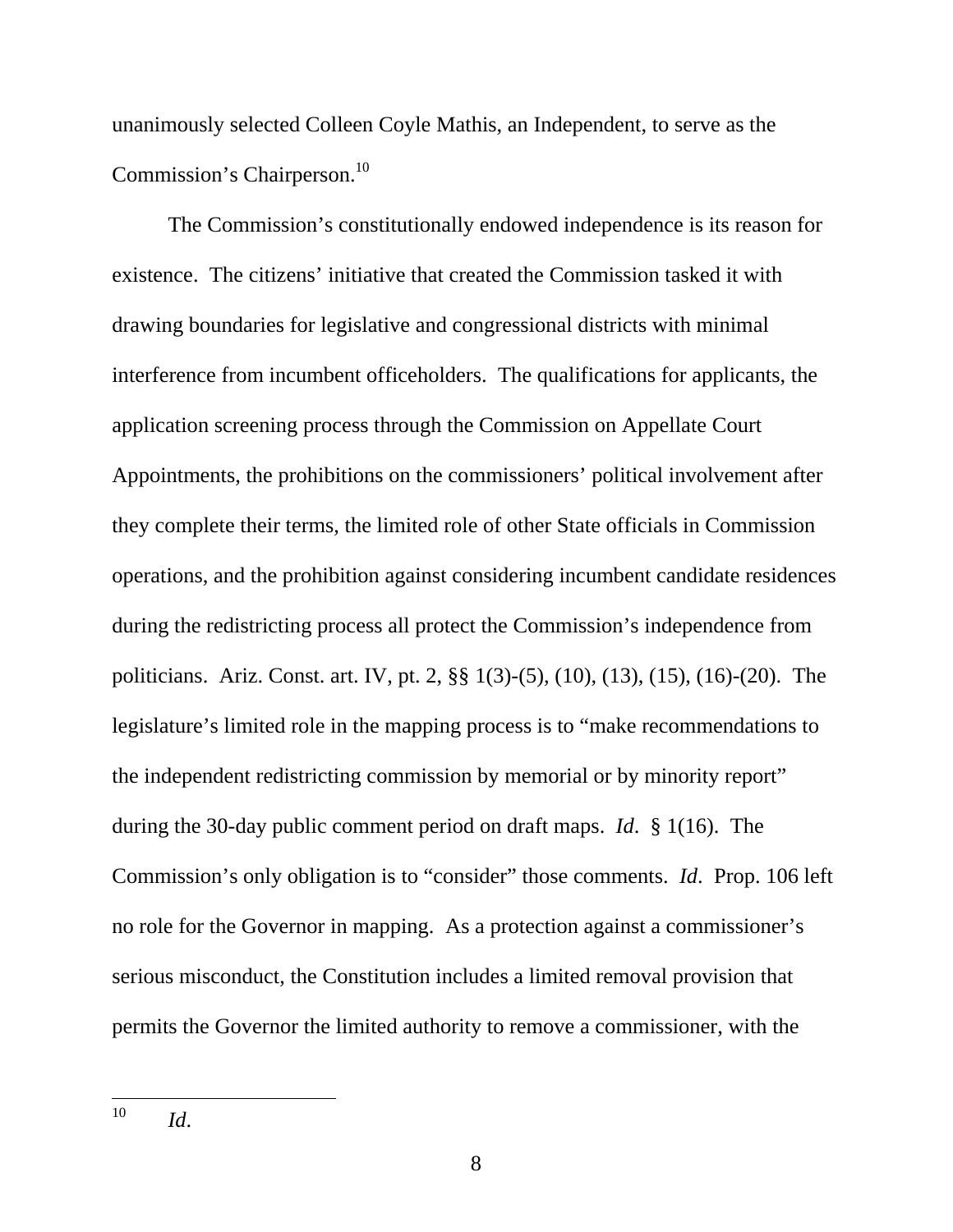concurrence of two-thirds of the Senate, for "substantial neglect of duty, gross misconduct in office, or inability to discharge the duties of office." *Id.* at § 1(10). The uniquely tailored provisions of Article IV of the Arizona Constitution largely insulate the Commission from interference from the other branches of government, while still ensuring honesty, integrity, and transparency in the redistricting process through a constitutional requirement that the Commission conduct all business "in meetings open to the public." *Id.* at § 1(12).

### **B. The Commission's Hiring of a Mapping Consultant Sets Off a Political Firestorm.**

Upon appointment, the present Commission diligently undertook the task of redistricting. In order to perform the complicated work of drawing districts in conformity with constitutional requirements, the Commission immediately hired staff and consultants—including a mapping consultant to assist in the production of the draft maps. $^{11}$ 

Before selecting a mapping consultant, the Commission solicited proposals, conducted interviews, and held numerous public meetings.<sup>12</sup> While the initial review of responses to the mapping consultant procurement occurred in executive sessions because the documents were confidential, the names and interviews of the mapping consultants were public and the Commission received extensive public

<sup>11</sup> *Id.* 13.

 $12$  *Id.*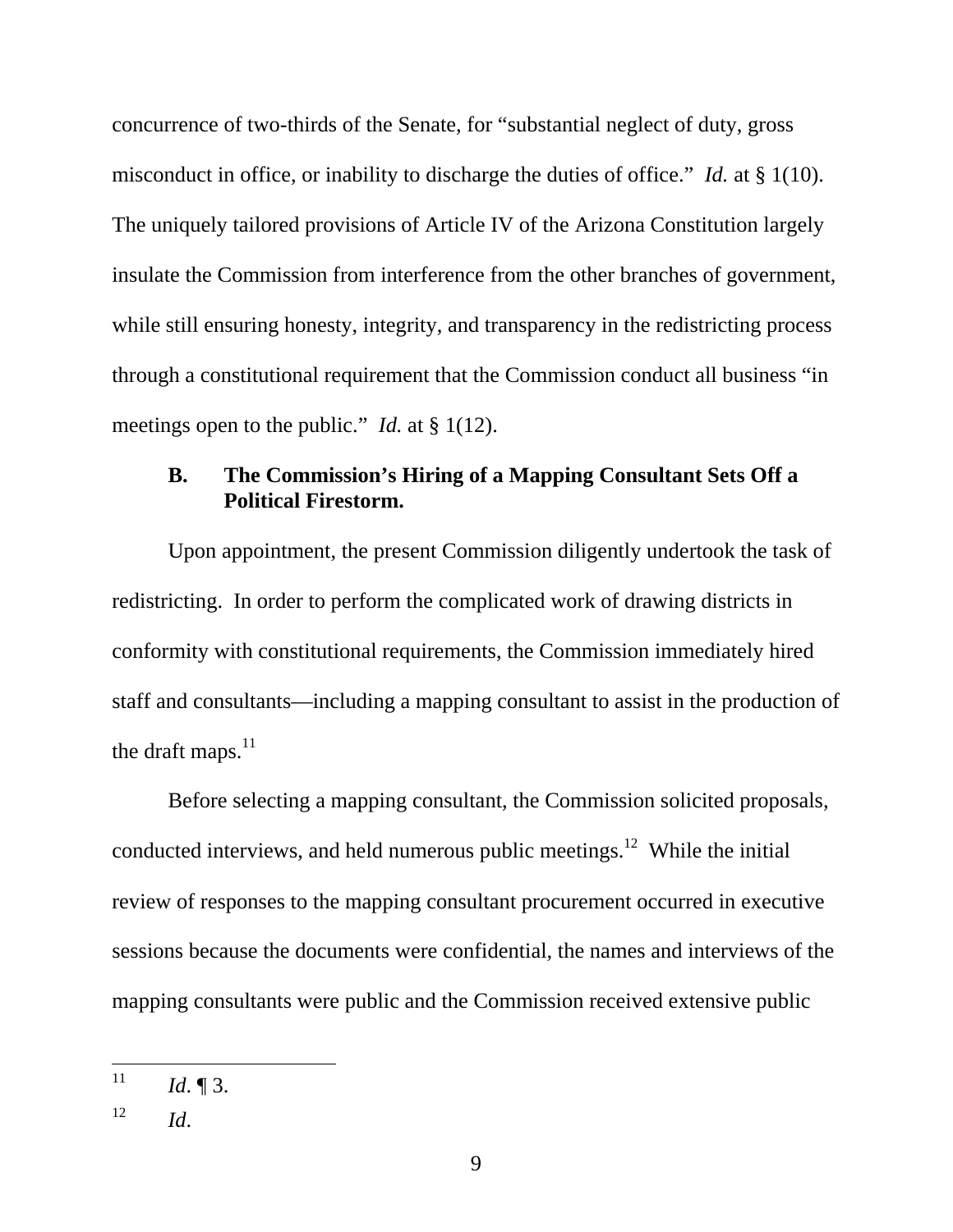feedback.13 During the public interviews, the Commissioners questioned applicants on a number of issues including political bias and on the protections they would employ, if retained, to ensure a transparent mapping process.<sup>14</sup>

On June 29, 2011, the Commission voted 3-2 to hire Strategic Telemetry as the mapping consultant.<sup>15</sup> The very next day, organized opposition began a campaign of attacks on Strategic Telemetry, the Commission, and Chairperson Mathis.<sup>16</sup> The transcript of the Commission's public meeting on June 30, 2011 reflects roughly 90 pages of public comments criticizing the selection of Strategic Telemetry and the conduct of Chairperson Mathis.<sup>17</sup> The attacks came exclusively from one side of the political spectrum—those, for example, who opposed the mapping consultant because it previously worked for Barack Obama and other "progressive" candidates and feared that the company would inject a political bias into the mapping process.18 Strategic Telemetry had addressed these concerns in its public interview and made it clear that it would work exclusively at the direction of the Commission.<sup>19</sup> To address concerns, the Commission and

 $14$  *Id.* 

- $15$  *Id.*  $\P$ 4.
- $16$  *Id.* 15.
- $^{17}$  *Id.*
- $^{18}$  *Id.*
- $19$  *Id.* 13.

<sup>13</sup> 13 *Id*.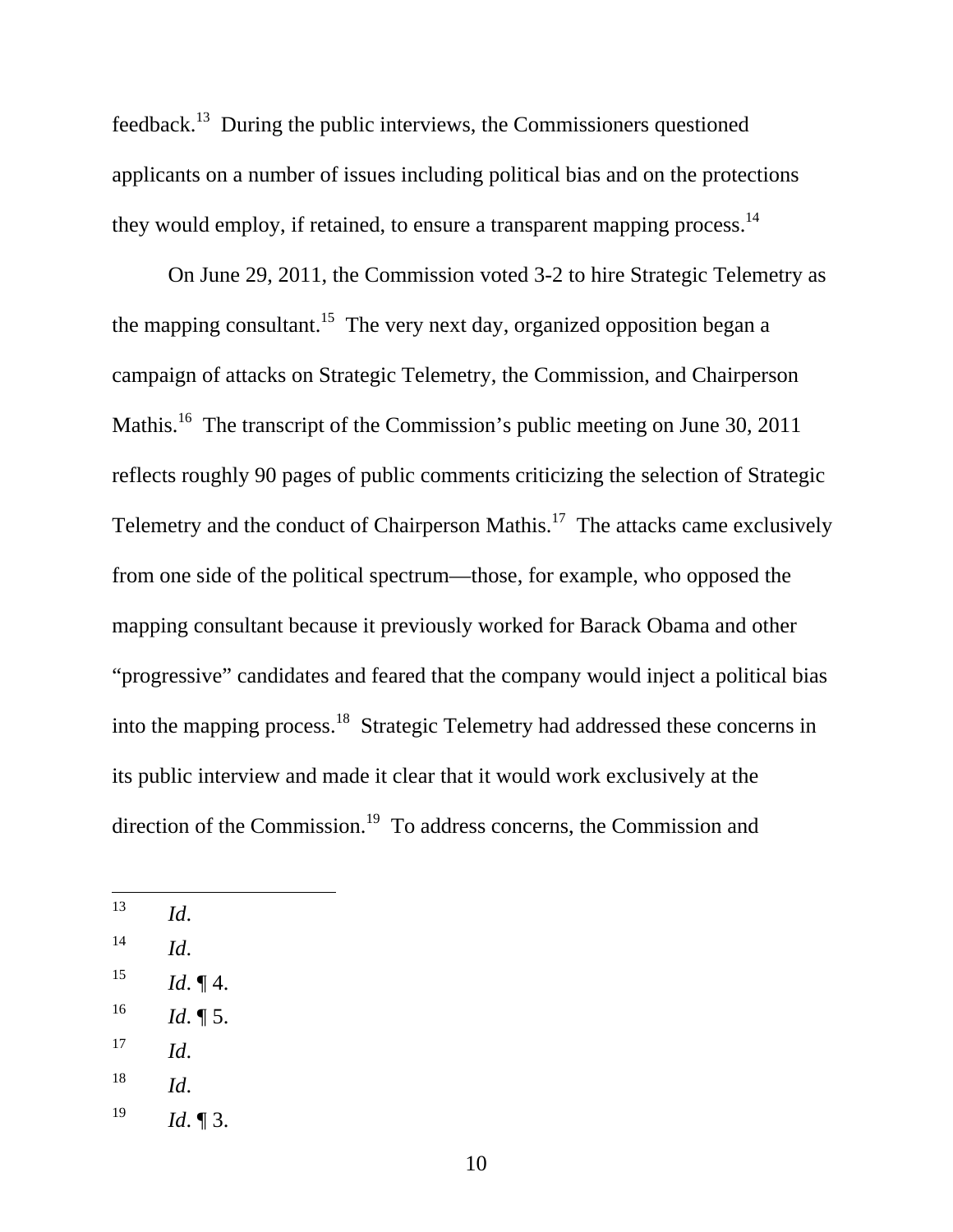Strategic Telemetry subsequently agreed to additional contract amendments to limit its political work in Arizona and require the company to log all contacts to or from third parties regarding the redistricting work.<sup>20</sup>

On the morning of July 21, 2011, Attorney General Tom Horne issued a press release announcing an investigation of the Commission for alleged violations of Arizona's procurement rules and Open Meeting Law ("OML").<sup>21</sup> As part of his investigation, the Attorney General issued Civil Investigative Demands ("CIDs") to all five Commissioners.<sup>22</sup> The investigation raised questions concerning the applicability of the OML to the Commission, which has a specific constitutional mandate of openness different from the OML, is an issue of first impression in Arizona. Despite efforts to avoid litigation, the Attorney General sued three of the commissioners in Superior Court to enforce the  $CIDs<sup>23</sup>$  To seek clarity on the legal question and to protect the independence of the body, the Commission brought a declaratory judgment and special action seeking to resolve the constitutional questions presented by the Attorney General's actions.24 The Commission's action

23 *See* Maricopa County Superior Court Case No. CV2011-016442.

<sup>20</sup> *Id.*  $\P$ 6.

<sup>&</sup>lt;sup>21</sup> App. 2.  $(07/21/11$  Attorney General press release); App. 26 (R. Bladine Decl. ¶ 7).

<sup>&</sup>lt;sup>22</sup> App. 26 (R. Bladine Decl.  $\P$  8).

<sup>&</sup>lt;sup>24</sup> App. 26 (R. Bladine Decl. ¶ 8); App. 4 (10/19/11 Plaintiff Arizona Independent Redistricting Commission's Consolidated Response to Motion to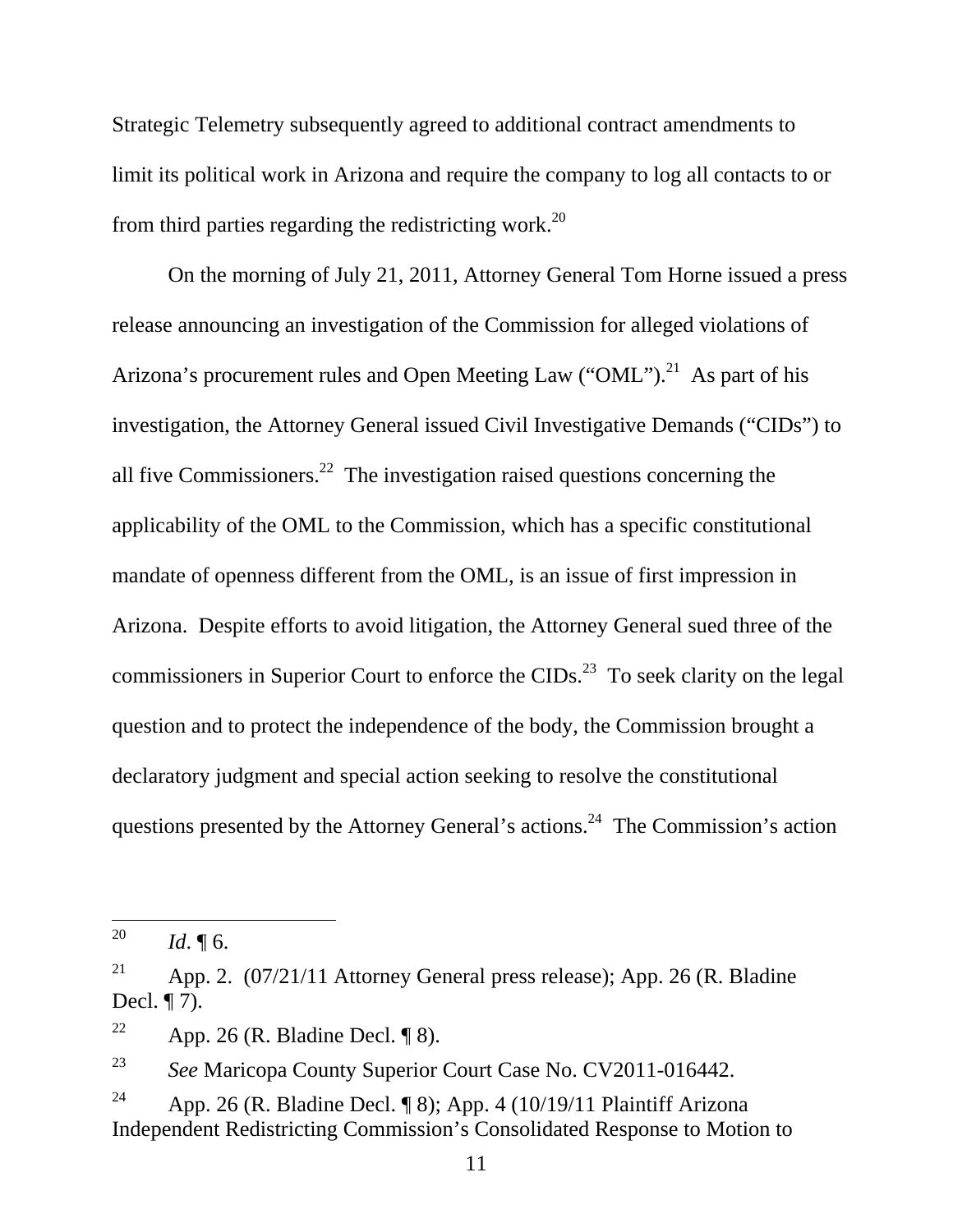was consolidated with Attorney General Horne's action and is presently pending in the Superior Court.<sup>25</sup>

Notwithstanding the political firestorm over the hiring of Strategic Telemetry that threatened to engulf the Commission, its five commissioners continued working diligently, in dozens of public meetings, to adopt congressional and legislative maps that comply with state and federal legal requirements.<sup>26</sup> The Commission held public hearings across the state, developed a comprehensive program for public input, and, based on constitutional requirements, data, and public input, has drawn draft legislative and congressional districts.<sup>27</sup> On October 3 and 10, 2011, respectively, the Commission adopted the draft congressional and legislative maps, which are currently in a 30-day public-comment period.<sup>28</sup> When statewide hearings are completed, the Commission will begin its deliberations to develop and approve final maps.

Dismiss and Motion for Summary Judgment); App. 5 (10/18/11 Plaintiff Arizona Independent Redistricting Commission's Separate Statement of Facts).

 $\overline{a}$ 

28 *Id*. ¶ 10.

<sup>&</sup>lt;sup>25</sup> Attorney General Horne was disqualified from the action because of his conflict of interest and Maricopa County Attorney Bill Montgomery is now representing the State. App. 9 (10/27/2011 Minute Entry in CV2011-016442).

<sup>&</sup>lt;sup>26</sup> App. 26 (R. Bladine Decl. ¶ 9-10).

<sup>&</sup>lt;sup>27</sup> *Id.* ¶ 9.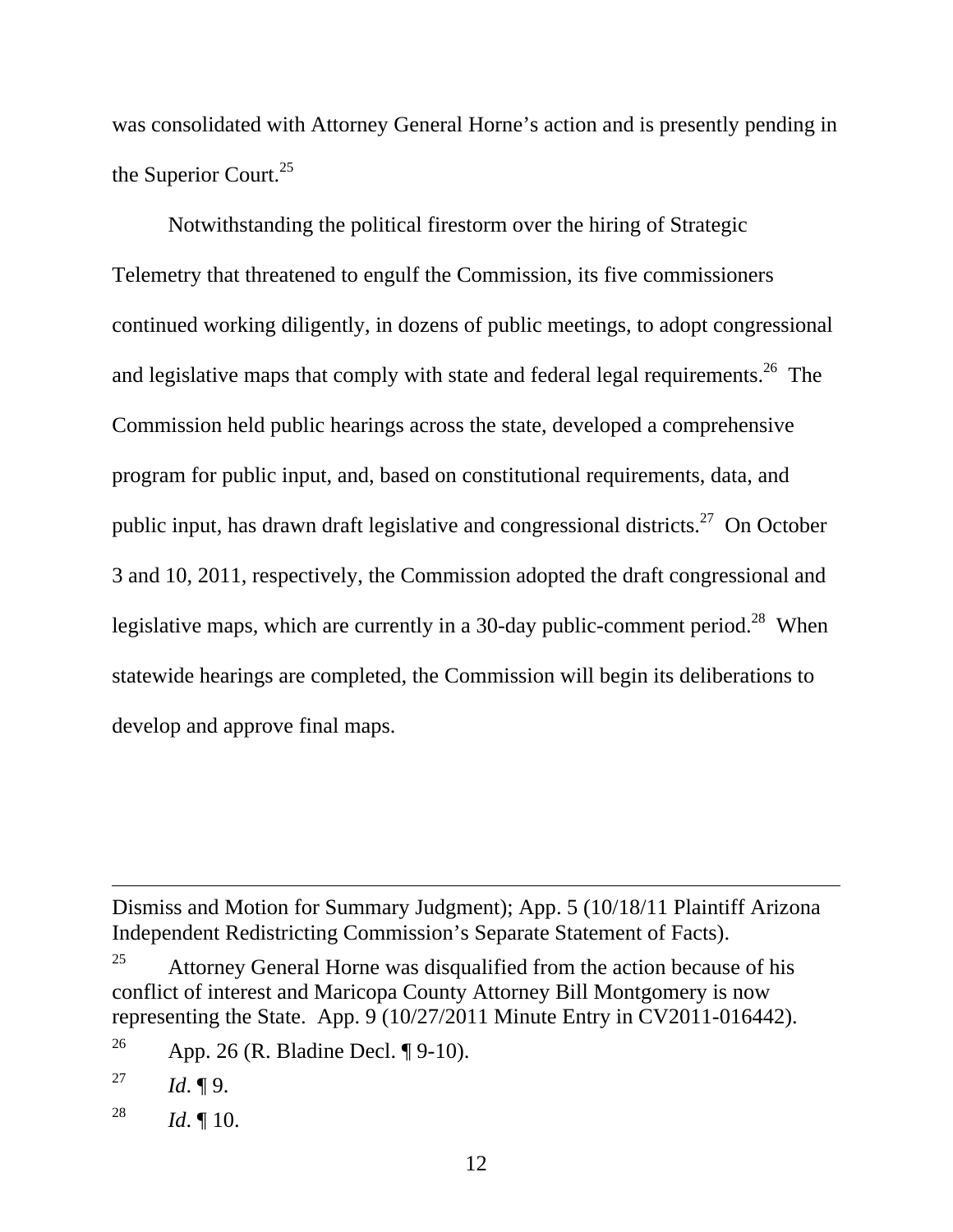### **C. The Governor, Dissatisfied With the Commission's Draft Maps, Takes the Extraordinary and Unprecedented Step of Removing the Chairperson in a Manner Evading Judicial Review.**

On October 26, 2011, in the midst of the current 30-day public comment period on the draft maps and with summary judgment briefing on the OML dispute pending on an accelerated schedule in Superior Court, Governor Brewer sent a letter (the "October 26 Letter") to the Commission and to all five commissioners purporting to provide "notice" pursuant to Article IV, Part 2, § 1(10) of allegations that **all five** commissioners had committed substantial neglect of duty and gross misconduct in office.<sup>29</sup> The commissioners were asked to individually respond to the allegations by Monday, October 31, 2011 at 8:00 a.m., less than three business days after they received the letter.<sup>30</sup> The Governor simultaneously sent a separate letter to the Chairperson providing her comments on the draft congressional map.<sup>31</sup>

The October 26 Letter vaguely alleges that the commissioners wrongfully conducted non-public deliberations and that the *draft* congressional district maps did not, in the Governor's view, meet constitutional requirements. The Governor wrote that she is "duty bound to ensure that Arizona's redistricting process is constitutionally sound and worthy of the full faith and confidence of Arizona

<sup>29</sup> App. 6 (10/26/2011 Letter).

<sup>30</sup> *Id*.

 $31$  App. 7 (10/26/2011 Letter to Mathis).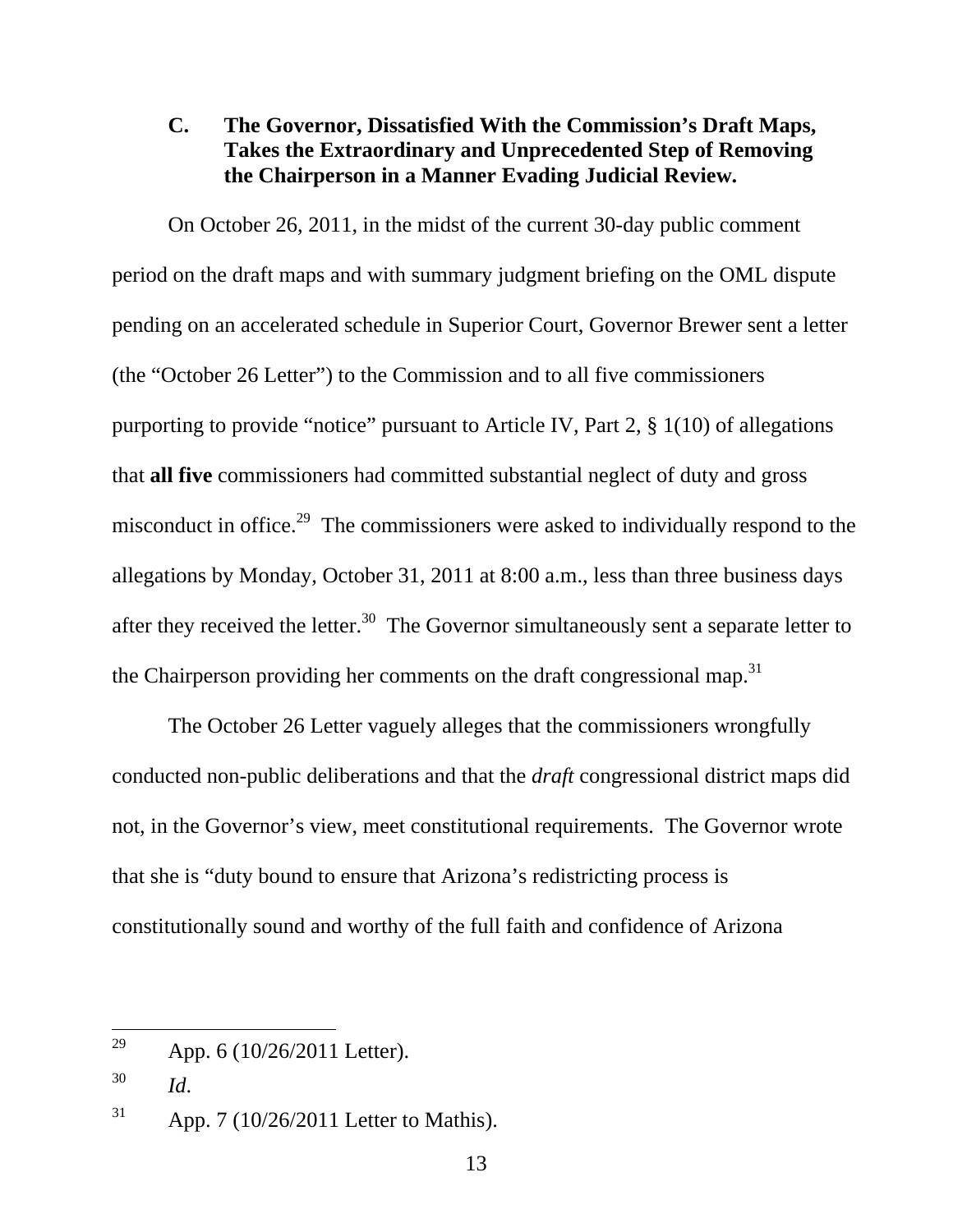voters."32 The letter alleges that the Commission abandoned the required grid-like pattern during the initial process of drawing the congressional districts and that competitiveness was the Commission's "first or primary factor" in drafting Congressional District 9 in Maricopa County.<sup>33</sup> The letter also touches on allegations of non-public meetings and claims that the expenditure of Commission monies to hire attorneys for its unpaid, volunteer commissioners was also improper.<sup>34</sup> The letter was not directed towards any single commissioner and provided no *individualized* notice to the commissioners of substantial neglect or gross misconduct. But even before responses were due, President Pearce and Speaker Tobin wrote to Commissioners Stertz and Freeman, telling them that the President and Speaker "stand with them" and "are confident that both [commissioners] are faithfully following the law."<sup>35</sup>

Despite the short time for responses, the Commission, and all five commissioners, responded to the Governor's letter by her established deadline of 8:00 a.m. on October 31, 2011.<sup>36</sup> The Commission denied the allegation that state

 $35$  App. 8 (10/27/2011 Pearce-Tobin letter).

<sup>32</sup> App. 6 (10/26/2011 Letter).

<sup>33</sup> *Id*.

<sup>34</sup> *Id*.

<sup>36</sup> App. 11 (10/31/2011 Commission response); App. 12 (10/31/2011 Chair Mathis's Response); App. 13 (10/31/2011 Commissioner McNulty's Response); App. 14 (10/31/2011 Commissioner Herrera's Response); App. 15 (10/31/2011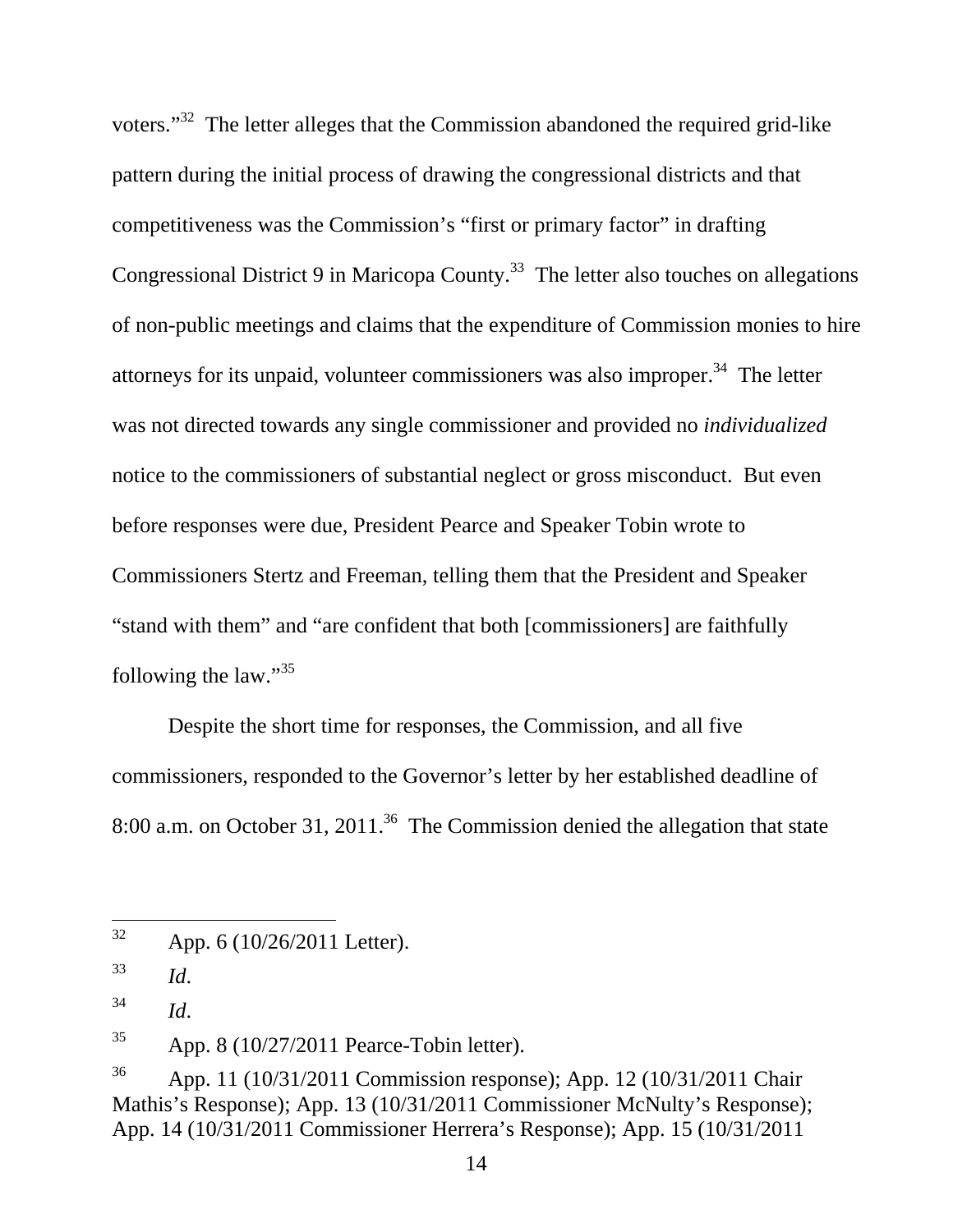and federal constitutional requirements had been abandoned in the creation of the draft maps and conveyed its belief that the Governor was exceeding her authority in suggesting that the Commission's mapping work could justify removal.<sup>37</sup> The Commission urged the Governor not to participate in "further efforts to prevent the Commission from completing its work and to end any consideration of removing any Commissioners from office."<sup>38</sup> The commissioners individually responded as well and denied knowingly deliberating or acting on a Commission matter with a quorum of commissioners outside of a public meeting.<sup>39</sup>

Throughout the day on Tuesday, November 1, one day after the commissioners submitted their lengthy and sincere responses, there were frequent public reports that the Governor would call a Special Session and that removal of one or more commissioners was imminent.<sup>40</sup> Shortly after delivering a letter purportedly removing the Chairperson to the Commission office, Acting Governor Bennett called a Special Session of the legislature to begin at 4:45 p.m., seeking to remove

 $\overline{a}$ 

39 App. 12 (10/31/2011 Chair Mathis's Response); App. 13 (10/31/2011 Commissioner McNulty's Response); App. 14 (10/31/2011 Commissioner Herrera's Response); App. 15 (10/31/2011 Commissioner Stertz's Response); App. 16 (10/31/2011 Commissioner Freeman's Response).

40 *See, e.g.*, App. 17.

Commissioner Stertz's Response); App. 16 (10/31/2011 Commissioner Freeman's Response).

 $37$  App. 11 (10/31/2011 Commission response).

<sup>38</sup> *Id*. at 1.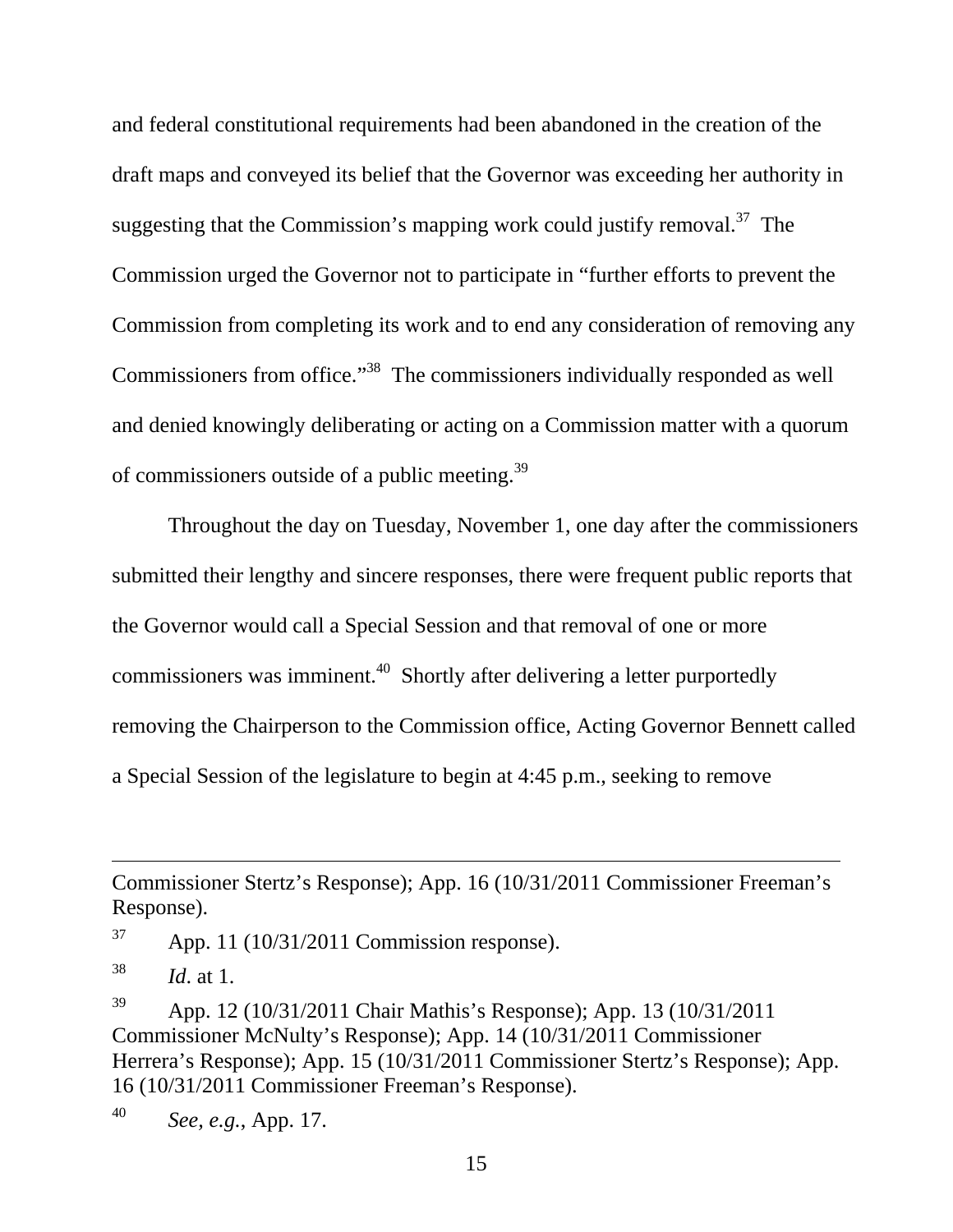Chairperson Mathis from the IRC.  $41$  This call was issued without further fact finding, without providing any kind of response to any of the commissioners regarding their individual letters, without advance notice to Commission counsel, and without even providing sufficient notice for senators from rural districts to reach the Capitol. Why Acting Governor Bennett? Because Governor Brewer, who had no compunction about demanding responses from five constitutional officers over a weekend, was in New York on a press junket to promote her new book.

The threats of removal – a removal unabashedly based on the substance of the *draft* maps – undermine the independence of the Commission and threaten to cast the once-a-decade redistricting process into damaging, irreparable uncertainty. The Commission therefore proceeded to court late Tuesday afternoon with an application for a Temporary Restraining Order. The Commission was compelled to move quickly because any disruption in its redistricting work will make it extremely difficult to meet the deadlines it faces to complete a redistricting plan in advance of the next election cycle.<sup>42</sup> Although the Governor sent no finding of substantial neglect or gross misconduct to the Commission in advance of the Special Session, the Commission applied for the Temporary Restraining Order, notified counsel for both the Senate and Governor of the application, and attempted to see a judge to prevent the Senate from taking action pending further judicial review. The assigned judge

<sup>41</sup> App. 26 (R. Bladine Decl. ¶ 11).

 $^{42}$  *Id.*  $\llbracket 12$ .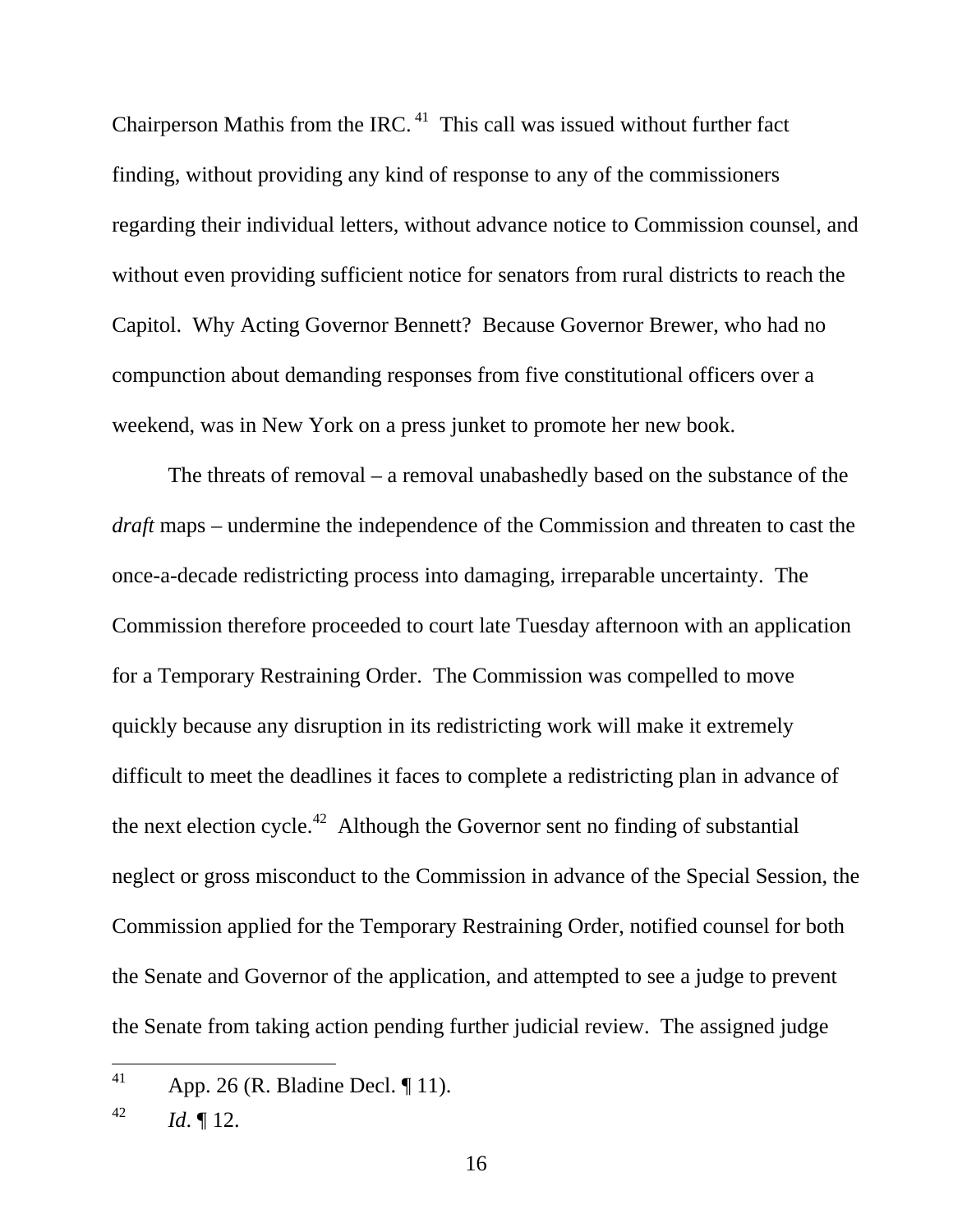declined to take any action immediately. Within minutes of being turned away at the Superior Court, the Commission proceeded to the Arizona Supreme Court and filed its action with this Court, including a request for emergency injunctive relief.

While the Commission was applying for judicial relief, the Fourth Special Session of the Fiftieth Legislature was being gaveled to order. The Special Session convened at  $5:20 \text{ pm}$ .<sup>43</sup> Within the first 10 minutes, the Senate suspended its rules and truncated debate to two minutes per member. $44$  In a party-line vote, the Senate concurred in the Governor's decision to remove Commissioner Mathis.<sup>45</sup> The Senate adjourned sine die at 6:35 p.m., having done what it was called to do. The accelerated voting foreclosed any opportunity for judicial review of the Governor's action before the Senate acted to remove Commissioner Mathis.

Hours after the Senate concurred in the removal, the Commission's counsel received copies of the documents underlying and authorizing the Senate's session. In a letter to Secretary Bennett, the Governor explained that she has "a duty to act when a commission member (commissioner) has committed, in [her] judgment, substantial neglect of duty, gross misconduct in office, or an inability to discharge the duties of office."46 Secretary Bennett was authorized by the Governor to

<sup>43</sup> App. 19 (11/1/2011 e-mail from Chief Clerk).

<sup>44</sup> Video of the Special Session is available at http://azleg.granicus.com/MediaPlayer.php?view\_id=13&clip\_id=9535.

 $45$  App. 20 (Senate Vote report).

<sup>&</sup>lt;sup>46</sup> App. 18 (11/1/2011 Governor Brewer letter to K. Bennett).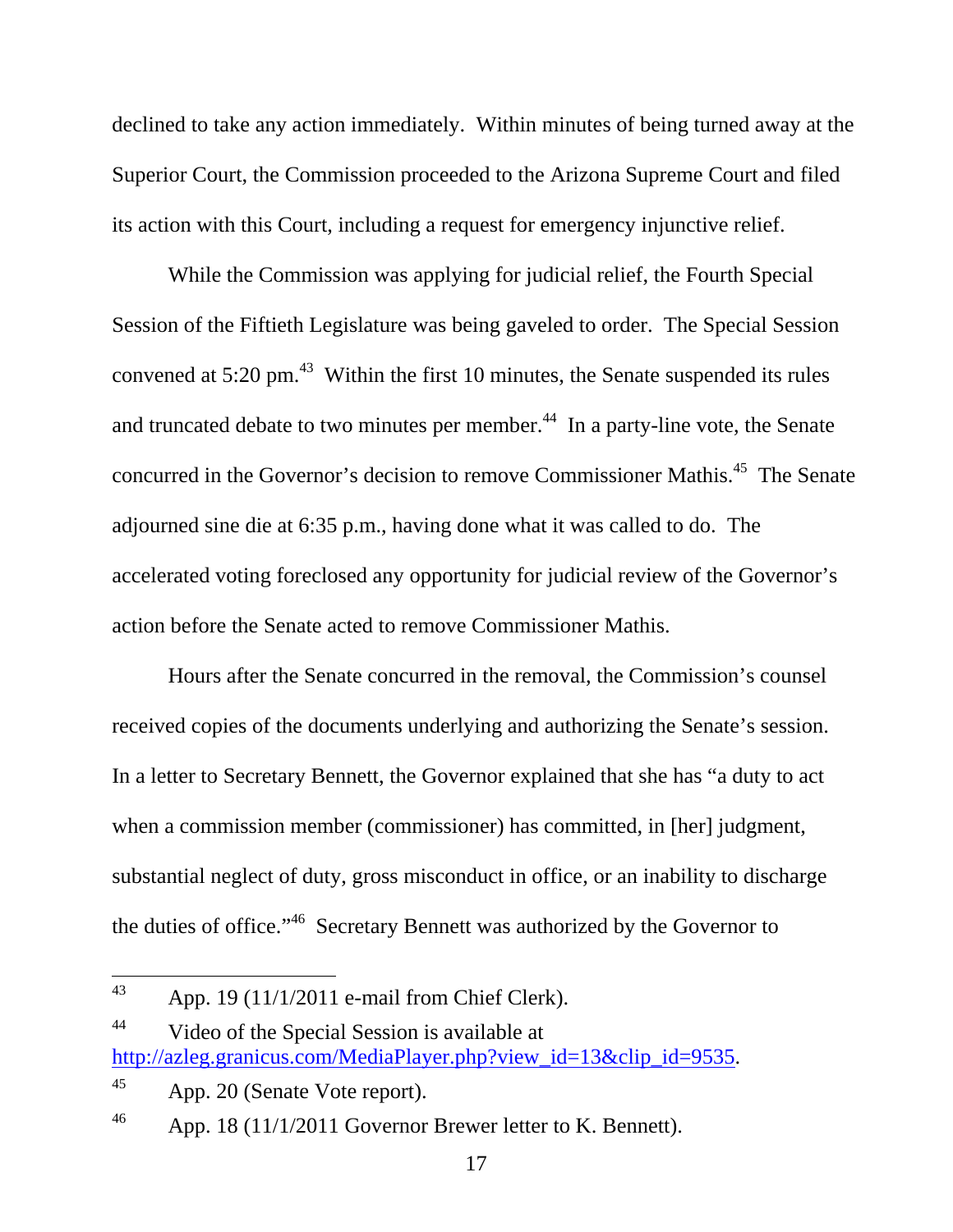"execute a removal letter for Commissioner Colleen Mathis" and to "Call the Legislature into Special Session" so that the Senate might consider concurrence in the removal of a commissioner.<sup>47</sup> The letter to Secretary Bennett did not identify the cause for removal of Commissioner Mathis.

The removal letter executed by Acting Governor Bennett stated that "the Constitution expressly confers on [the Governor] the authority to remove a commission member, when in [the Governor's] judgment, and with the concurrence of two-thirds of the Arizona Senate, there has been substantial neglect of duty, gross misconduct in office, or an inability to discharge the duties of office."<sup>48</sup> The removal letter stated the cause as: having "failed to conduct the Arizona Independent Redistricting Commission's business in meetings open to the public, and failed to adjust the map as necessary to accommodate all of the goals set forth in Arizona Constitution Art. 4, pt. 2  $\S$  1(14).<sup> $,49$ </sup>

The Governor, in a statement released following the Special Session, stated that the "Arizona Constitution provides that the Governor has **direct oversight** of the Independent Redistricting Commission, as well as the ability to remove any member due to 'substantial neglect of duty' or 'gross misconduct in office.'"<sup>50</sup>

<sup>47</sup> *Id.* 

 $48$  App. 21 (11/1/2011 Acting Governor Bennett removal letter).

<sup>49</sup> *Id*.

 $50$  App. 22 (11/1/2011 Governor's Press Release) (emphasis added).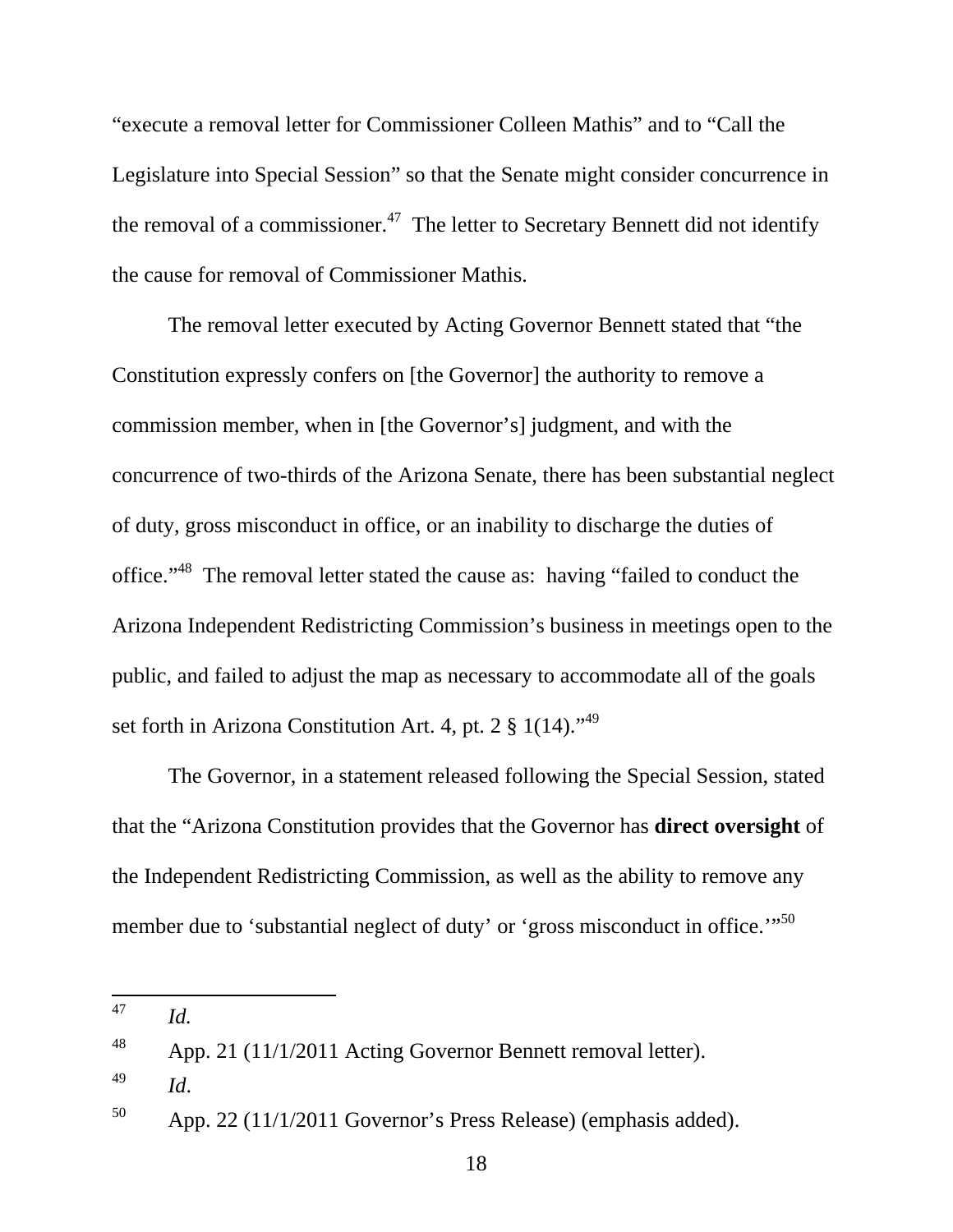Moreover, speaking of the maps, the Governor stated that "[a] flawed redistricting process has resulted in a flawed product."51 Senate leadership has similarly stated that the "State Senate concurred in an overwhelming vote" to remove Commissioner Mathis because "she led a commission that failed . . . to produce Constitutional maps."<sup>52</sup>

Although the Senate and the Governor have been eager to speak publicly, in generalities, about the reasons for removal, they have failed to provide any formal, specific justification for it. Aside from the bare-bones letters described above, neither the Commission, the commissioners, nor the public have been provided with any explanation for the Governor's claims of misconduct. It is clear, though, that the Governor believes that the removal provision of Article IV, Part 2 Section 1(10) of the Arizona Constitution gives her an "oversight" role in the mapping process, authority to determine the constitutionality of the draft maps, and the power to remove a citizen-volunteer commissioner from office for drafting allegedly unconstitutional maps. The Governor's statements make it abundantly clear that Commissioner Mathis was removed for one, and only one, reason—the *draft maps* were flawed in the Governor's eyes.

<sup>51</sup> 51 *Id*.

<sup>52</sup> App. 23 (11/2/2011 Press Release of Majority Whip S. Pierce).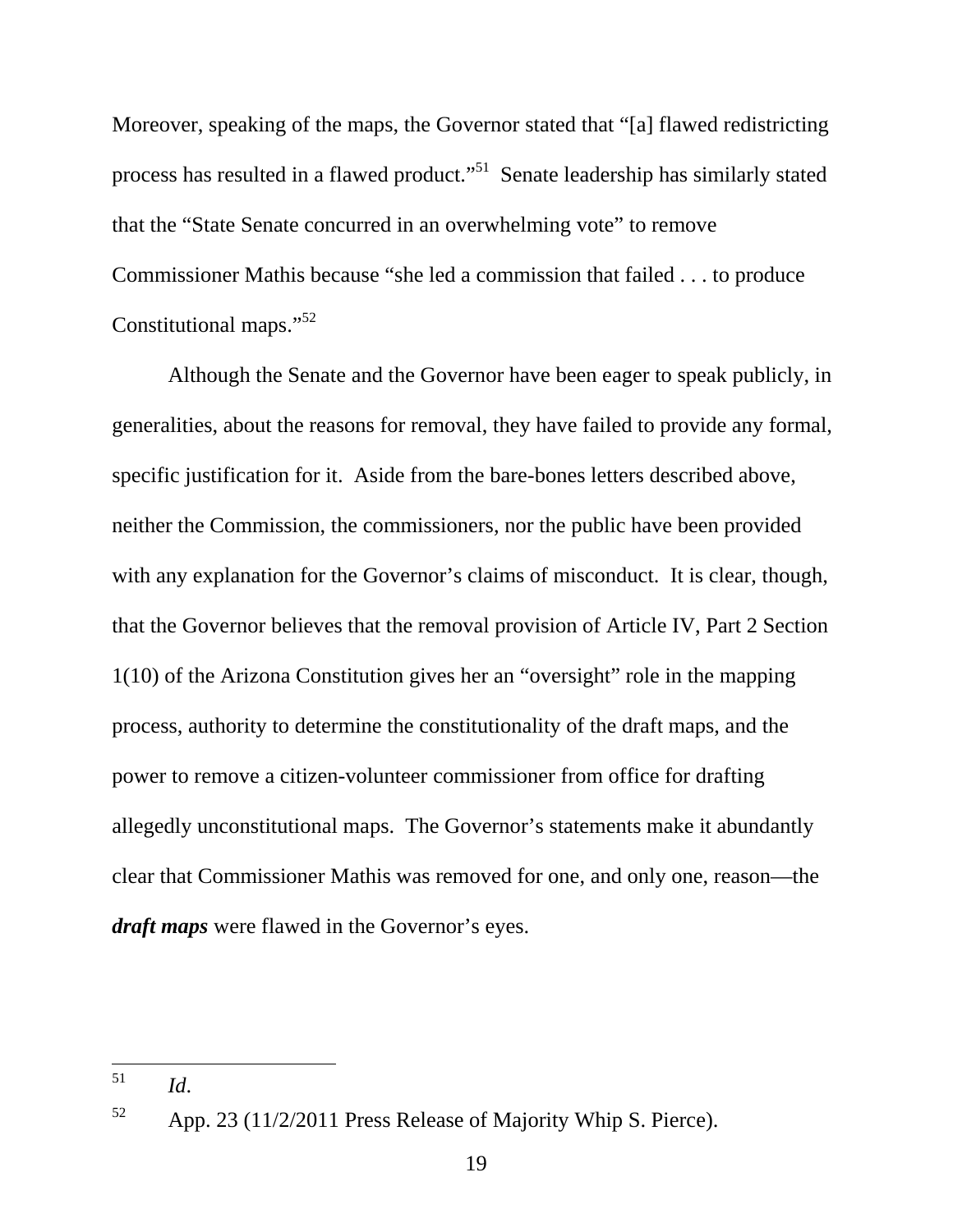#### **ARGUMENT**

Through Prop 106, the voters of Arizona created a uniquely independent constitutional entity whose purpose is drawing Arizona's congressional and legislative districts. The resulting amendment to the Constitution reflects a desire for independence of the Commission and insulation from the political branches. *See* Ariz. Const. art. IV, pt. 2, §§ 1(3)-(22). The Constitution affords the Governor a specific but limited authority to remove an appointed commissioner but otherwise excludes the office from the Commission's work:

After having been served written notice and provided with an opportunity for a response, a member of the independent redistricting commission may be removed by the governor, with the concurrence of two-thirds of the senate, for substantial neglect of duty, gross misconduct in office, or inability to discharge the duties of office.

*Id*. § 1(10).

The Governor removed Commissioner Mathis purportedly because she "determined that [Commissioner Mathis] failed to conduct . . . meetings open to the public, and failed to adjust the grid map as necessary to accommodate all of the goals set forth in Arizona Constitution Art. 4, Pt. 2,  $\S$  1(14).<sup> $53$ </sup> The stated grounds for removal, and the manner in which the Governor conducted the removal, far outstripped the limited removal authority provided in the Constitution.

53

App. 21 (11/1/2011 Acting Governor Bennett removal letter).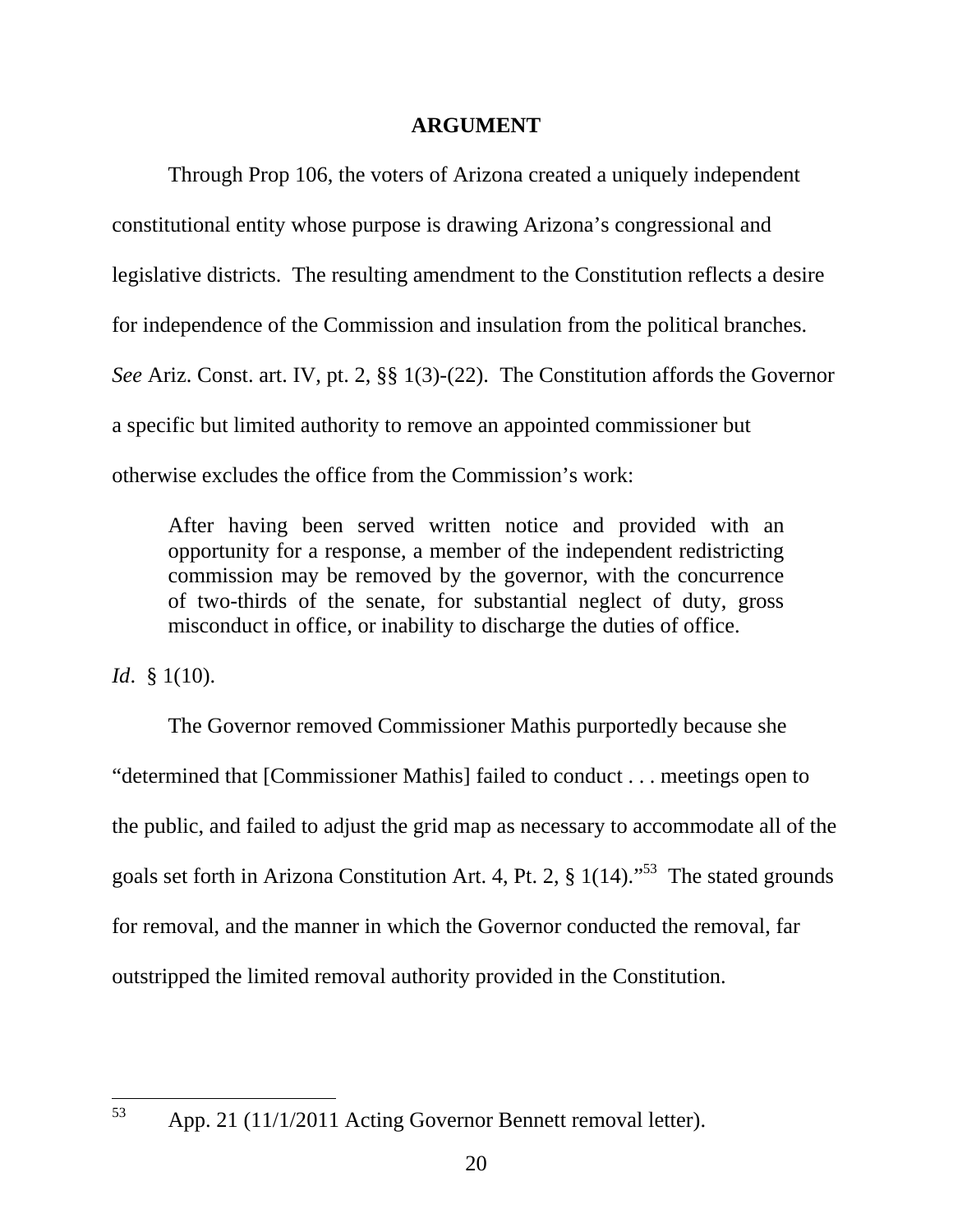The Governor's actions to remove Commissioner Mathis and the Senate's concurring vote should be annulled because these actions exceeded the limited removal authority under Article IV, Part 2, Section 1(10) in two respects: **(1)** the Governor (with the Senate's ratification) impermissibly usurped the legislative power of the Commission to draw congressional and legislative districts and arrogated to herself the judicial power to pass on the legality of draft, unfinished maps; and **(2)** the written notice and stated reasons for removal failed to meet the constitutional requirements listed in Subsection (10).

**I. The Governor's Actions and the Senate's Concurring Vote to Remove Commissioner Mathis Premised on the Legality of the Draft Maps Violated Separation of Powers By Impermissibly Usurping the Power of the Commission and the Judiciary.** 

The branches of Arizona's government are "separate and distinct, and no one of such departments shall exercise the powers properly belonging to either of the others." Ariz. Const. art. III. Although the constitutional command of separation of powers allows some flexibility, Article III prevents one branch of government from usurping the functions properly belonging to another. *See State ex rel. Woods v. Block*, 189 Ariz. 269, 276, 942 P.2d 428, 435 (1997).

### **A. The Commission is a Uniquely Independent Constitutional Entity That is Entitled to Judicial Protection From Usurpation of Its Powers.**

"The legislative authority of the state shall be vested in the legislature . . . but the people reserve the power to propose laws and amendments . . . ." Ariz.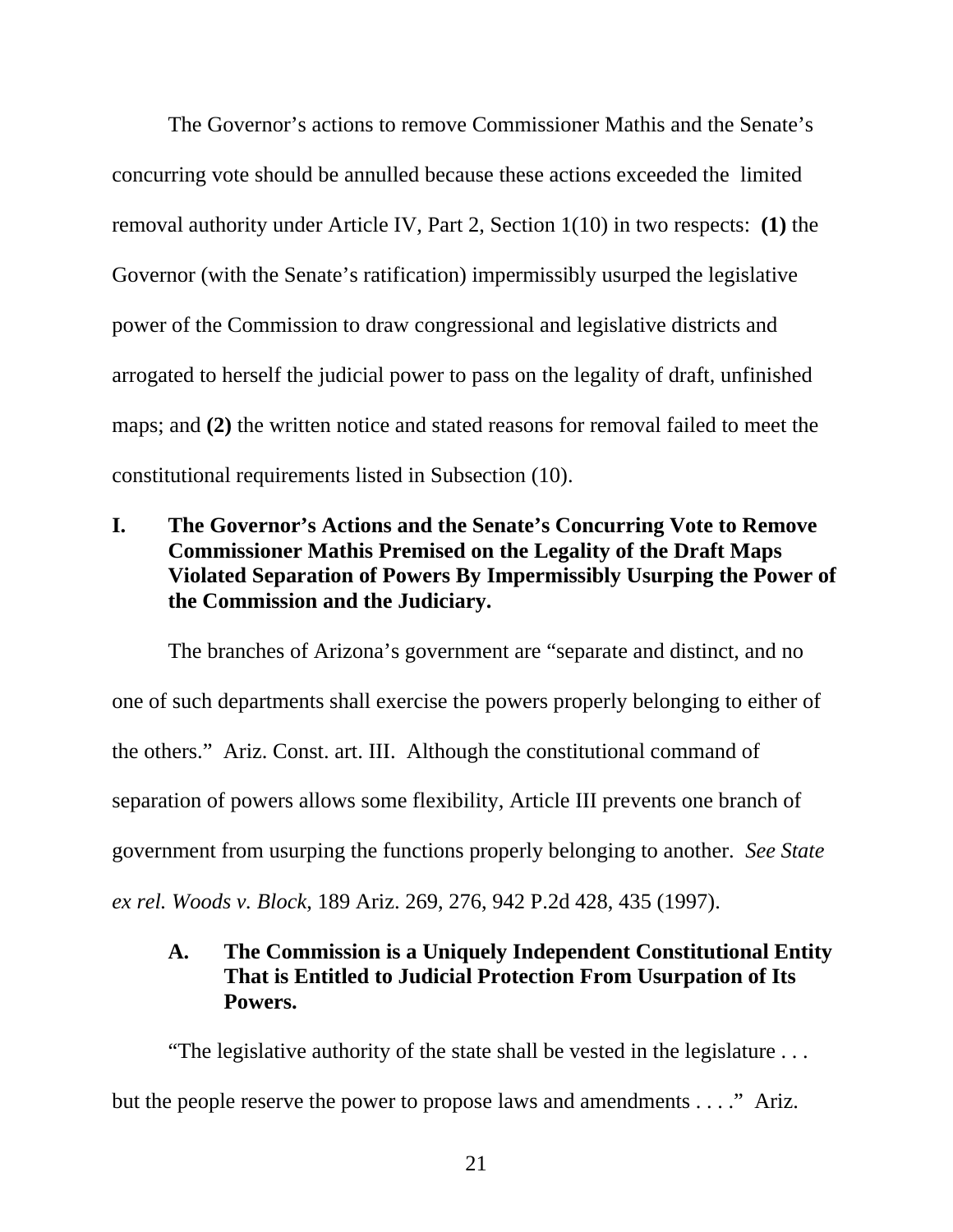Const. art. IV, pt. 1, § 1(10). "The first of these reserved powers is the initiative." *Id.* at § 1(2).

And in November 2000, Arizona voters exercised their power by passing Prop. 106 and creating the Commission to remove the task of redistricting from the control of the political branches and place it into the hands of an independent group of citizen-volunteers. To do so, the electorate not only amended the Constitution to remove the task of mapping districts from the legislature, but also to remove the Governor's role in the legislative process by stripping the office of its power to veto redistricting plans. *See* Ariz. Const. art. IV, pt. 2, § 1(17) (declaring that the provisions governing the Commission and its legislative action are "self-executing" and that the Commission "shall certify to the secretary of state the establishment of congressional and legislative districts"); *see also Goddard v. Babbitt*, 536 F. Supp. 538, 541 (D. Ariz. 1982) (describing Governor Babbitt's veto of redistricting bills after 1980 census).

"Independent" is thus not merely a convenient moniker. From top to bottom, Prop. 106 enshrines in the Constitution an independent constitutional body that entirely occupies the field of redistricting that formerly was the province of the legislature and executive. Consequently, the Commission is due the same respect for the boundaries of its powers as is any other branch of government. This Court has already held as much in *Arizona Minority Coalition for Fair Redistricting v. Arizona Independent Redistricting Commission*. There, the Court held that the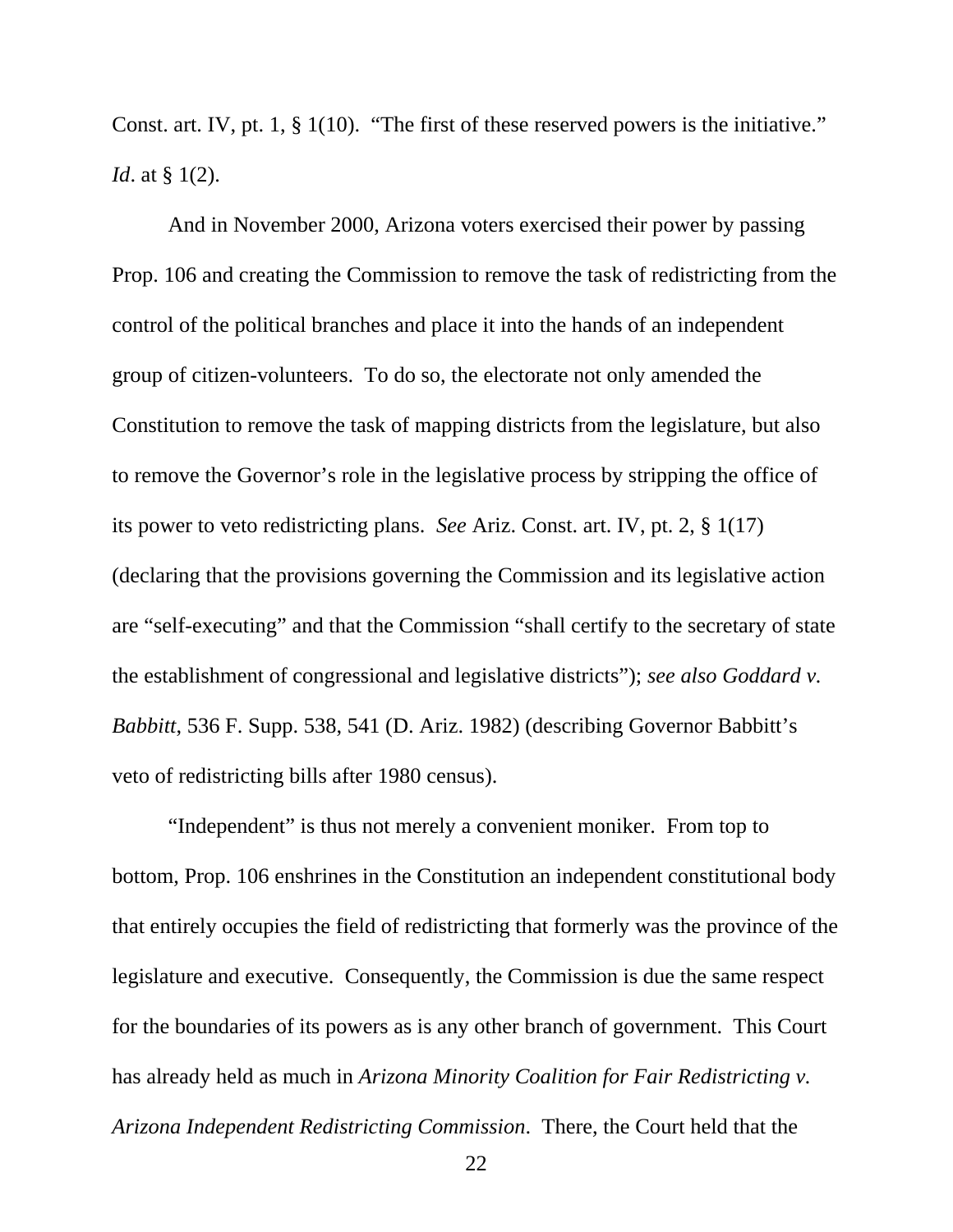Commission "acts as a legislative body" whose "redistricting plan receives the same deference as [the Court] afford[s] to other legislation." 220 Ariz. 587, 595 ¶ 19-22, 208 P.3d 676, 684 (2009). Indeed, the Court was careful to cabin the reach of its review of the Commission's redistricting work, noting that "the commissioners perform legislative tasks of the sort [the Court] make[s] every effort not to pre-empt." *Id*. at 596 ¶ 28, 208 P.3d at 685. The Governor and Senate have not discharged their duties with the same caution and the power the Constitution reserves to the Commission is at risk.

### **B. The Removal of Commissioner Mathis For Reasons Related to the Commission's Deliberations and Substantive Mapping Choices Usurps the Power That Voters Expressly Removed From the Hands of the Governor and the Legislature.**

In passing Prop 106, the Arizona voters unequivocally placed the power and responsibility of redistricting in the hands of the Commission. The Governor and Senate have used the removal process set forth in the Constitution as a means to reconstitute the veto power and obtain an overriding vote on the Commission. Such an expansion of the removal power renders the "for-cause" language in the Constitution meaningless and is a usurpation of the Commission's authority.

When deciding if legislative action is a "usurpation," courts evaluate: "(1) the nature of the power being exercised; (2) the degree of control of another branch; (3) the purpose of the legislation; and (4) the practical consequences of the action." *Citizens Clean Elections Comm'n v. Myers*, 196 Ariz. 516, 523-24 ¶ 30, 1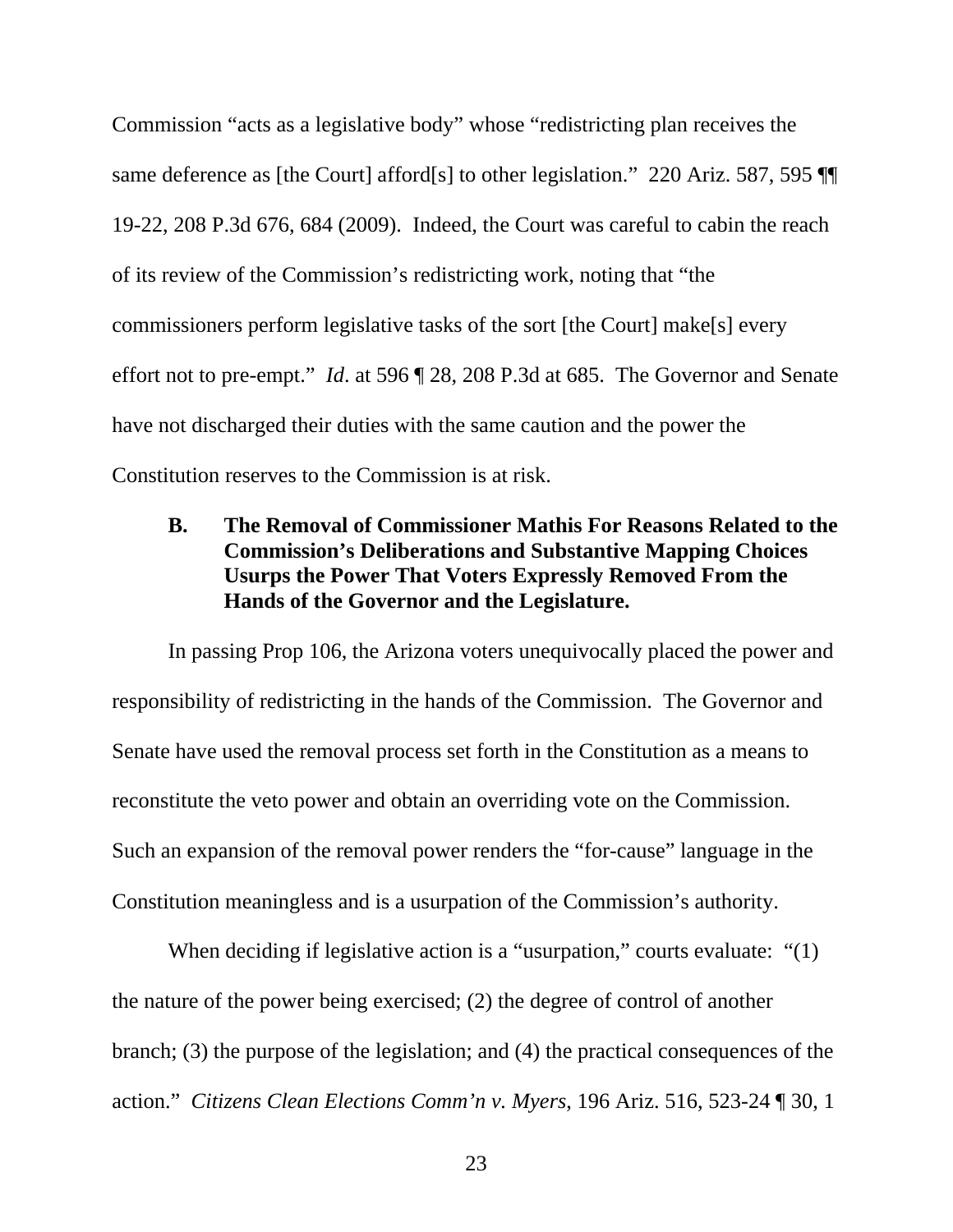P.3d 706, 713-14 (2000) (quoting *Woods*, 189 Ariz. at 276, 942 P.2d at 435).

There can be little question that the removal of Commissioner Mathis qualifies as a usurpation.

First, although "removal" is nominally an executive function, the exercise of power to remove "for cause" is a "quasi judicial" function. *Holmes*, 57 Ariz. at 541, 115 P.2d at 784 (internal quotation marks and citation omitted). The reasons given for Commissioner Mathis' removal include substantive mapping issues, the evaluation of which is typically reserved for the judiciary, *see, e.g.*, *Ariz. Minority Coal. for Fair Redistricting*, 220 Ariz. at 596-600 ¶¶ 34-45, 208 P.3d at 685-89 (considering legality of redistricting plan), and alleged violations of the OML. The Governor well knows that the Commission, the commissioners, and the State are currently parties to an ongoing lawsuit in which the parties dispute the scope and meaning of the Commission's obligation to "conduct business in meetings open to the public."54 *See* Ariz. Const. art. IV, pt. 2, § 1(12). The Governor's removal hijacks that judicial process. The Governor's invocation of her removal authority for reasons other than those expressly listed in the Constitution "show[s her] intent to take over" a legislative and judicial function "by eliminating" the Commission and the judiciary from having "any semblance of control." *Woods*, 189 Ariz. at 277, 942 P.2d at 436.

 $\overline{a}$ 

<sup>54</sup> App. 3 (Verified Compl. For Declaratory, Injunctive and Special Action Relief).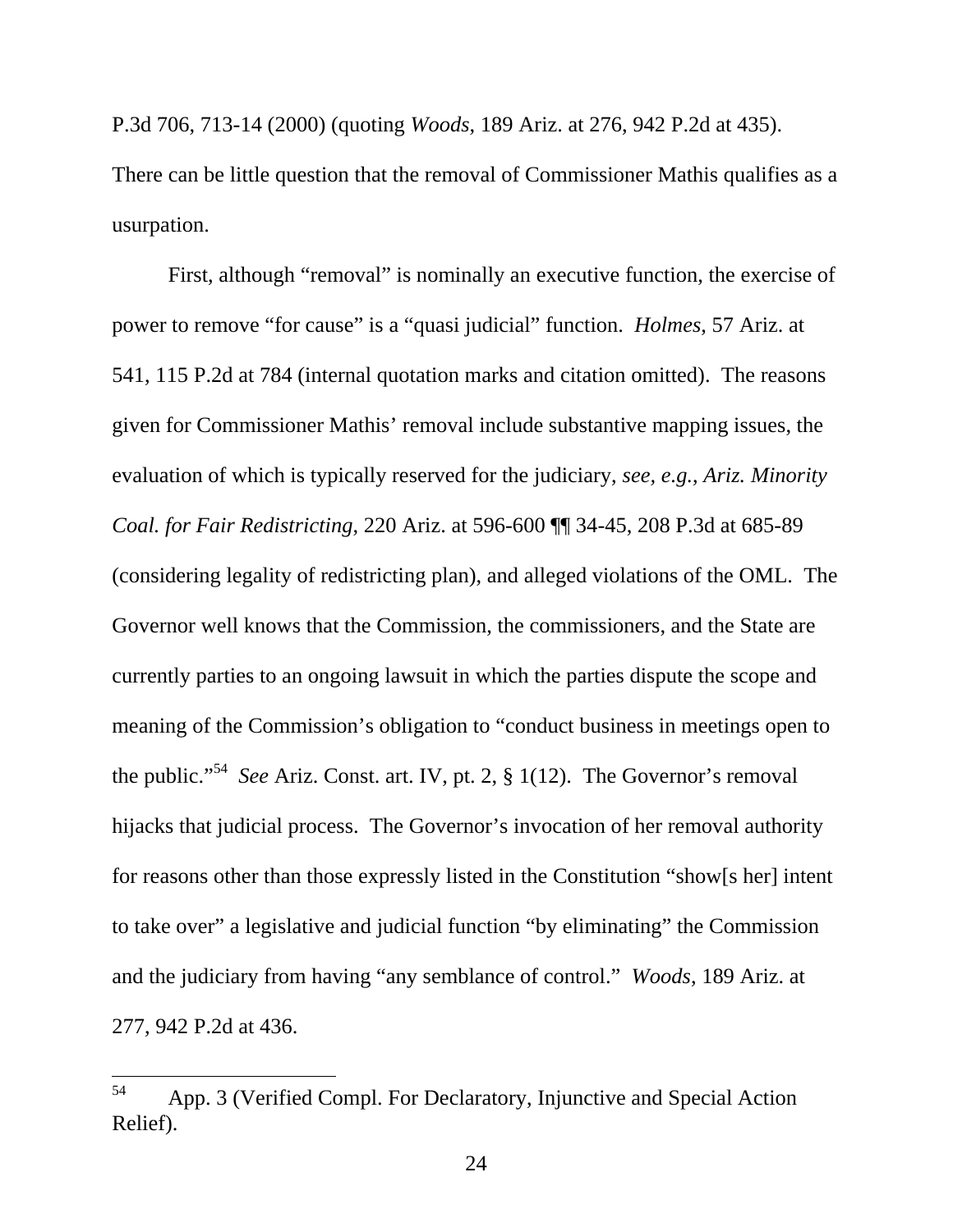It is likewise clear from the Governor's stated reasons for removal that she exercised the Commission's exclusive legislative power by acting to assert influence on the substance of the redistricting maps. Indeed, the Governor contends that she has "direct oversight" of the Commission and she is "duty bound to ensure that Arizona's redistricting process is constitutionally sound."55

The second and third factors ask whether the "degree of control" asserted renders the Governor's and Senate's exercise of power a "cooperative venture or a coercive influence" and whether the "intent" is to "establish[] . . . superiority" in another branch's area. *Woods*, 189 Ariz. at 277, 942 P.2d at 436 (internal quotation marks and citations omitted).

There can be little doubt that the Governor's use of the removal process to influence the outcome of the mapping process is an intentionally "coercive influence." Under her expansive theory that the removal provision gives full discretion to decide what qualifies as "substantial neglect" or "gross misconduct," the Governor views her removal power as limited only by the number of votes her office can line up in support of removal, effectively giving the political branches a controlling sixth seat on the Commission, empowered to overrule the redistricting choices authorized by duly appointed commissioners. Neither the Governor, through her removal power, nor the Senate, through its limited power of

 $\overline{a}$ 

<sup>55</sup> *See* App. 6 (10/26/2011 Letter).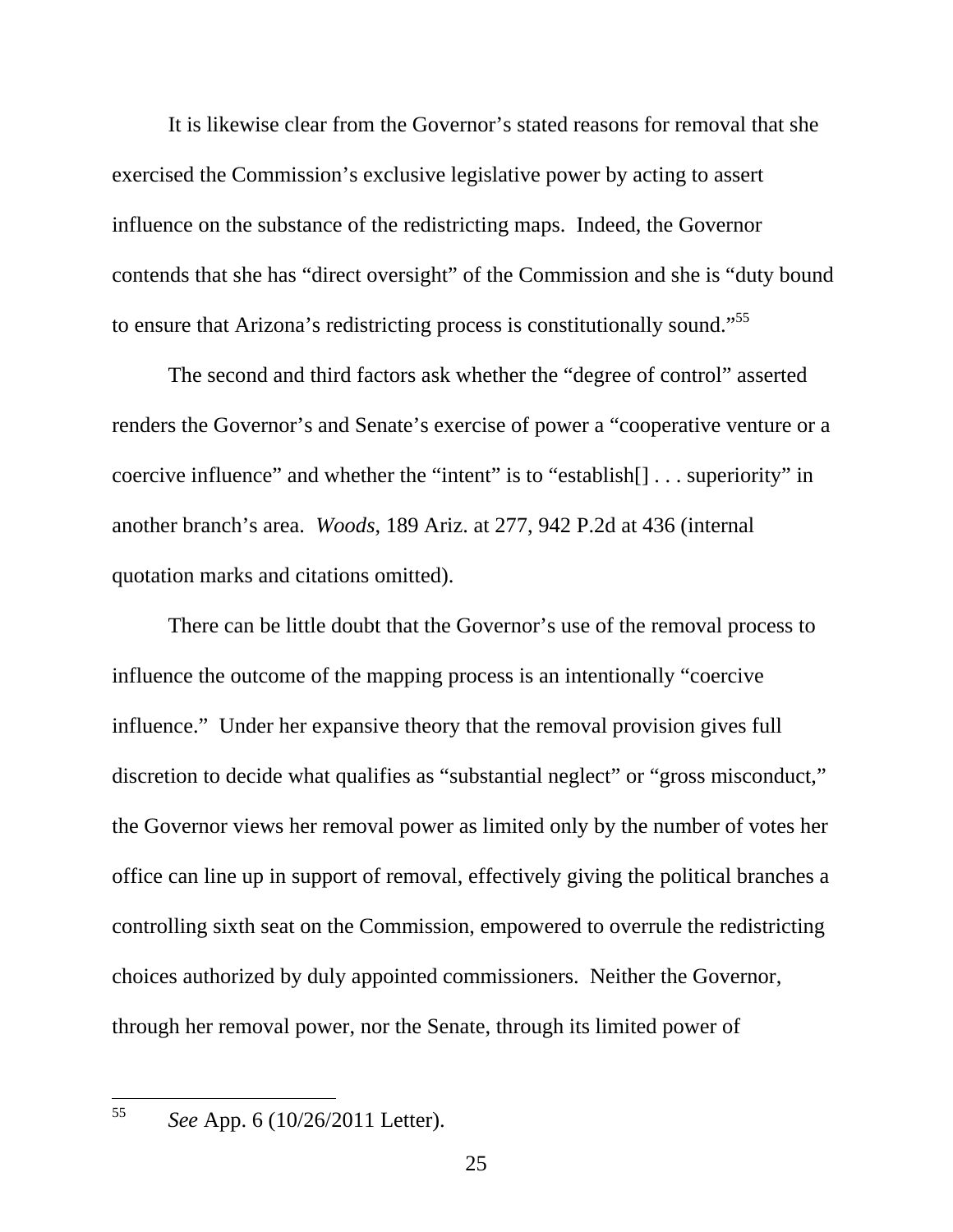concurrence, can declare what the law is. Such a position offends the principles of separation of powers and frustrates the purpose for which "for-cause" removal provisions exist. *Cf. Humphrey's Ex'r v. United States*, 295 U.S. 602, 629 (1935) (upholding Congress's power to condition the President's authority to remove independent commissioners in part because "it is quite evident that one who holds his office only during the pleasure of another cannot be depended upon to maintain an attitude of independence against the latter's will").

Finally, "the practical result" of leaving the Governor's and Senate's current course of action unchecked cannot be overstated. If the Commission is decapitated, by removal of its Chairperson at this point in the redistricting process, Arizona voters of all political preferences face the very real possibility of being deprived of the Commission-based redistricting process they voted for. Instead, the next decade of Arizona elections could be governed by lines drawn by three federal judges. *See, e.g.*, *Arizonans for Fair Representation v. Symington*, 828 F. Supp. 684 (D. Ariz. 1992). Additionally, even if a new Chairperson is appointed and the Commission somehow manages to complete its work on-time, this new Commission would still be operating under the threat of an un-checked removal power, thus creating a chilling effect on the decisions made.

Under *Woods* or any other separation of powers rubric, a removal premised expressly on the Governor's opinion that the Commission's draft maps are not legal is nothing short of a claim that the removal provision, despite its limiting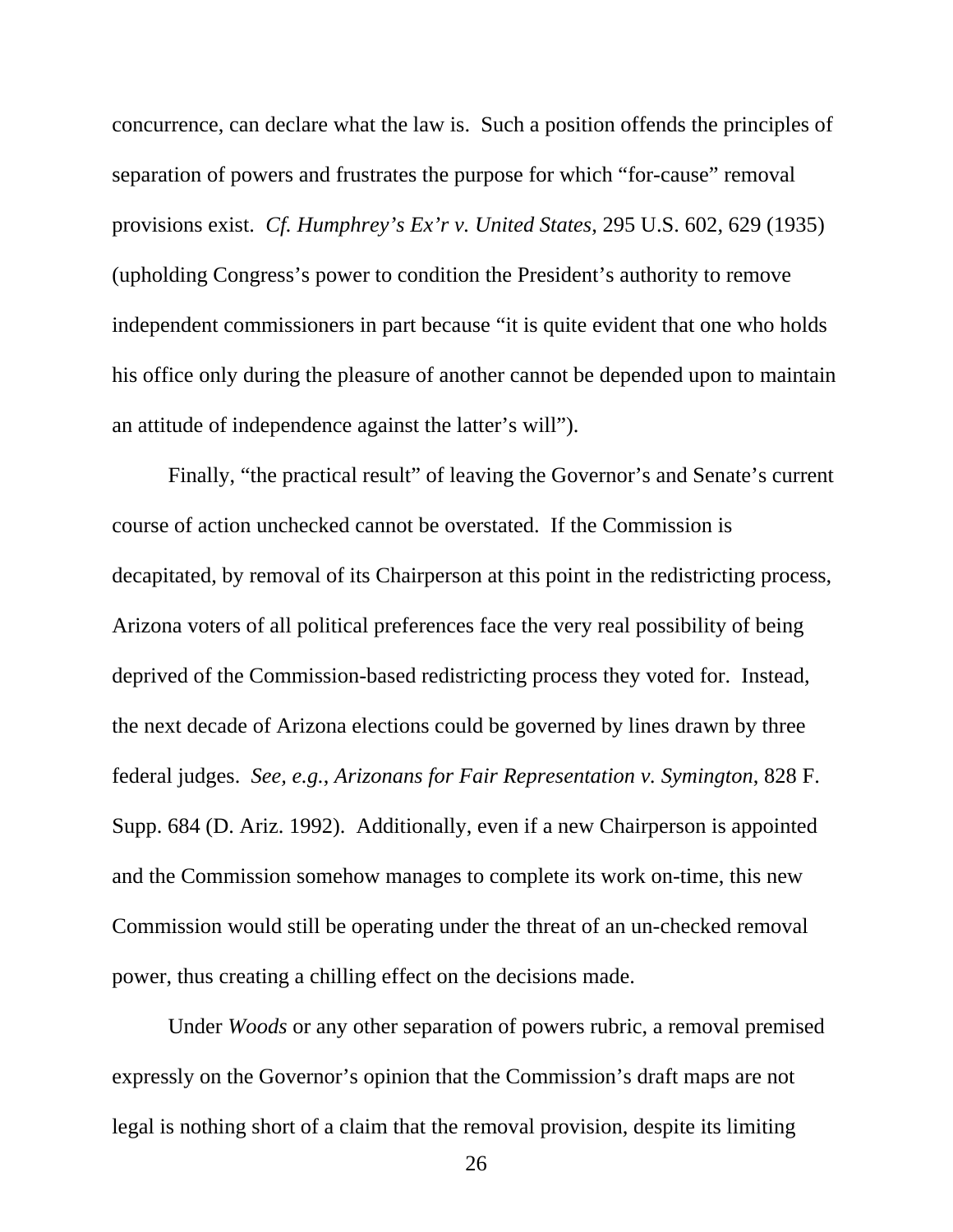language, is actually a re-constituted veto power – power intentionally stripped from the Governor in Prop. 106. The Commission was created to prevent just this sort of political power-grab. The Court's intervention is urgently needed to prevent the political branches from annexing authority over redistricting that voters wisely took out of their hands.

# **II. The Governor Exceeded Her Limited "For-Cause" Removal Authority by Failing to Meaningfully Follow the Constitution's Express Requirements.**

The removal power entrusted by the Constitution to the Governor is a vital check on an otherwise independent commission. To be clear, that power is substantial. But that power is not, as Acting Governor Bennett's letter implies, unqualified.<sup>56</sup> The facts of this case indicate why that must be so – without meaningful limits on executive power, the independence of the Commission would be shattered, as it has been here. By specifically providing that the Governor may act only in cases of "substantial neglect of duty, gross misconduct in office, or inability to discharge the duties of office," Article IV, Part 2, Section 1(10) of the Constitution makes plain that the removal power is not a power the Governor may exercise simply at her will. And when, as here, an executive entrusted with forcause removal power attempts to exercise that power capriciously and without

<sup>56</sup> 56 *See* App. 21 (11/1/2011 Acting Governor Bennett removal letter) ("[T]he Constitution expressly confers on me the authority to remove a commission member when, **in my judgment**,…there has been substantial neglect…") (emphasis added).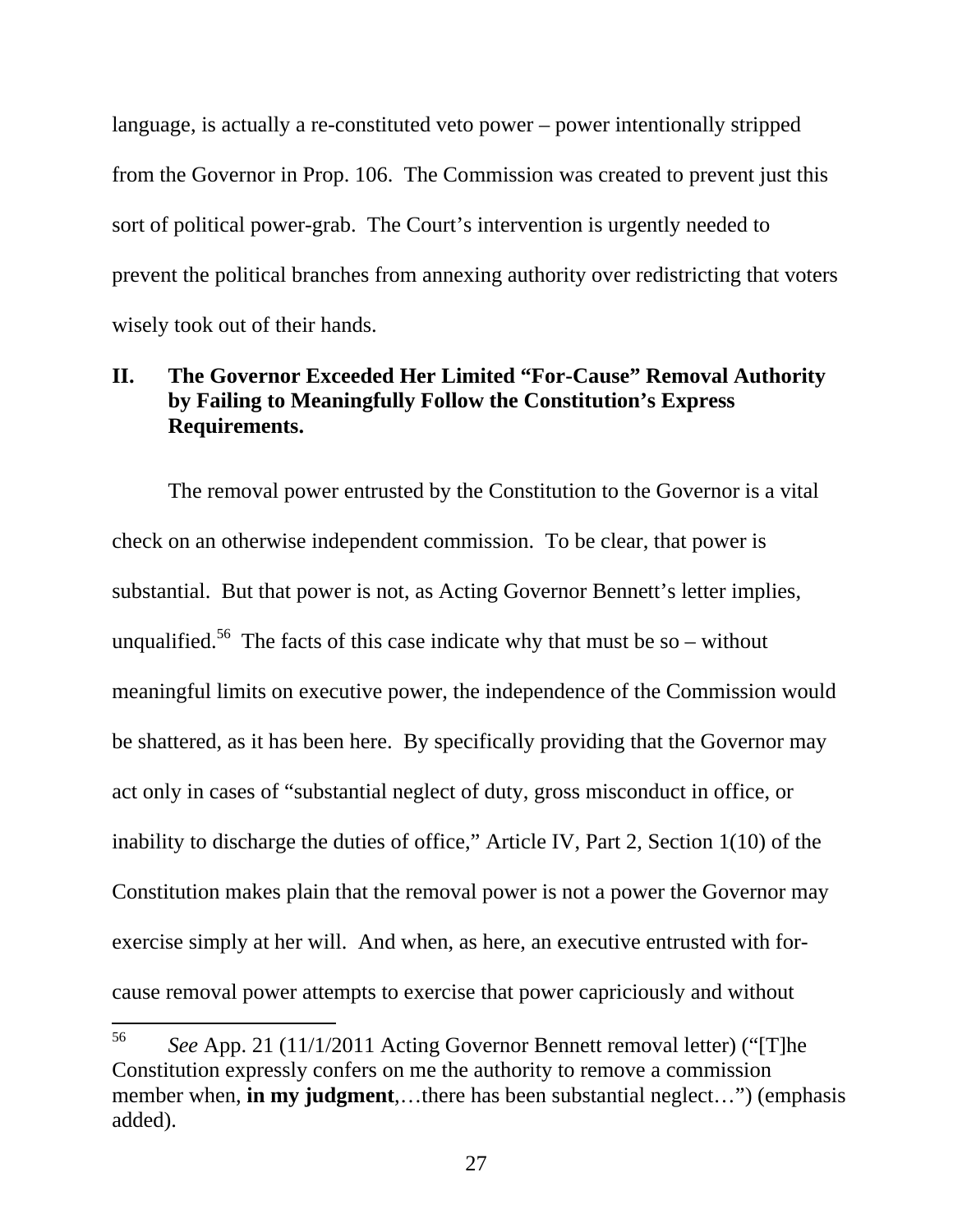legal cause, the power and duty of the judiciary to intervene, void those actions, and restore the rule of law is long-recognized by this Court and by the United States Supreme Court.

#### **A. The Constitution's Legal Causes for Removal in Subsection (10) are Substantive Limitations on the Governor's Power to Remove Independent Commissioners.**

The United States Supreme Court has previously recognized that meaningful limits must exist on the power of the Executive to remove independent officers.In 1931, President Hoover nominated William Humphrey to fill the President's old seat as a commissioner of the Federal Trade Commission ("FTC"). *Humphrey's Ex'r*, 295 U.S. at 618; *accord Morrison v. Olson*, 487 U.S. 654, 694-96 (1988) (confirming that executive's power of appointment and removal can be limited). Much like the Commission, the FTC's founding legislation and debates "all combine to demonstrate the congressional intent to create … a body which shall be independent of executive authority, except in its selection, and free to exercise its judgment without the leave or hindrance of any other official or any department of the government." *Id*. at 625-26.

Humphrey was appointed and served as an FTC commissioner but soon the new President Roosevelt asked for his resignation because Roosevelt wanted to appoint "personnel of [his] own selection" who agreed with his point of view. *Id*. at 618 (citation omitted). The Commissioner refused to resign. President

28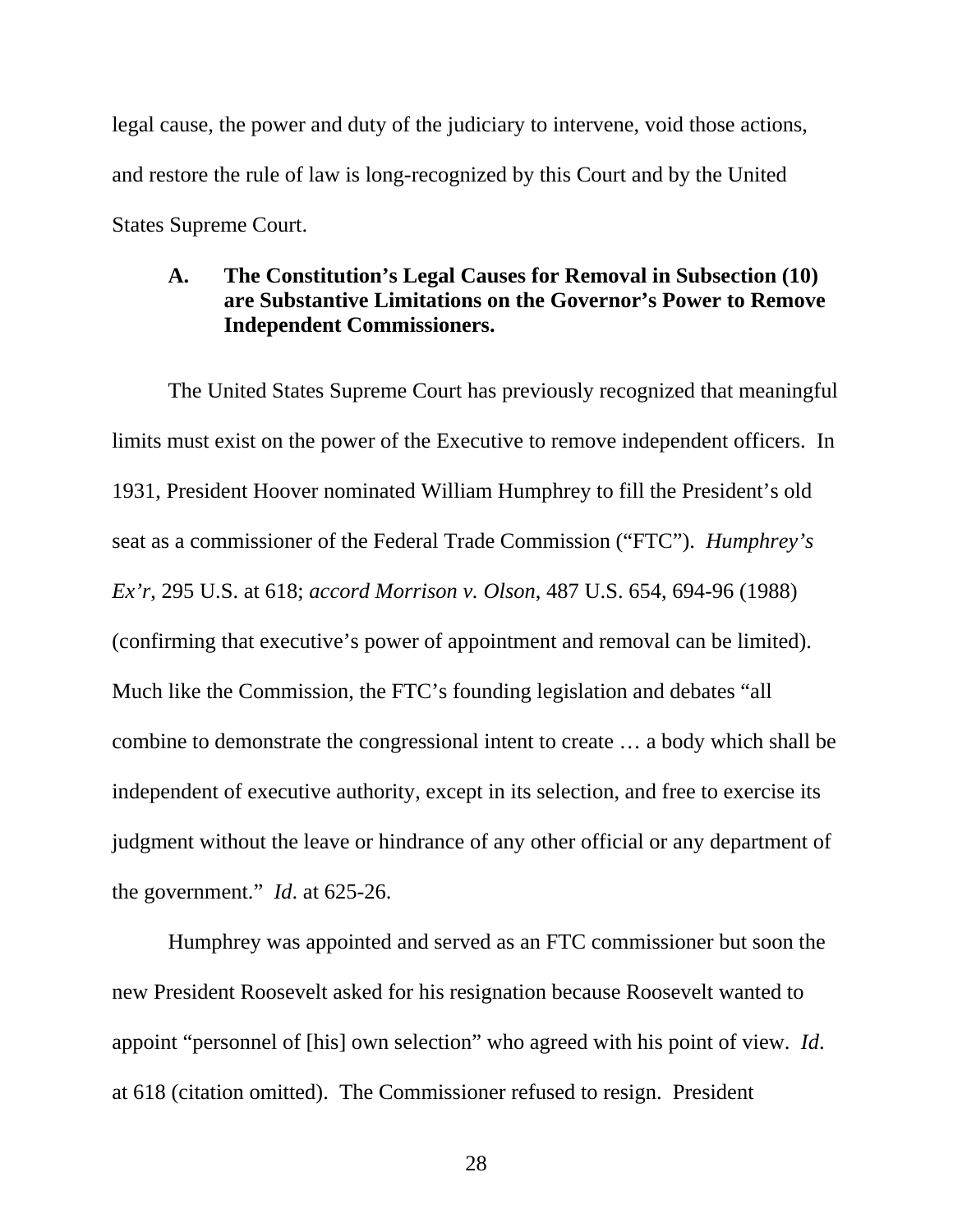Roosevelt then declared that Humphrey was removed and ceased paying his salary, even though the FTC Act permitted removal only for "inefficiency, neglect of duty, or malfeasance in office." *Id.* at 619 (internal citation omitted).

Humphrey, and after his death his executor, challenged the President's actions at the Supreme Court, arguing that although the FTC Act (like the Arizona Constitution) did not define the "for-cause" provisions, and the President's power to remove could not be unfettered, otherwise the FTC's independence would be lost. The Supreme Court agreed, recognizing that "illimitable power of removal is not possessed by the President in respect of officers of the [independent] character just named." *Id.*at 629. As the Court unambiguously explained, "it is quite evident that one who holds his office only during the pleasure of another cannot be depended upon to maintain an attitude of independence against the latter's will." *Id*.

That an independent constitutional officer cannot be removed by another without valid reasons, and that the validity of those reasons is judged by the Courts, has also been previously and explicitly confirmed by this Court. In *Holmes v. Osborn*, this Court considered the Governor's putative removal of commissioners of the Industrial Commission of Arizona ("ICA"). 57 Ariz. at 539- 40, 115 P.2d at 784. The ICA statute, much like the FTC Act at issue in *Humphrey's Executor*, and much like the Constitution's removal provisions for the Commission, provided that the "Governor at any time may remove any members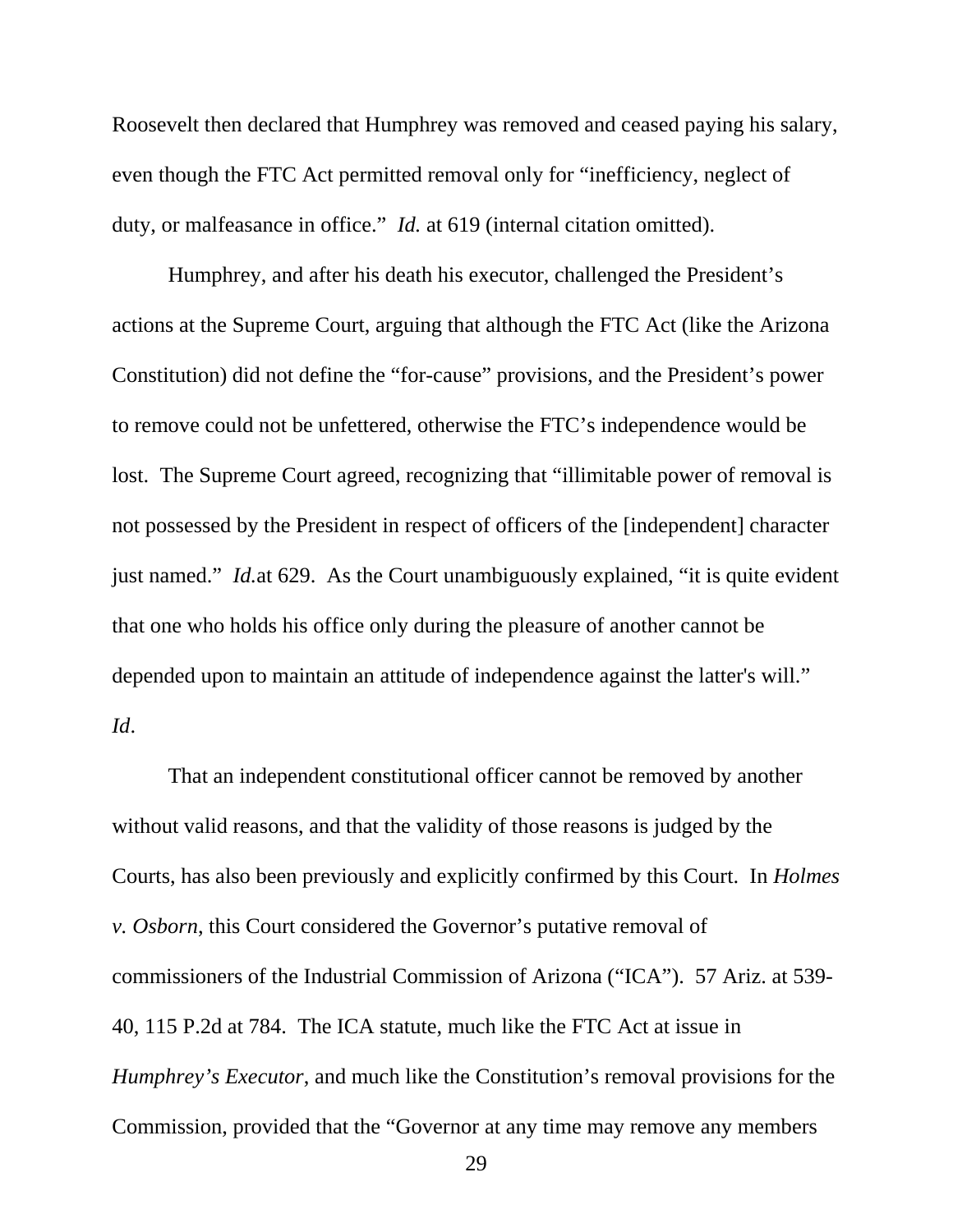of the commission for inefficiency, neglect of duty, malfeasance, misfeasance, or nonfeasance in office." *Id.* at 535, 115 P.2d at 781 (internal quotation marks and citation omitted). The commissioners removed in *Holmes* protested that they did not know the specifics of the misconduct of which they were accused nor did they have proper notice and time to prepare a defense. *Id*. at 539, 115 P.2d at 783. This Court agreed and annulled the removal order, even though the Governor had conducted some trial-like procedures, including the cross-examination of certain witnesses. *Id*. at 533-34, 557-58, 115 P.2d at 780-81, 790.

This Court explained that the specifics of the removal requirements, including the "common fairness" required in the removal process, were not up to the Governor alone to interpret. To the contrary, "all these grounds, except the first, imply wrongdoing, some act of omission or commission in office the law required to be done which was not done or if done was done in an unlawful manner." *Id.* at 539-540, 115 P.2d at 783. Applying this principle, the Court held that "[n]o act, therefore…is ground for removal unless that act so affects [a commissioner's] conduct in office as to constitute inefficiency, neglect of duty, misfeasance, malfeasance or nonfeasance in the discharge of his official duties." *Id.* at 540, 115 P.2d at 783. Moreover, the Court explained that "[u]nless there is **some evidence** showing the petitioners to be guilty of inefficiency, neglect of duty, malfeasance, misfeasance or nonfeasance in office…**the respondent had no**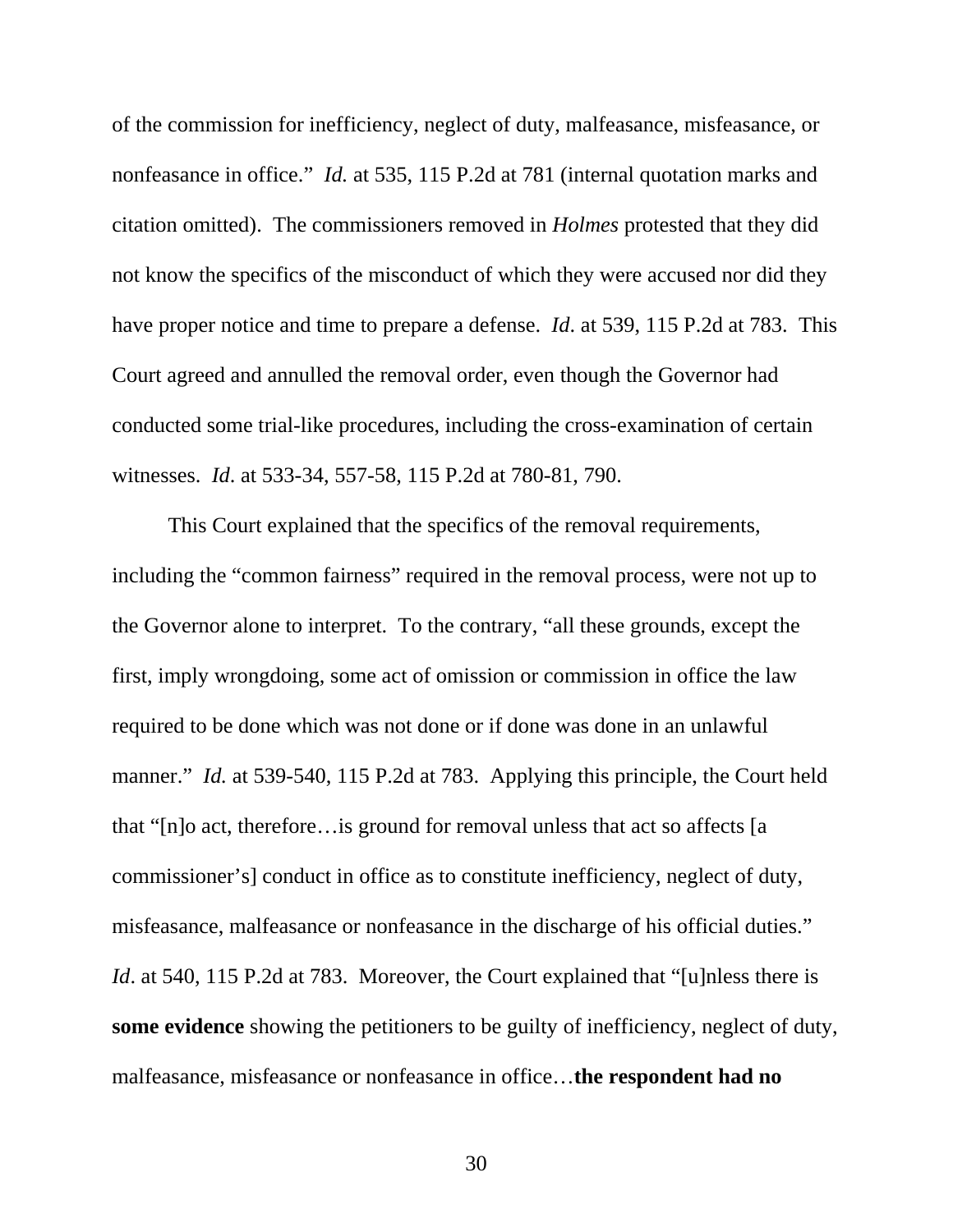**power or jurisdiction to remove the petitioners**." *Id.* at 557-58, 115 P.2d at 790 (emphasis added).

Said differently, this Court must decide "[w]hether the charges upon which the removing power acted were legal cause for removal, or whether the cause was sufficiently specified." *Id*. at 541, 115 P.2d at 784 (internal quotation marks and citation omitted). Not unlike a complaint in court, to adequately invoke the removal power, the Governor's stated basis for removal must at least facially show that, if believed, the alleged conduct would qualify as a constitutional reason for removal.

#### **B. Governor Brewer's Removal of Chairperson Mathis was Unlawful, Lacking Both Legal Cause and Sufficient Specificity.**

Although Governor Brewer has wide discretion to determine what procedures to follow absent constitutional direction, "[i]t is . . . absolutely essential to [the Governor's] jurisdiction to remove that there be evidence to sustain the grounds" of removal. *Id*. at 540, 115 P.3d at 783 (emphasis added). She did not do so here.

### **i. The Constitution's Express Legal Causes for Removal Mean Something More Than What the Governor Says They Mean.**

Although Article IV, Part 2, Section 1 does not separately define the meaning of "substantial neglect" or "gross misconduct," these constitutional provisions are not mere placeholders for whatever the Governor deems them to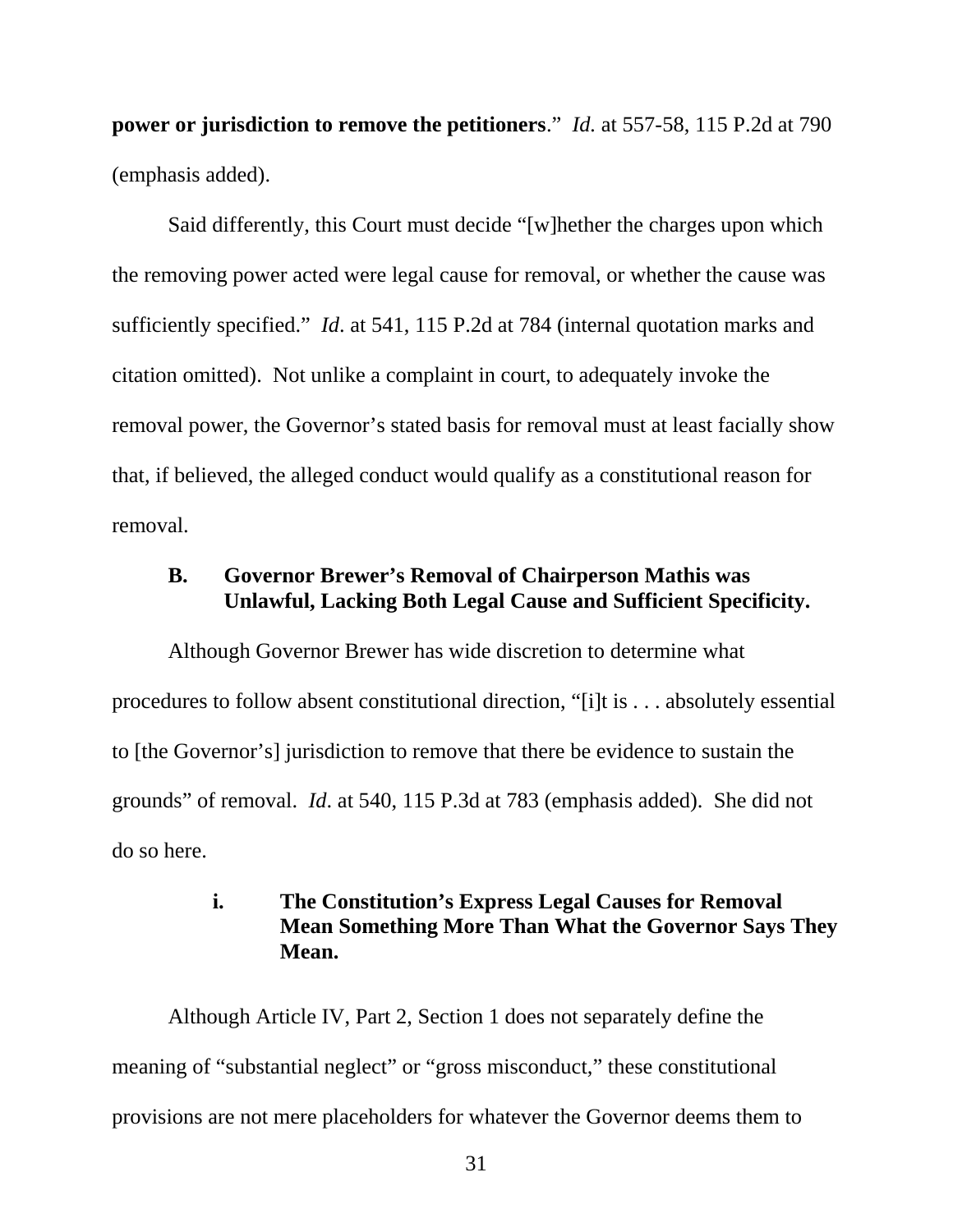mean; they are constitutional text that limit the scope of the removal power. "Substantial neglect" requires the failure to act with even the slightest degree of care, and "misconduct in office" generally refers to the common-law misdemeanor of malfeasance, misfeasance, or nonfeasance in office. *See* Bryan A. Garner, A dictionary of Modern Legal Usage 564 (2d ed. 1995). This Court has previously said that malfeasance, misfeasance, and nonfeasance all "imply wrongdoing, some act of omission or commission in office the law required to be done which was not done or if done was done in an unlawful manner." *See Holmes*, 57 Ariz. at 539-40, 115 P.2d at 783. And Subsection (10) requires not just "misconduct" – it limits the removal to situations involving *gross* misconduct. Accordingly, the Governor must have "sufficiently specified" the "charges upon which the" Governor and those charges must qualify as *gross* or *very* wrongful conduct, not simply a technical omission or commission.

#### **ii. The Propriety of the Commission's Draft Maps is Not a "Legal Cause" Justifying Removal; the Constitution Explicitly Removed the Governor from That Role in Redistricting.**

Governor Brewer has removed Commissioner Mathis from office over a substantive difference of opinion on the merits of the Commission's decision. In other words, Governor Brewer has done here precisely what the U.S. Supreme Court said that President Roosevelt could not do in *Humphrey's Executor* and what this Court said the Governor could not do in *Holmes. See Humphrey's Ex'r*, 295

32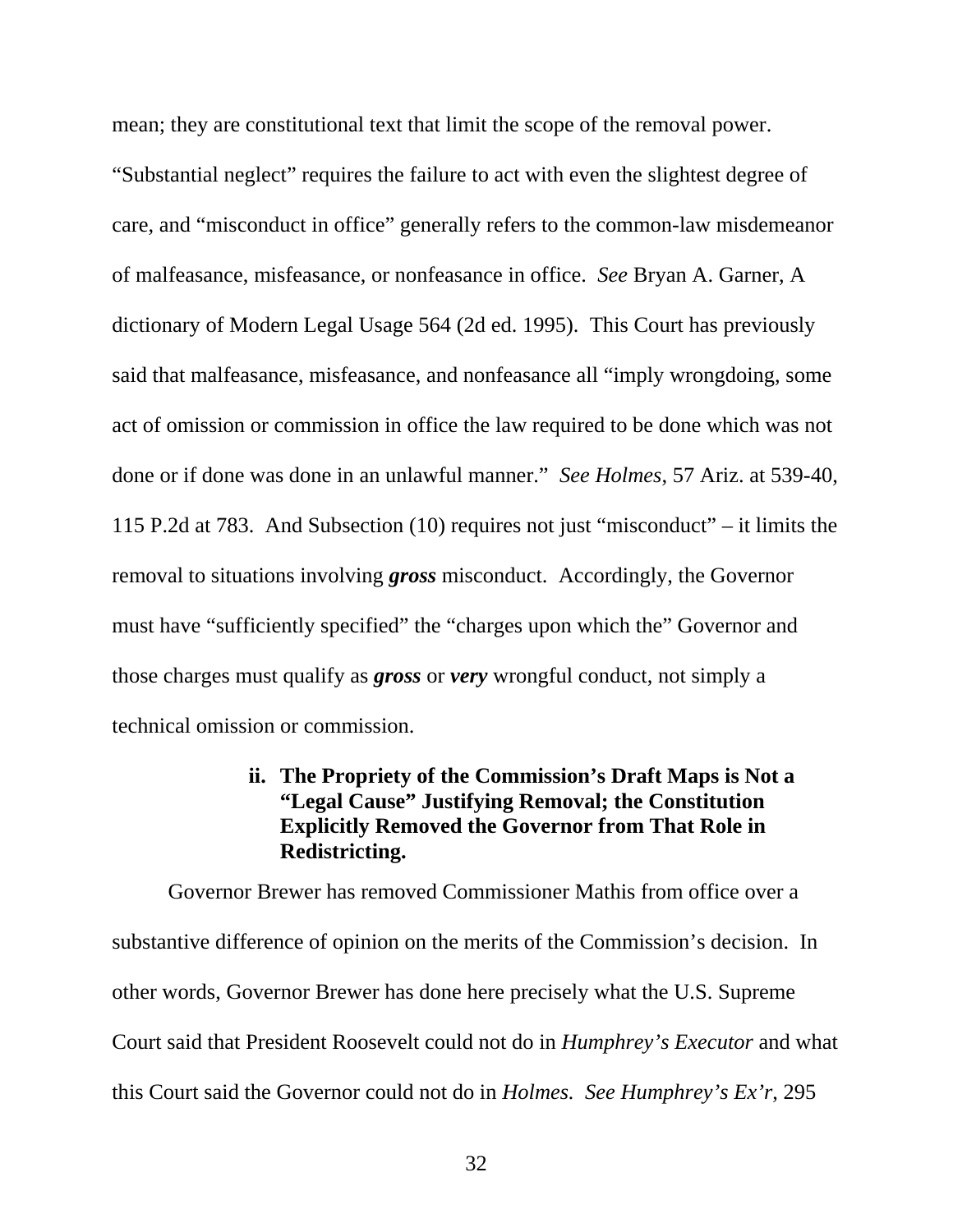U.S. at 619 (quoting President Roosevelt's saying that he sought resignation and removal because he "[did] not feel that [Humphrey's] mind and [his own] mind go along together on either the policies or the administering [of the commission]"); *Holmes*, 57 Ariz. at 553-54, 115 P.2d at 789 ("Any acts arising out of proceedings before the commission in making awards may be reviewed by the courts and if wrongful may be corrected in a judicial manner. **It was never contemplated that errors of judgment on the part of the commission** … should be a ground of removal but that they should be corrected by the courts.") (emphasis added).

The Commission's mapping work is legislative work, by a legislative body, comprised of legislators who hold legislative immunity for that work. *Ariz. Minority Coal. for Fair Redistricting*, 220 Ariz. at 594-95 ¶ 19, 208 P.3d at 683-84 (holding "the Commission acts as a legislative body"); *Ariz. Indep. Redistricting Comm'n v. Fields*, 206 Ariz. 130, 138-39 ¶¶ 22-24, 75 P.3d 1088, 1096-97 (App. 2003). Although legislative immunity may have somewhat less relevance in a gubernatorial removal proceeding, it stands to reason that the same actions unequivocally covered by the legislative privilege -- the Commission's mapping decisions $57$  -- cannot be the source of charges of misconduct, much less "gross" misconduct." Such decisions could no more be a basis for removal for "gross misconduct" or "substantial neglect" than could a House Bill of questionable

<sup>57</sup> In some cases, maps were (including the map of Maricopa County) unanimously adopted and in all cases adopted by a majority of the Commission.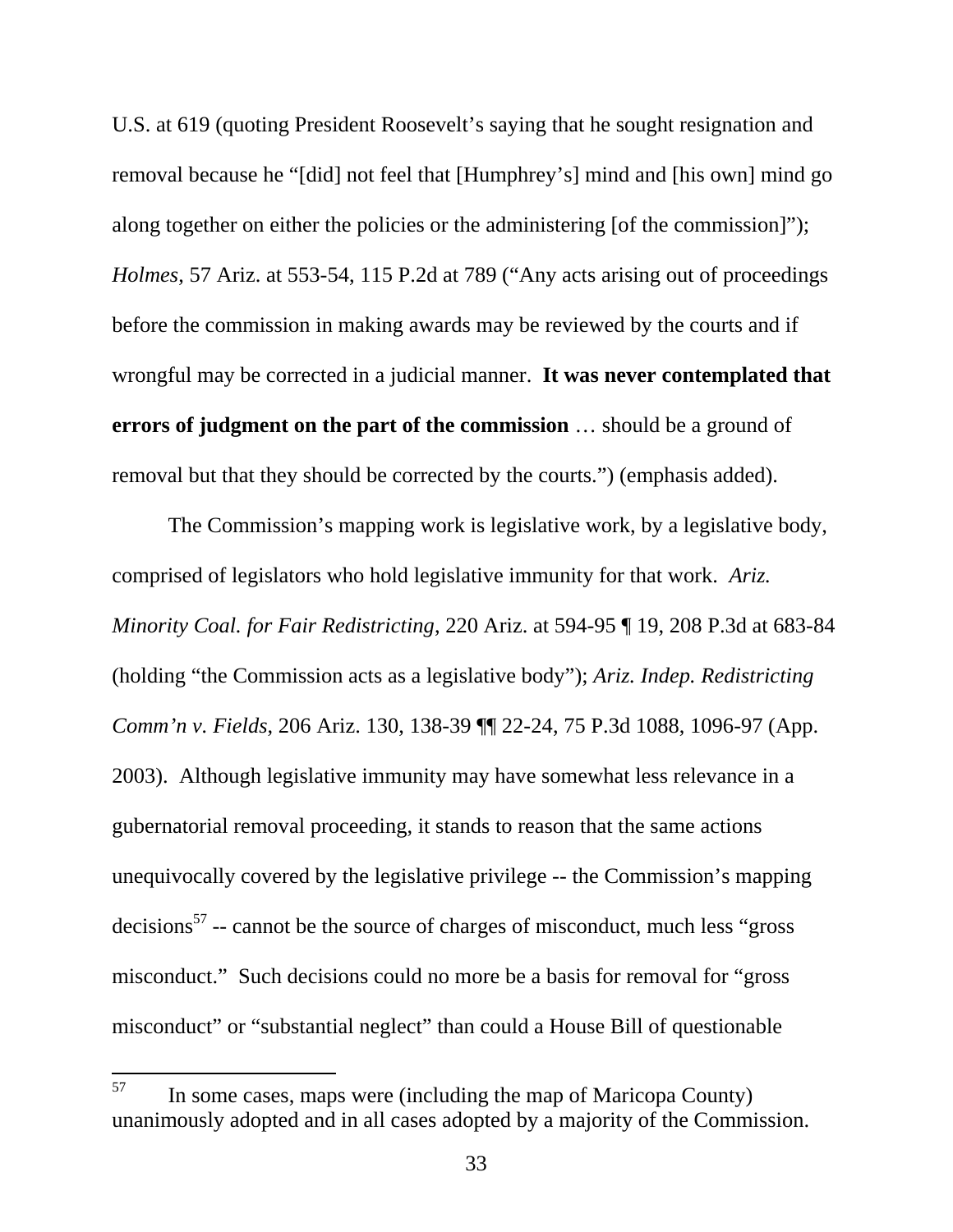constitutional validity be a basis for impeachment of a legislator. The legality of the maps or of any legislative enactment is properly for the judiciary and not a subject of "punish[ment] by the executive department." *Holmes*, 57 Ariz. at 554, 115 P.2d at 789**.**

### **iii. The Vague Allegations of Open-Meeting Violations Are Not a "Legal Cause" Capable of Justifying Removal.**

Although plainly not the gravamen of the Governor's charges (or of the Senate's concurrence), the Governor's October 26 Letter alleges in a general fashion that "IRC commissioners had conversations with other IRC commissioners, outside of a meeting open to the public" regarding the selection of the mapping consultant.58 These allegations, which were leveled at *all five* commissioners, were hopelessly vague, providing no specificity as to the dates on which the alleged conversations occurred or to which commissioners the allegations were directed. Acting Governor Bennett's removal letter includes a similarly vague assertion that Chairperson Mathis was removed, in part, because of a failure to conduct business of the Commission in "meetings open to the public."59

<sup>58</sup> App. 6. (10/26/2011 letter). The contours of the Commission's constitutional mandate of openness is, as the Governor well knows, the subject of an ongoing, expedited judicial action in Maricopa County Superior Court from which Attorney General Horne was just disqualified because of a conflict of interest. App. 9 (10/27/2011 Minute Entry in CV2011-016442).

 $59$  App. 21 (11/1/2011 Acting Governor Bennett removal letter).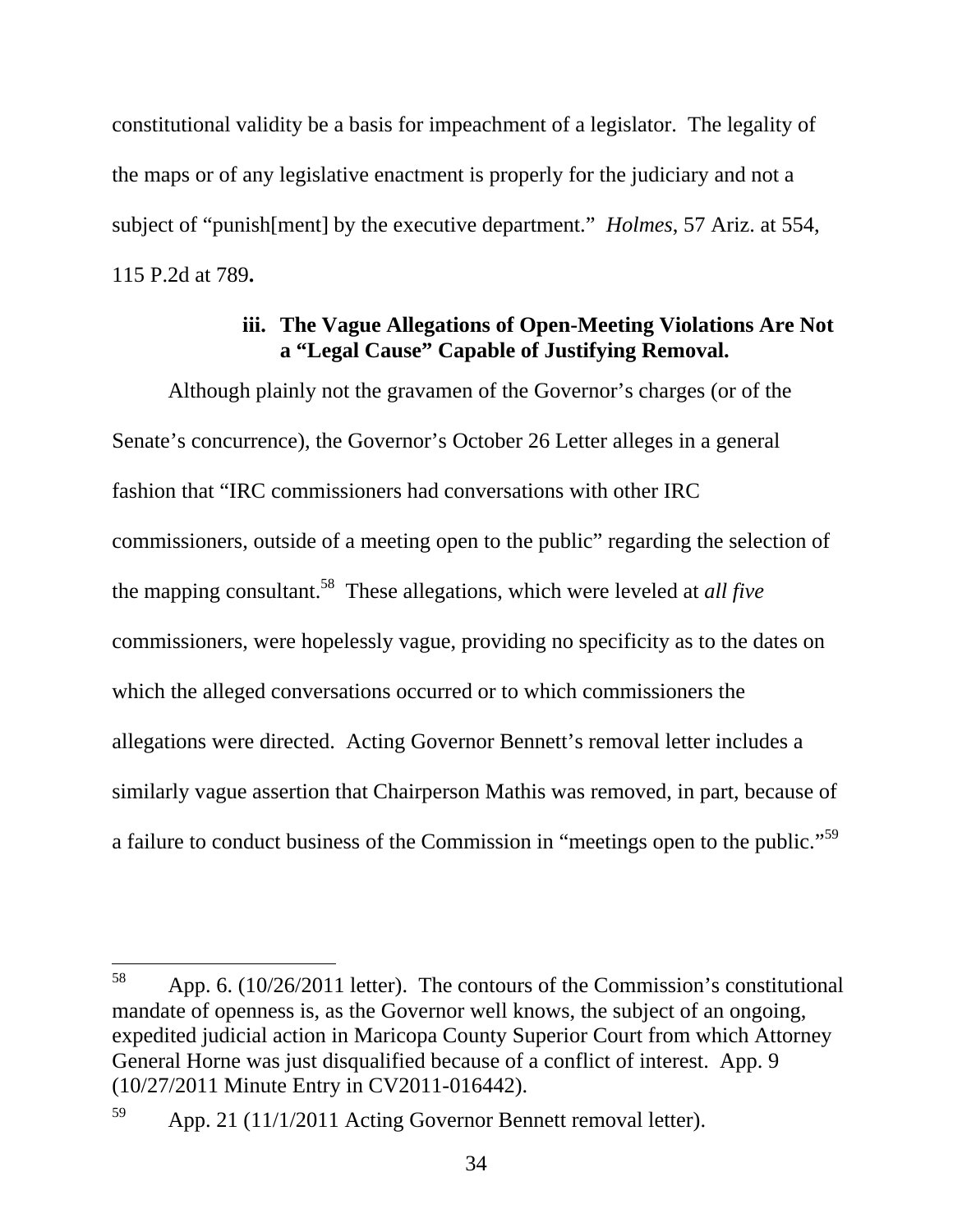No factual support was provided for this conclusion. Neither letter satisfies the requirements of Proposition 106 for removing a commissioner.

This Court has the authority to review whether "the charges upon which the removing power acted were legal cause for removal, or whether the cause was sufficiently specified." *Holmes*, 57 Ariz. at 541, 115 P.2d at 784 (quoting approvingly from *Shawver*, 222 P. at 30).

Among the many constitutional minima explained in *Holmes* as applying to Arizona gubernatorial removal proceedings is that the Governor may not use her power to remove for cause unless the "cause [is] sufficiently specified."*Id*. at 541, 115 P.2d at 784 (internal quotation marks and citation omitted).Without "some evidence" of enumerated misconduct, the Governor cannot invoke her removal powers. *Id.* at 557-58, 115 P.2d at 790. Indeed, an important part of the basis for the holding in *Holmes* was that "[t]he petitioners very justly complain[ed] of the indefiniteness and uncertainty of the charges. They were entitled to know in advance what they were charged with in order to prepare their defense." *Id*. at 539, 115 P.2d at 783. By its terms, the Constitution requires the same from the Governor here. *See* Ariz. Const. art. IV, pt. 2, § 1(10) (requiring written notice and an opportunity to respond).

Just as the notice provided in *Holmes* was constitutionally inadequate, it was similarly inadequate for the Governor here to simply ask all commissioners to respond to a vague set of allegations that there had been conversations outside of

35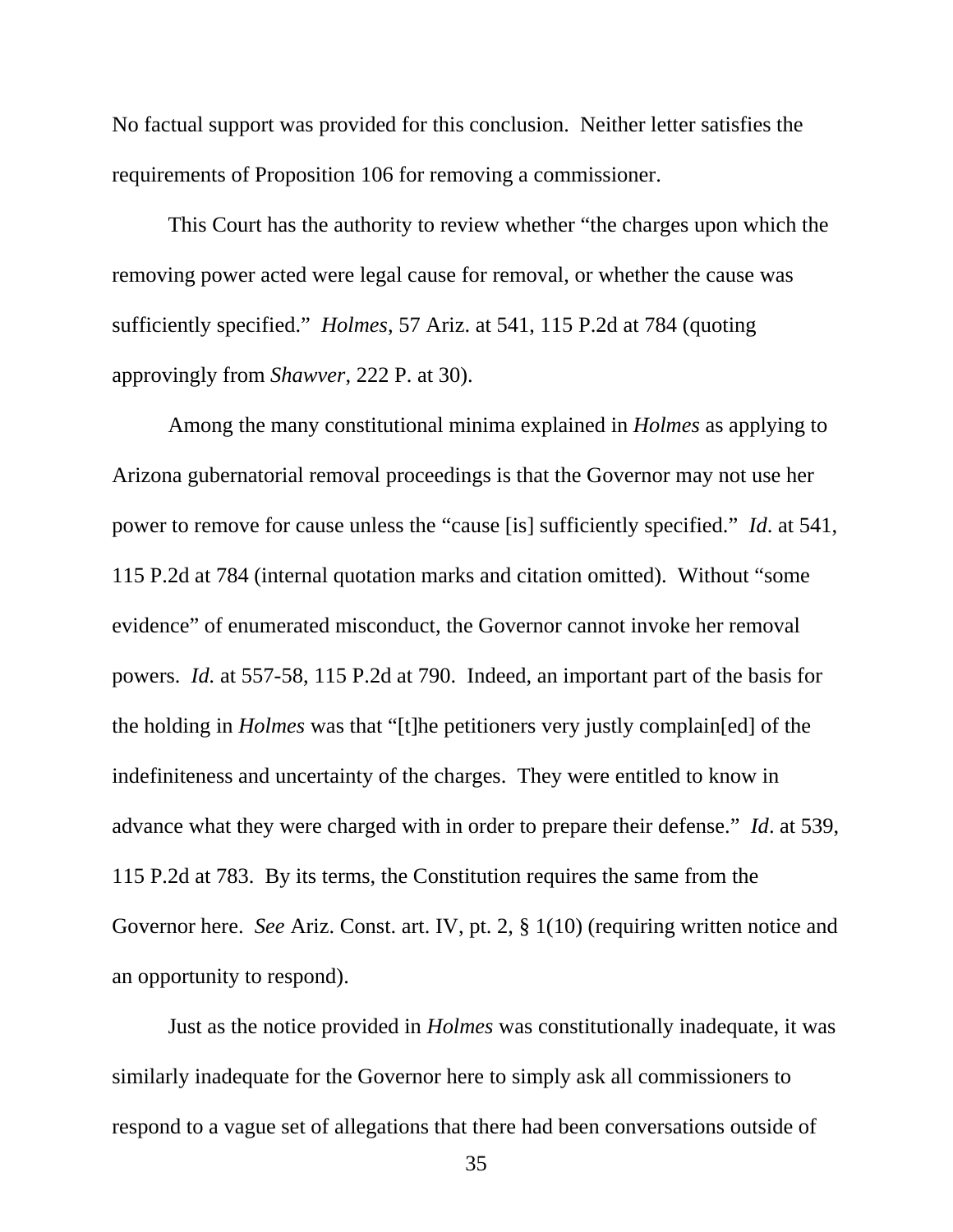public meetings and that the draft, unfinished maps did not comply with law. At a minimum, the Governor was required to explicitly state the legal cause for each alleged violation as to each individual commissioner, and the acts or omissions that support the finding that cause exists. *See Holmes,* 57 Ariz. at 539-540, 115 P.2d at 785-860. As the Court in *Holmes* made clear, the notice and hearing required must have substantive content beyond the mere formality the Governor has offered the Commission's commissioners here. *Id*. at 539, 115 P.2d at 783; *cf. Mathews v. Eldridge*, 424 U.S. 319, 333 (1976) (in due process context, the most "fundamental requirement" is "the opportunity to be heard at a meaningful time and in a meaningful manner" (internal quotation marks and citation omitted)). The constitutional inadequacy of the Governor's October 26 letter unfairly hindered the commissioners' ability to meaningfully respond.

Moreover, Acting Governor Bennett's letter removing Mathis as Chairperson provides only the conclusory statement that either substantial neglect of duty or gross misconduct in office occurred (the letter did not specify which) and that Commissioner Mathis "failed to conduct the Arizona Independent Redistricting Commission's business in meetings open to the public."<sup>60</sup> The letter gives no factual support for any of its conclusions. Because of the unresolved legal issues concerning the Commission's public meeting requirements, any good faith

 $\overline{a}$ 

<sup>60</sup> *Id*.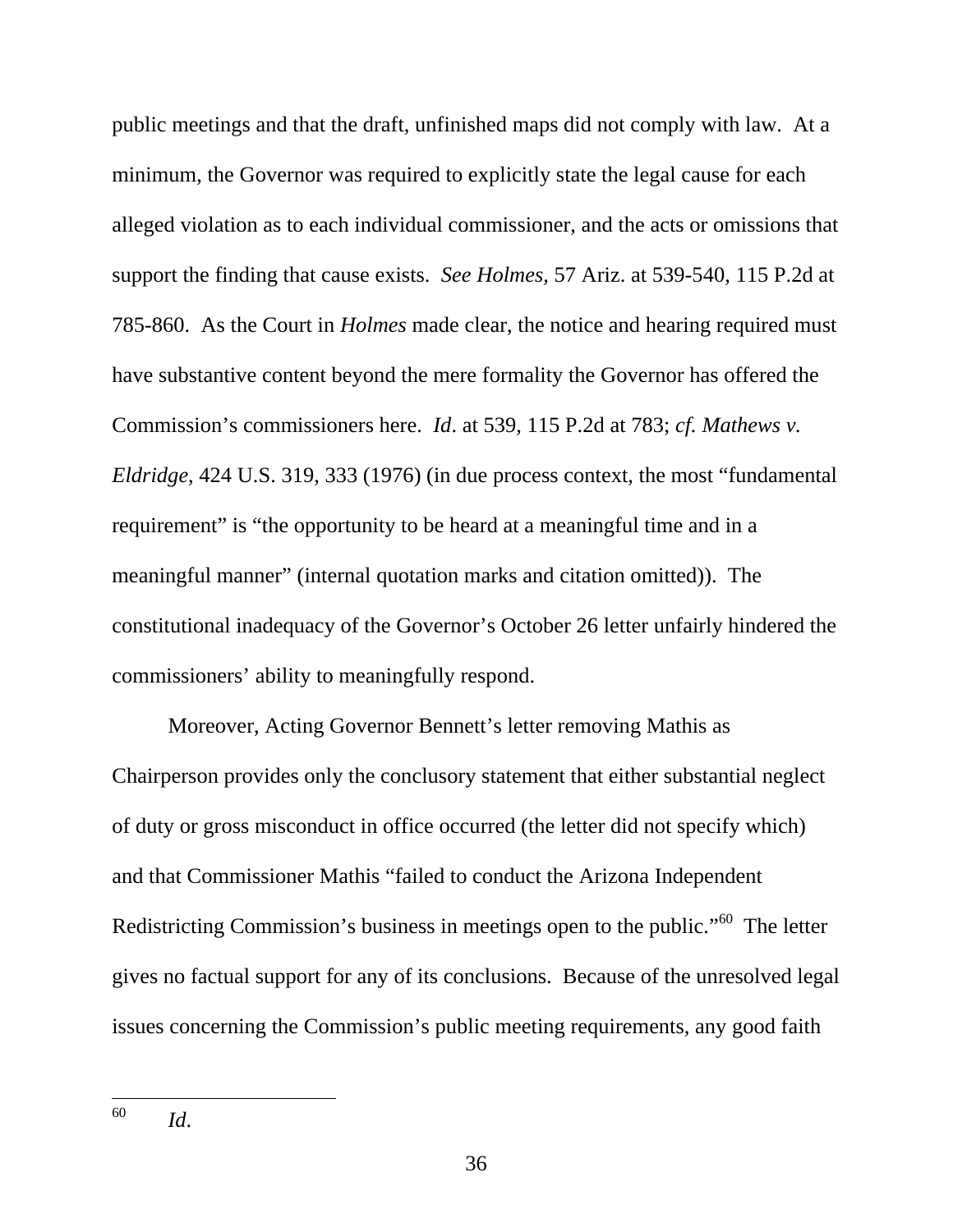analysis of an alleged public meeting violation should await the resolution of the court proceeding. On its face, the letter fails to establish that removal from office was justified under Proposition 106.

For Proposition 106's removal provision to have meaning, the Governor must provide the factual basis supporting the conclusion that "substantial neglect of duty" or "gross misconduct" occurred. The Senate would need this information to meaningfully concur in the decision, but there is no evidence that the Senate was provided anything other than Acting Governor Bennett's letter.<sup>61</sup> Without establishing the factual basis for the Governor's decision, the high standards that Proposition 106 establishes to remove Commissioners are meaningless. The Governor's power to remove becomes unchecked, provided that she has the votes in the Senate.

Finally, even if the alleged violations of the constitutional mandate of openness were factually supported, such a violation would not suffice as a basis for the exercise of the Governor's for-cause removal power. As this Court in *Holmes* held, simply because a requirement appears in the statute does not mean that its violation provides cause for removal. 57 Ariz. at 542, 115 P.2d at 784 (holding that even though "it is provided that 'no commissioner shall hold any office of trust or profit, or engage in any occupation or business other than his duties as such

61

App. 19 (11/1/2001 e-mail from Chief Clerk).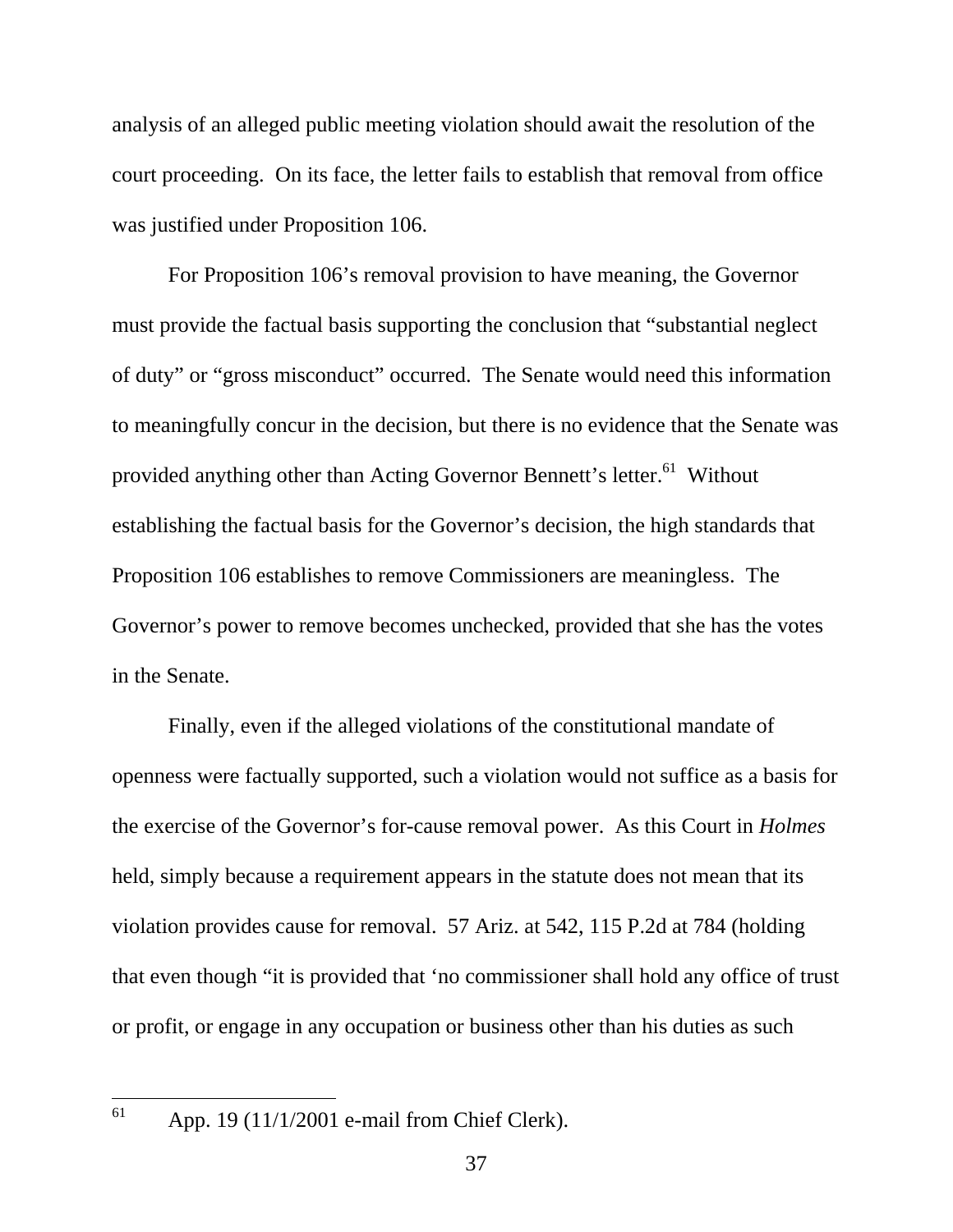commissioner,' if he does, it is not made a ground of removal") (citation omitted). To qualify as a "gross misconduct," a violation of public meeting requirements would need to be particularly egregious. The Commission's independence is undermined if a Governor may use the slightest error to justify removing a commissioner from office.

#### **CONCLUSION**

The political branches' exploitation of a narrow removal power cannot be allowed to wrest from the Commission its constitutional authority to independently manage the redistricting of Arizona's congressional and legislative districts. Because the Governor and the Senate have acted far outside their jurisdictional bounds, the Commission respectfully urges this Court to nullify the removal of Commission Chairperson Colleen Coyle Mathis.

Respectfully submitted this 4th day of November, 2011.

#### OSBORN MALEDON, P.A.

By /s/ Mary R. O'Grady OSBORN MALEDON, P.A. (00196000) Mary R. O'Grady (011434) Jean-Jacques Cabou (022835) Kristin L. Windtberg (024804) Joseph N. Roth (025725) Grace E. Campbell (028661) 2929 N. Central Avenue, Suite 2100 Phoenix, Arizona 85012-2793

Attorneys for Petitioner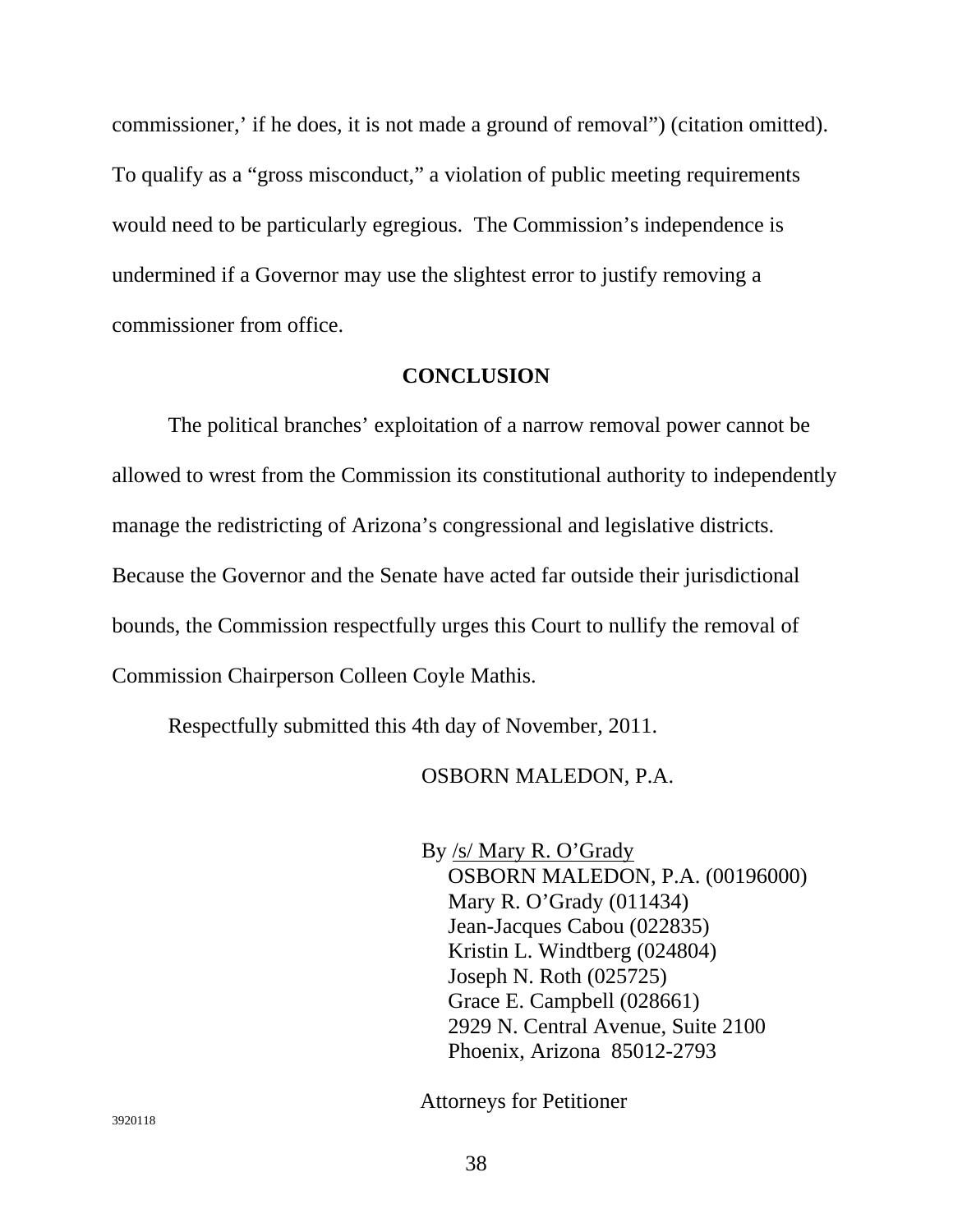#### **SUPREME COURT OF ARIZONA**

| <b>ARIZONA INDEPENDENT</b>               | Supreme Court No. CV-11-0313 |
|------------------------------------------|------------------------------|
| REDISTRICTING COMMISSION, an             |                              |
| Independent Constitutional Body,         |                              |
|                                          |                              |
| Petitioner,                              |                              |
|                                          |                              |
| VS.                                      |                              |
|                                          |                              |
| JANICE K. BREWER, in her official        |                              |
| capacity as the Governor of the State of |                              |
| Arizona; ARIZONA STATE SENATE;           |                              |
| <b>RUSSELL PEARCE, Senate President,</b> |                              |
|                                          |                              |
| Respondents.                             |                              |
|                                          |                              |

# **CERTIFICATE OF SERVICE**

**\_\_\_\_\_\_\_\_\_\_\_\_\_\_\_\_\_\_\_\_\_\_\_\_\_\_\_\_\_\_\_\_\_\_\_\_\_\_\_\_\_\_\_\_\_\_\_\_\_\_\_\_\_\_\_\_\_\_\_\_\_\_\_\_\_\_\_\_** 

**\_\_\_\_\_\_\_\_\_\_\_\_\_\_\_\_\_\_\_\_\_\_\_\_\_\_\_\_\_\_\_\_\_\_\_\_\_\_\_\_\_\_\_\_\_\_\_\_\_\_\_\_\_\_\_\_\_\_\_\_\_\_\_\_\_\_\_\_** 

OSBORN MALEDON, P.A. (00196000) Mary R. O'Grady (011434) Jean-Jacques Cabou (022835) Kristin L. Windtberg (024804) Joseph N. Roth (025725) 2929 N. Central Avenue, Suite 2100 Phoenix, Arizona 85012-2793 (602) 640-9000 mogrady@omlaw.com jcabou@omlaw.com kwindtberg@omlaw.com jroth@omlaw.com

Attorneys for Petitioner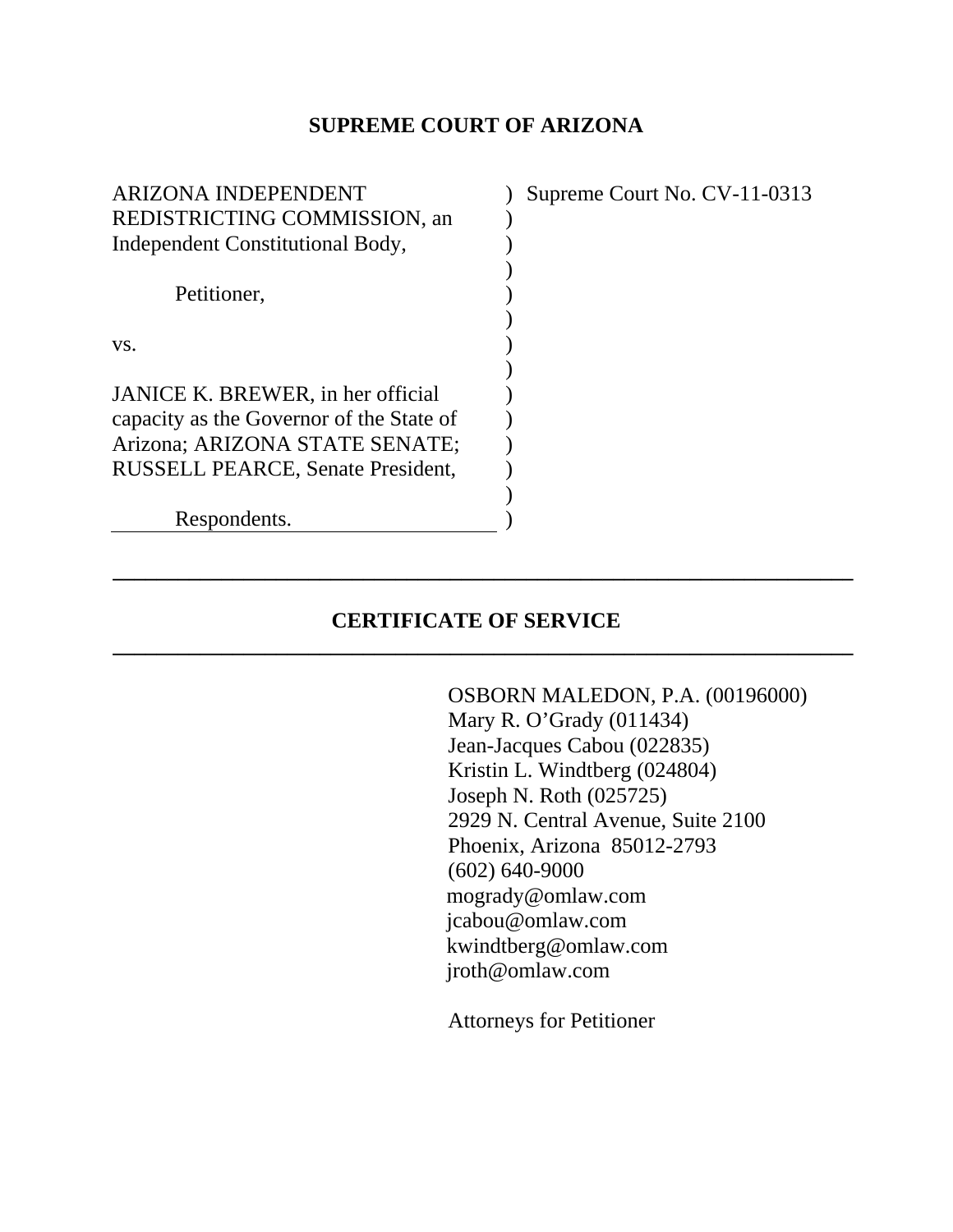I hereby certify that on November 4, 2011, Petitioner's Amended Petition

for Special Action was electronically filed with the Clerk's Office and pursuant to

ARCAP Rule 4(c), copies of the Petition were sent via e-mail (as agreed) to:

| The Honorable Janice K. Brewer |
|--------------------------------|
| $c$ /o Lisa T. Hauser          |
| Gammage & Burnham PLC          |
| lhauser@gblaw.com              |
| Joseph Sciarrotta, Jr.         |
| jsciarrotta@az.gov             |

Arizona State Senate Senator Russell Pearce c/o Gregory Jernigan Arizona State Senate 1700 W. Washington (Rm. 206) Phoenix, AZ 85007 gjernigan@azleg.gov

| Paul K. Charlton                          |
|-------------------------------------------|
| Kiersten A. Murphy                        |
| Gallagher & Kennedy, P.A.                 |
| paul.charlton@gknet.com                   |
| kam@gknet.com                             |
| <b>Attorneys for Commissioner Colleen</b> |
| <b>Mathis</b>                             |

Andrew S. Gordon Roopali H. Desai Coppersmith Schermer & Brockelman PLC agordon@csblaw.com rdesai@csblaw.com *Attorneys for Commissioner Linda McNulty* 

Timothy A. Nelson Tim Nelson, PLLC tim@timnelsonpllc.com *Attorneys for Commissioner Jose Herrera*

Respectfully submitted this 4th day of November, 2011.

OSBORN MALEDON, P.A.

By/s/Jean-Jacques Cabou Jean-Jacques Cabou

Attorneys for Petitioner

3923108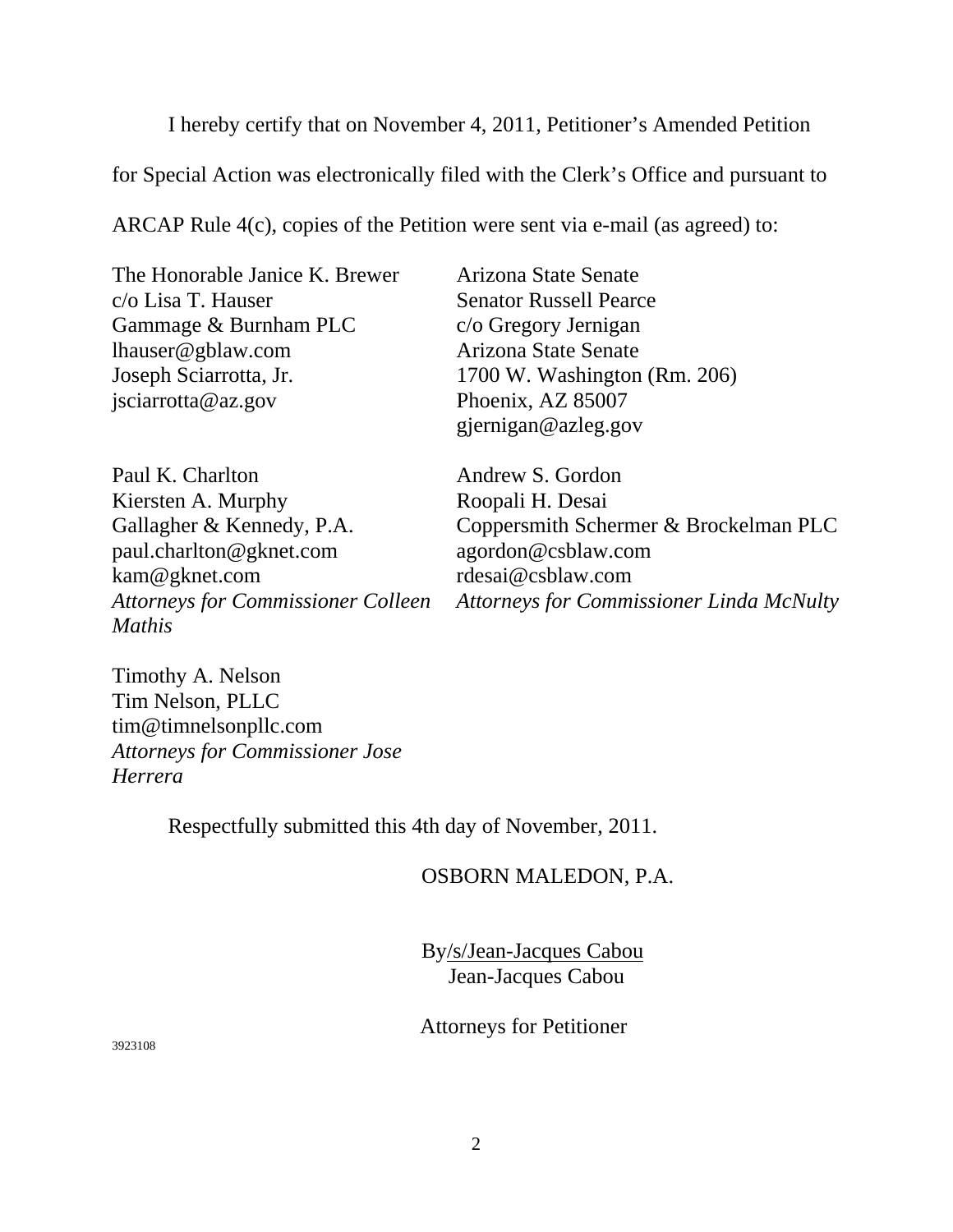#### **SUPREME COURT OF ARIZONA**

| <b>ARIZONA INDEPENDENT</b>               | Supreme Court No. CV-11-0313 |
|------------------------------------------|------------------------------|
| REDISTRICTING COMMISSION, an             |                              |
| Independent Constitutional Body,         |                              |
|                                          |                              |
| Petitioner,                              |                              |
|                                          |                              |
| VS.                                      |                              |
|                                          |                              |
| JANICE K. BREWER, in her official        |                              |
| capacity as the Governor of the State of |                              |
| Arizona; ARIZONA STATE SENATE;           |                              |
| <b>RUSSELL PEARCE, Senate President,</b> |                              |
|                                          |                              |
| Respondents.                             |                              |
|                                          |                              |

# **CERTIFICATE OF COMPLIANCE**

**\_\_\_\_\_\_\_\_\_\_\_\_\_\_\_\_\_\_\_\_\_\_\_\_\_\_\_\_\_\_\_\_\_\_\_\_\_\_\_\_\_\_\_\_\_\_\_\_\_\_\_\_\_\_\_\_\_\_\_\_\_\_\_\_\_\_\_\_** 

**\_\_\_\_\_\_\_\_\_\_\_\_\_\_\_\_\_\_\_\_\_\_\_\_\_\_\_\_\_\_\_\_\_\_\_\_\_\_\_\_\_\_\_\_\_\_\_\_\_\_\_\_\_\_\_\_\_\_\_\_\_\_\_\_\_\_\_\_** 

OSBORN MALEDON, P.A. (00196000) Mary R. O'Grady (011434) Jean-Jacques Cabou (022835) Kristin L. Windtberg (024804) Joseph N. Roth (025725) 2929 N. Central Avenue, Suite 2100 Phoenix, Arizona 85012-2793 (602) 640-9000 mogrady@omlaw.com jcabou@omlaw.com kwindtberg@omlaw.com jroth@omlaw.com

Attorneys for Petitioner